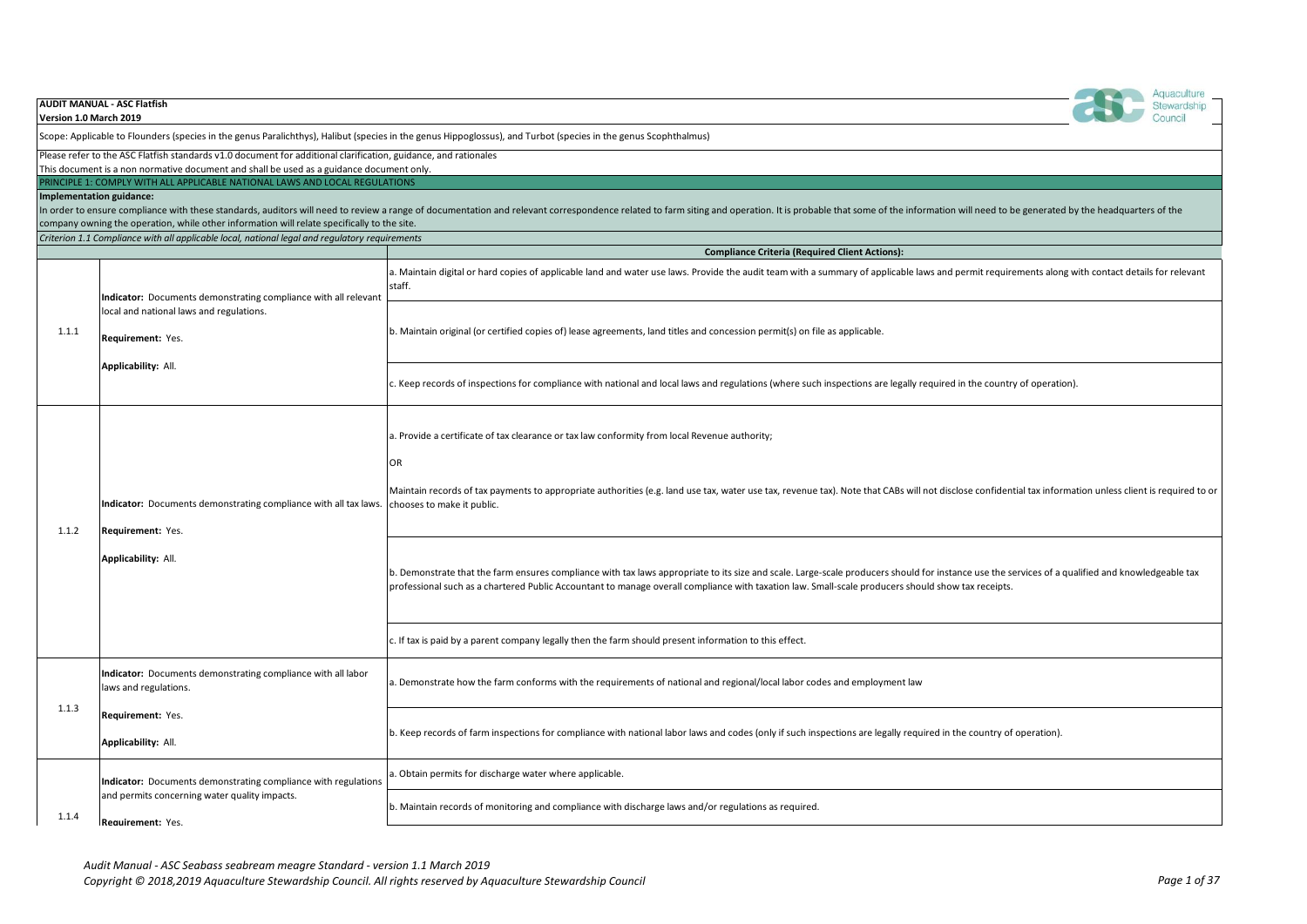|       | wing with service control in the service                                                                                                                                                                                                                                                                                                                                                                                                                                            |                                                                                                                                                                                                                                                                                                                                                                                                                                                                                                                                                                                                                                                                                                    |
|-------|-------------------------------------------------------------------------------------------------------------------------------------------------------------------------------------------------------------------------------------------------------------------------------------------------------------------------------------------------------------------------------------------------------------------------------------------------------------------------------------|----------------------------------------------------------------------------------------------------------------------------------------------------------------------------------------------------------------------------------------------------------------------------------------------------------------------------------------------------------------------------------------------------------------------------------------------------------------------------------------------------------------------------------------------------------------------------------------------------------------------------------------------------------------------------------------------------|
|       | Applicability: All.                                                                                                                                                                                                                                                                                                                                                                                                                                                                 | c. Maintain records of monitoring and compliance with waste and pollution laws/regulations.                                                                                                                                                                                                                                                                                                                                                                                                                                                                                                                                                                                                        |
|       | PRINCIPLE 2: CONSERVE NATURAL HABITAT, LOCAL BIODIVERSITY AND ECOSYSTEM STRUCTURE AND FUNCTION                                                                                                                                                                                                                                                                                                                                                                                      |                                                                                                                                                                                                                                                                                                                                                                                                                                                                                                                                                                                                                                                                                                    |
|       | Criterion 2.1 Benthic biodiversity and benthic effects                                                                                                                                                                                                                                                                                                                                                                                                                              | <b>Compliance Criteria (Required Client Actions):</b>                                                                                                                                                                                                                                                                                                                                                                                                                                                                                                                                                                                                                                              |
|       | Guidance to Clients and CABs on Criterion 2.1 - Benthic Impact assessment and monitoring<br>specific AZE shall be used. Significance is measured at 95% confidence interval.                                                                                                                                                                                                                                                                                                        | A minimum of three benthic samples shall be taken at the edge of the AZE downstream from the predominant current and if control sites are needed, three samples shall be collected 100-1000m from the edge of the cage array w<br>on the farm (see ISO 12878:2012 for benthic sampling methodology). Samples should be taken during peak biomass. All collected samples must be analyzed by an accredited laboratory (e.g. ISO 17025) and the sampling methodolo<br>conducting the analysis. Allowable Zone of Effect (AZE) is defined under this standard as 25 meters. For farm sites where a site-specific AZE has been defined using a robust and credible modeling system such as the SEPA AU |
|       |                                                                                                                                                                                                                                                                                                                                                                                                                                                                                     | Note: Under Indicator 2.1.1, farms can choose to measure redox potential (Option #1) or sulphide concentration (Option #2). Farms do not have to demonstrate that they meet both threshold<br>values.                                                                                                                                                                                                                                                                                                                                                                                                                                                                                              |
|       | Indicator: Redox potential or total 'free' sulphide levels in<br>sediment immediately outside of the Allowable Zone of Effect<br>(AZE) <sup>[1]</sup> attributed to farm operations<br>Requirement: Redox potential > 0 millivolts (mV)<br>OR Sulphide $\leq 1,500$ microMoles/I OR No significant difference <sup>[2]</sup><br>in redox potential or total 'free' sulphide levels in sediment at the<br>edge of the AZE in comparison to control sites<br>Applicability: All farms | a. Prepare a map of the farm showing boundary of AZE and GPS locations of all sediment-sampling stations. If the farm uses a site-specific AZE, provide justification for its selection to the CAB.                                                                                                                                                                                                                                                                                                                                                                                                                                                                                                |
|       |                                                                                                                                                                                                                                                                                                                                                                                                                                                                                     | b. If benthos throughout the full AZE is hard bottom, provide evidence to the CAB and request an exemption from 2.1.1c-f, 2.1.2, 2.1.3 and 2.1.4.                                                                                                                                                                                                                                                                                                                                                                                                                                                                                                                                                  |
| 2.1.1 |                                                                                                                                                                                                                                                                                                                                                                                                                                                                                     | c. Inform the CAB of which indicator the farm has selected for evaluating and monitoring benthic impact.                                                                                                                                                                                                                                                                                                                                                                                                                                                                                                                                                                                           |
|       |                                                                                                                                                                                                                                                                                                                                                                                                                                                                                     | d. Collect sediment samples using an appropriate methodology and sampling regime, following the guidance in the Flatfish Standard (i.e. using appropriate AZE, sampling satations and<br>methodology).                                                                                                                                                                                                                                                                                                                                                                                                                                                                                             |
|       |                                                                                                                                                                                                                                                                                                                                                                                                                                                                                     | e. For option #1, measure and record redox potential (mV) in surficial sediment samples taken from immediately outside the AZE as well as at an un-impacted control site using an appropriate,<br>nationally or internationally recognized testing method.                                                                                                                                                                                                                                                                                                                                                                                                                                         |
|       |                                                                                                                                                                                                                                                                                                                                                                                                                                                                                     | f. For option #2, measure and record sulphide concentration (uM) in surficial sediment samples taken from immediately outside the AZE as well as at an un-impacted control site using an<br>appropriate, nationally or internationally recognized testing method.                                                                                                                                                                                                                                                                                                                                                                                                                                  |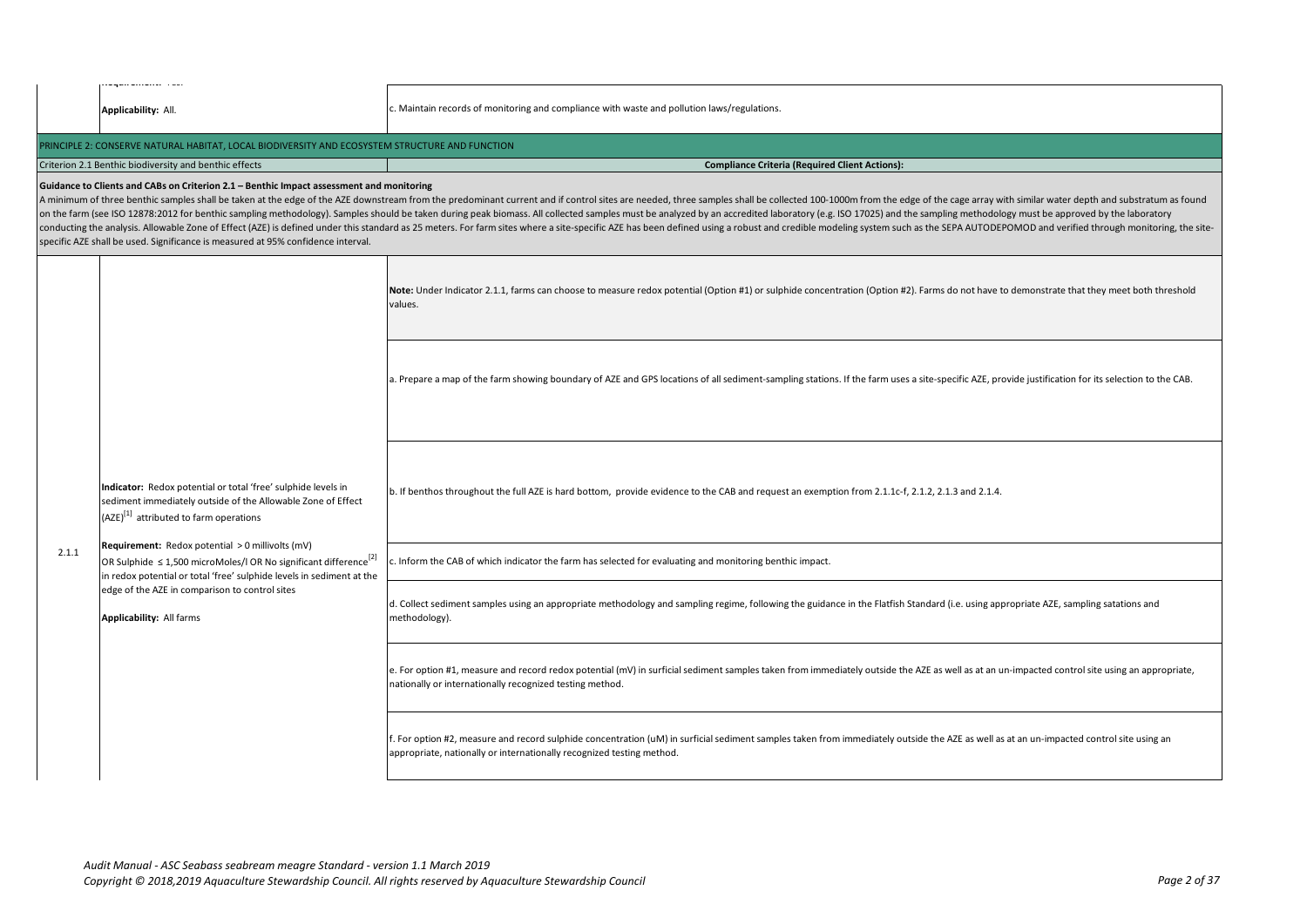|          |                                                                                                                                                                                                                                                            | g. For option #3, measure and record sulphide concentration (uM) or redox potential in surficial sediment samples taken from immediately outside the AZE as well as at an un-impacted control site<br>using an appropriate, nationally or internationally recognized testing method. |
|----------|------------------------------------------------------------------------------------------------------------------------------------------------------------------------------------------------------------------------------------------------------------|--------------------------------------------------------------------------------------------------------------------------------------------------------------------------------------------------------------------------------------------------------------------------------------|
| Footnote | AZE shall be used.                                                                                                                                                                                                                                         | [1] Allowable Zone of Effect (AZE) is defined under this Standard as 25 meters. For farm sites where a site-specific AZE has been defined using a robust and credible modeling system such as the SEPA AUTODEPOMOD and verifie                                                       |
| Footnote | [2] Significance measured at a 95% confidence interval.                                                                                                                                                                                                    |                                                                                                                                                                                                                                                                                      |
|          |                                                                                                                                                                                                                                                            | a. Prepare a map showing the AZE and sediment collections stations (see 2.1.1).                                                                                                                                                                                                      |
|          |                                                                                                                                                                                                                                                            | b. Inform the CAB whether the farm chose option #1, #2, #3, #4, #5, or #6 to demonstrate compliance with the requirement.                                                                                                                                                            |
|          | Indicator: Benthic faunal index score (choosing a<br>suitable benthic index to the composition of the                                                                                                                                                      | c. Collect sediment samples in accordance with sampling strategy.                                                                                                                                                                                                                    |
|          | benthos being sampled)                                                                                                                                                                                                                                     | d. For option #1, measure, calculate and record AZTI Marine Biotic Index [5] score of sediment samples using the required method.                                                                                                                                                    |
| 2.1.2    | Requirement: AZTI Marine Biotic Index (AMBI [3]) score ≤ 3.3, or<br>Shannon-Wiener Index score > 3, or<br>Benthic Quality Index (BQI) score ≥ 15, or                                                                                                       | e. For option #2, measure, calculate and record Shannon-Wiener Index score of sediment samples using the required method.                                                                                                                                                            |
|          | Infaunal Trophic Index (ITI) score ≥ 25 or<br>BENTIX <sup>[4]</sup> score $\geq$ 3.5 or                                                                                                                                                                    | . For option #3, measure, calculate and record Benthic Quality Index (BQI) score of sediment samples using the required method.                                                                                                                                                      |
|          | No significant change in benthic faunal index scores at the edge of<br>the AZE in comparison to control site<br><b>Applicability: All farms</b>                                                                                                            | g. For option #4, measure, calculate and record Infaunal Trophic Index (ITI) score of sediment samples using the required method.                                                                                                                                                    |
|          |                                                                                                                                                                                                                                                            | h. For option #5, measure, calculate and record BENTIX score of sediment samples using the required method.                                                                                                                                                                          |
|          |                                                                                                                                                                                                                                                            | For option #6, measure and record benthic faunal index scores of samples taken from immediately outside the AZE as well as at an un-impacted control site using an appropriate, nationally or<br>internationally recognized testing method.                                          |
| Footnote | [3] http://www.azti.es/en/ambi-azti-marine-biotic-index.html                                                                                                                                                                                               |                                                                                                                                                                                                                                                                                      |
| Footnote | 3(2), 77-111                                                                                                                                                                                                                                               | [4] Simboura, N., & Zenetos, A. (2002). Benthic indicators to use in Ecological Quality classification of Mediterranean soft bottom marine ecosystems, including a new Biotic Index. Mediterranean Marine Science,                                                                   |
| 2.1.3    | Indicator: For farms that use copper nets or copper-treated nets,<br>evidence of testing for copper levels in the sediment immediately<br>outside of the AZE<br><b>Requirement: Yes</b><br>Applicability: All farms that use copper or copper treated nets | a Collect samples for copper levels in sediment immediately outside AZE.                                                                                                                                                                                                             |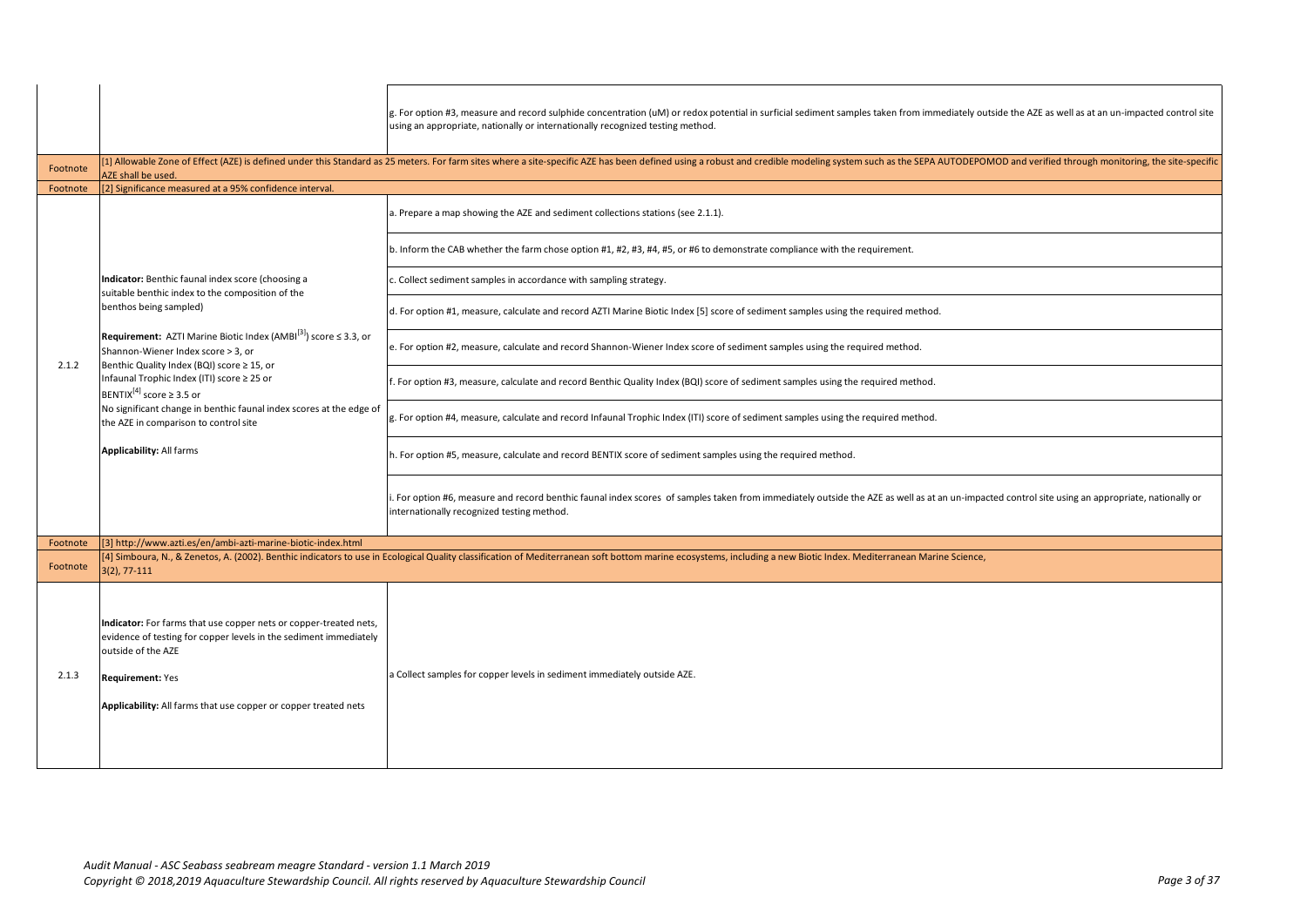| 2.1.4    | Indicator: Evidence that copper (Cu) levels <sup>[5]</sup> are < 34 mg Cu/kg<br>dry sediment weight<br><b>OR</b><br>In instances where the copper in the sediment exceeds 34 mg<br>Cu/kg dry sediment weight, demonstration that the Cu<br>concentration is not significantly different compared to<br>background concentrations as measured at three reference sites in<br>the water body<br><b>Requirement: Yes</b><br>Applicability: All farms that use copper or copper treated nets | a. Measure and record copper levels in samples taken from immediately outside the AZE.                                                                                                                                                                                                                                                                                                                                                                                                                                                                                                                                                                                                                                                                                                                                                                                                                                                                                                      |
|----------|------------------------------------------------------------------------------------------------------------------------------------------------------------------------------------------------------------------------------------------------------------------------------------------------------------------------------------------------------------------------------------------------------------------------------------------------------------------------------------------|---------------------------------------------------------------------------------------------------------------------------------------------------------------------------------------------------------------------------------------------------------------------------------------------------------------------------------------------------------------------------------------------------------------------------------------------------------------------------------------------------------------------------------------------------------------------------------------------------------------------------------------------------------------------------------------------------------------------------------------------------------------------------------------------------------------------------------------------------------------------------------------------------------------------------------------------------------------------------------------------|
| Footnote | significantly4 with the values found at the reference sites.                                                                                                                                                                                                                                                                                                                                                                                                                             | [5] The testing for copper required under 2.1.4 is only applicable to farms that use copper-based nets or copper-treated nets. The same benthic sampling methodology used in 2.1.2 shall be applied, where the sample taken ou                                                                                                                                                                                                                                                                                                                                                                                                                                                                                                                                                                                                                                                                                                                                                              |
|          | Criterion 2.2 Water quality in and near the site of operation                                                                                                                                                                                                                                                                                                                                                                                                                            | <b>Compliance Criteria (Required Client Actions):</b>                                                                                                                                                                                                                                                                                                                                                                                                                                                                                                                                                                                                                                                                                                                                                                                                                                                                                                                                       |
| 2.2.1    | Indicator: Weekly average percent saturation <sup>[6]</sup> of dissolved<br>oxygen (DO) <sup>[7]</sup> on farm (Appendix 1-2)<br>Requirement: ≥70% <sup>[8]</sup><br>Applicability: All farms                                                                                                                                                                                                                                                                                            | Instruction to Clients for Indicator 2.2.1 - Monitoring Average Weekly Percent Saturation of Dissolved Oxygen<br>Averaged weekly readings from within the cages shall be taken based on one daily measurement. Percent saturation is the amount of oxygen dissolved in the water sample compared to the<br>maximum amount that could be present at the same temperature and salinity.<br>a. Monitor and record on-farm percent saturation of DO at a minimum of once daily using a calibrated oxygen meter or equivalent method. For first audits, farm records must cover ≥ 6 months.<br>b. Provide a written justification for any missed samples or deviations in sampling time.<br>c. Calculate weekly average percent saturation based on data.<br>d. If any weekly average DO values are < 70%, or approaching that level, monitor and record DO at a reference site and compare to on-farm levels.<br>e. Arrange for auditor to witness DO monitoring and calibration while on site. |
| Footnote |                                                                                                                                                                                                                                                                                                                                                                                                                                                                                          | [6] Saturation percentage (or percent saturation): Percent saturation is the amount of oxygen dissolved in the water sample compared to the maximum amount that could be present at the same temperature and salinity.                                                                                                                                                                                                                                                                                                                                                                                                                                                                                                                                                                                                                                                                                                                                                                      |
| Footnote | [7] Averaged weekly readings from within the cages taken from two daily measurement (preferably around 6am and 3pm).                                                                                                                                                                                                                                                                                                                                                                     |                                                                                                                                                                                                                                                                                                                                                                                                                                                                                                                                                                                                                                                                                                                                                                                                                                                                                                                                                                                             |
| Footnote |                                                                                                                                                                                                                                                                                                                                                                                                                                                                                          | [8] Should a farm not meet the minimum 70 percent weekly average saturation requirement; the farm must demonstrate consistency of percent saturation with a reference site. The reference site shall be at least 500 meters fr<br>location that is understood to follow similar patterns in upwelling to the farm site and is not influenced by nutrient inputs from anthropogenic causes including aquaculture, agricultural runoff or nutrient releases from c                                                                                                                                                                                                                                                                                                                                                                                                                                                                                                                            |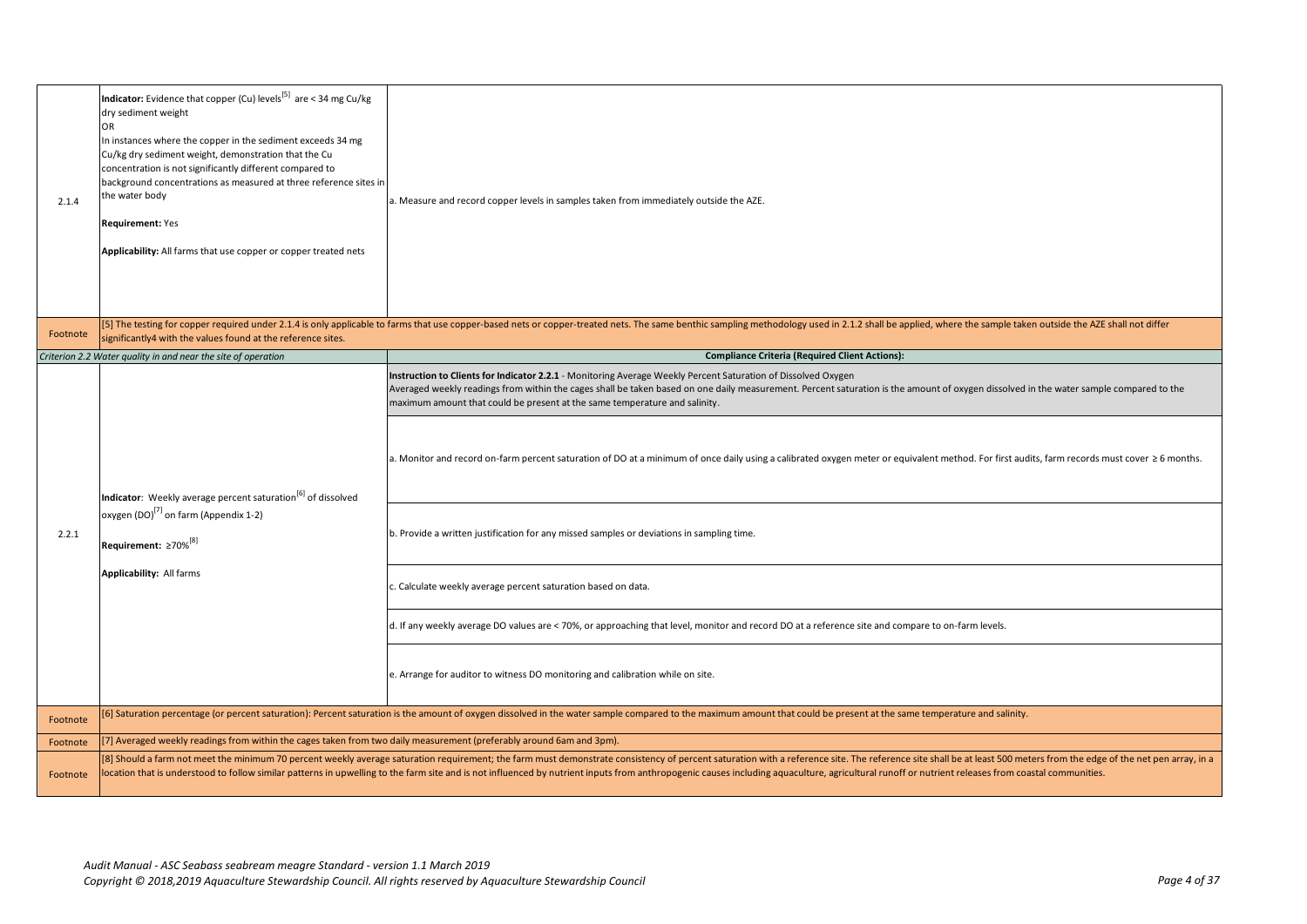| 2.2.2    | Indicator: Maximum percentage of weekly samples from 2.2.1<br>that fall under 2 mg/liter DO (Appendix 1-2)<br>Requirement: 5%<br><b>Applicability: All</b>                                                                                    | a. Calculate the percentage of on-farm samples taken for 2.2.1a that fall under 2 mg/l DO.                                                                                                                                   |
|----------|-----------------------------------------------------------------------------------------------------------------------------------------------------------------------------------------------------------------------------------------------|------------------------------------------------------------------------------------------------------------------------------------------------------------------------------------------------------------------------------|
| 2.2.3    | Indicator: Quarterly monitoring of TAN, NO3, and TP levels on the<br>farm and at a reference site <sup>[9]</sup> (Appendix 1-3)<br>Requirement: Yes<br>Applicability: All farms                                                               | a. Develop, implement, and document a quarterly monitoring plan for Total Ammonia Nitrogen, NO3, total P.                                                                                                                    |
| Footnote | [9] TAN (Total Ammonia Nitrogen = total NH3+ total NH4+), TP (Total Phosphorus)                                                                                                                                                               |                                                                                                                                                                                                                              |
|          | Indicator: Evidence that the type of biocides used in net<br>antifouling are approved according to legislation in the European                                                                                                                | a. Identify all biocides used by the farm in net antifouling.                                                                                                                                                                |
| 2.2.4    | Union, the United States, Australia, or Japan<br>Requirement: Yes<br>Applicability: All farms                                                                                                                                                 | b. Compile documentary evidence to show that each chemical used in 4.7.5a is approved according to legislation in one or more of the following jurisdictions: the European Union, the United<br>States, Australia, or Japan. |
| 2.2.5    | Indicator: Evidence that all chemicals used on the farm that are<br>discharged to effluent are recorded and quantified<br>Requirement: Yes<br>Applicability: All farms                                                                        | a. Provide records of all chemicals used on the farm                                                                                                                                                                         |
| 2.2.6    | Indicator: Annual median concentration of total suspended solids<br>in effluent compared to influent measured in the outflow or in the<br>receiving water beyond zone of initial dilution<br>Requirement: <5 mg/L<br>Applicability: All farms | a. Collect watersamples of the effluent , or receiving water beyond mixing zone.                                                                                                                                             |
|          |                                                                                                                                                                                                                                               | b. Calculate the median of concentration of total suspended solids in the watersamples and check if the samples are <5 mg/L.                                                                                                 |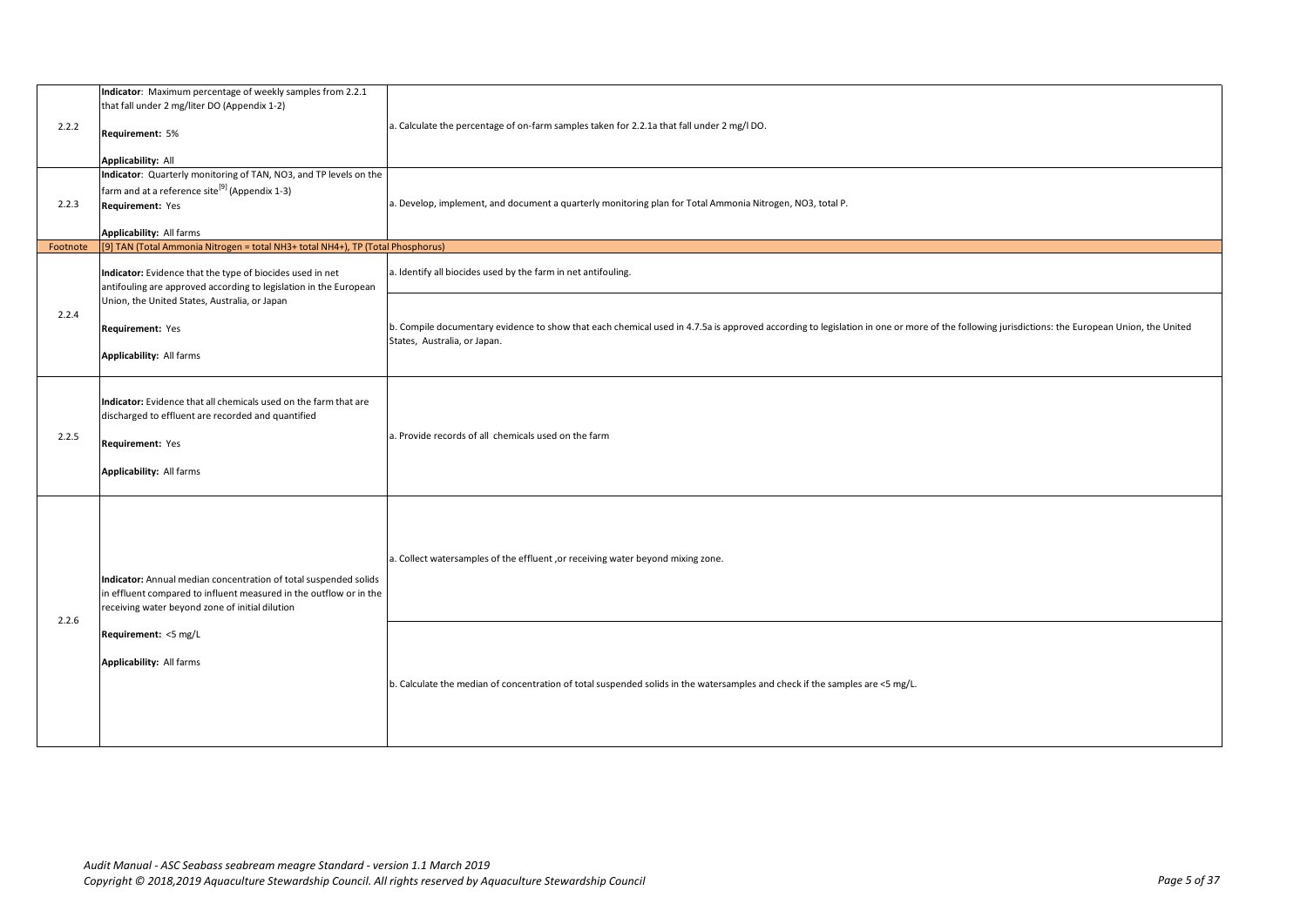| 2.2.7    | Indicator: Annual median concentration of total ammonia nitrogen<br>in effluent or receiving water beyond mixing zone[10]<br>Requirement: < 0.6 mg/L<br>Applicability: All farms                                                         | a. Collect watersamples of the effluent , or receiving water beyond mixing zone.                                                                                                                                                                                                                                                                                                                                                                                                                                                                                                                                                                                                                                                                                                                                                                                                                             |
|----------|------------------------------------------------------------------------------------------------------------------------------------------------------------------------------------------------------------------------------------------|--------------------------------------------------------------------------------------------------------------------------------------------------------------------------------------------------------------------------------------------------------------------------------------------------------------------------------------------------------------------------------------------------------------------------------------------------------------------------------------------------------------------------------------------------------------------------------------------------------------------------------------------------------------------------------------------------------------------------------------------------------------------------------------------------------------------------------------------------------------------------------------------------------------|
|          |                                                                                                                                                                                                                                          | b. Calculate the median of concentration of total ammonia nitrogen in the watersamples and check if the samples are <0.6 mg/L.                                                                                                                                                                                                                                                                                                                                                                                                                                                                                                                                                                                                                                                                                                                                                                               |
| Footnote |                                                                                                                                                                                                                                          | [10] The mixing zone as defined by the local regulatory authority, or if that does not exist, then the zone of initial dilution as defined in the California Ocean Plan (SWRCB, 2009). The California Ocean Plan defines initi<br>and irreversible turbulent mixing of wastewater with ocean water around the point of discharge. If the concentrations of ammonia and suspended solids in the effluent comply with the recommended Standard, effluent sampling<br>dilution study is necessary to estimate concentrations at the edge of a mixing zone, under conditions of minimal dilution. A dilution factor should then be applied to the effluent concentration to estimate concentration at<br>zone has been defined by a local authority, the defined mixing zone will apply. Otherwise the mixing zone should be the zone of initial dilution as defined in the California Ocean Plan (SWRCB, 2009). |
|          | Criterion 2.3 Interaction with critical or sensitive habitats and species                                                                                                                                                                | <b>Compliance Criteria (Required Client Actions):</b>                                                                                                                                                                                                                                                                                                                                                                                                                                                                                                                                                                                                                                                                                                                                                                                                                                                        |
| 2.3.1    | Indicator: The farm shall assess the farm's (potential) impacts on<br>biodiversity and nearby ecosystems that contains at a minimum<br>the components outlined in Appendix 1 (see Standard).<br>Requirement: Yes.<br>Applicability: All. | a. Collect documentation that allows an interpretation of the farms location in the context of biodiversity and ecosystems that may be at risk from under assessment farm related impacts.                                                                                                                                                                                                                                                                                                                                                                                                                                                                                                                                                                                                                                                                                                                   |
|          |                                                                                                                                                                                                                                          | b. Complete a detailed risk assessment for potential impacts of the farm on critical, sensitive and protected habitats and species. Demonstrate how the farm has strategies and programmes in place<br>that are designed to minimise or eliminate negative impacts on species and habitats.                                                                                                                                                                                                                                                                                                                                                                                                                                                                                                                                                                                                                  |
|          |                                                                                                                                                                                                                                          | c. Collect independent evidence that confirms the level of interaction and/or impact of the farm on critical, sensitive or protected habitats and species. Evidence can include stakeholder<br>submission.                                                                                                                                                                                                                                                                                                                                                                                                                                                                                                                                                                                                                                                                                                   |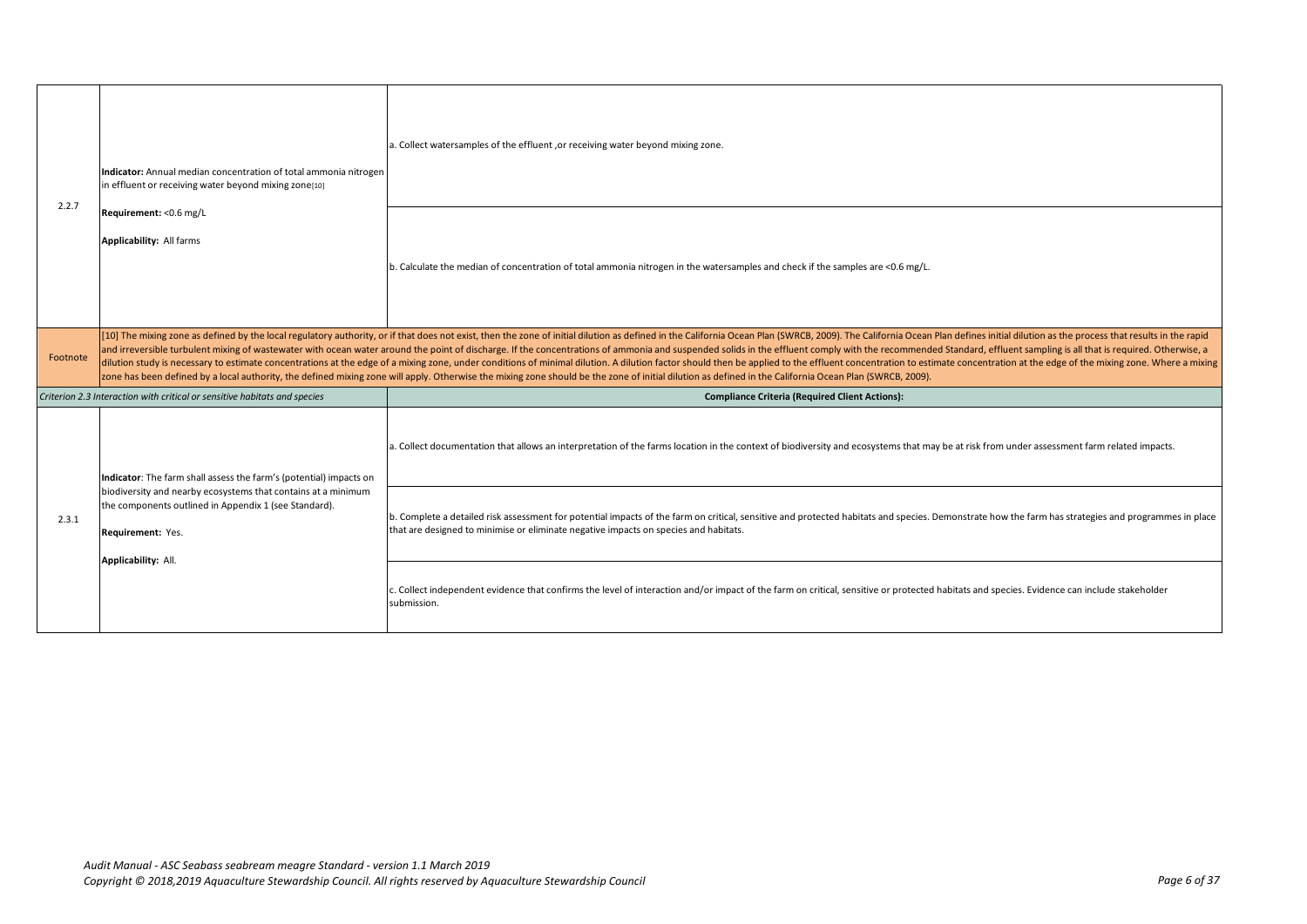|          |                                                                                                                                                                           | Instruction to Clients for Indicator 2.3.2 - Exceptions to Requirements that Farms are not sited within Protected Areas or HCVAs<br>The following exceptions shall be made for Indicator 2.3.2:<br>Exception #1: For protected areas classified by the International Union for the Conservation of Nature (IUCN) as Category V or VI (these are areas preserved primarily for their landscapes or for<br>sustainable resource management).<br>Exception #2: For HCVAs if the farm can demonstrate that its environmental impacts are compatible with the conservation objectives of the HCVA designation. The burden of proof would be placed<br>on the farm to demonstrate that it is not negatively impacting the core reason an area has been identified as a HCVA.<br>Exception #3: For farms located in a protected area if it was designated as such after the farm was already in operation and provided the farm can demonstrate that its environmental impacts are<br>compatible with the conservation objectives of the protected area and it is in compliance with any relevant conditions or regulations placed on the farm as a result of the formation/designation of<br>the protected area. The burden of proof would be placed on the farm to demonstrate that it is not negatively impacting the core reason an area has been protected. |
|----------|---------------------------------------------------------------------------------------------------------------------------------------------------------------------------|-----------------------------------------------------------------------------------------------------------------------------------------------------------------------------------------------------------------------------------------------------------------------------------------------------------------------------------------------------------------------------------------------------------------------------------------------------------------------------------------------------------------------------------------------------------------------------------------------------------------------------------------------------------------------------------------------------------------------------------------------------------------------------------------------------------------------------------------------------------------------------------------------------------------------------------------------------------------------------------------------------------------------------------------------------------------------------------------------------------------------------------------------------------------------------------------------------------------------------------------------------------------------------------------------------------------------------------------------------------|
|          |                                                                                                                                                                           |                                                                                                                                                                                                                                                                                                                                                                                                                                                                                                                                                                                                                                                                                                                                                                                                                                                                                                                                                                                                                                                                                                                                                                                                                                                                                                                                                           |
|          |                                                                                                                                                                           | NOTE: The guidelines on collecting spatial data for ASC can be found on https://www.asc-aqua.org/resources/for-farms/gis-portal/                                                                                                                                                                                                                                                                                                                                                                                                                                                                                                                                                                                                                                                                                                                                                                                                                                                                                                                                                                                                                                                                                                                                                                                                                          |
|          | Indicator: Allowance for the farm to be sited in a protected area<br>or High Conservation Value Areas <sup>[11]</sup> (HCVAs)<br>Requirement: None<br>Applicability: All. | a. Provide Geographical Information System (GIS) files according to ASC guidelines (see note above) showing the boundaries of the farm relative to nearby protected areas or High Conservation<br>Value Areas (HCVAs) as defined above (see also 1.1.1a).                                                                                                                                                                                                                                                                                                                                                                                                                                                                                                                                                                                                                                                                                                                                                                                                                                                                                                                                                                                                                                                                                                 |
| 2.3.2    |                                                                                                                                                                           | b. If the farm is not sited in a protected area or High Conservation Value Area as defined above, prepare a declaration attesting to this fact. In this case, the requirements of 2.3.2c-d do not apply.                                                                                                                                                                                                                                                                                                                                                                                                                                                                                                                                                                                                                                                                                                                                                                                                                                                                                                                                                                                                                                                                                                                                                  |
|          |                                                                                                                                                                           | c. If the farm is sited in a protected area or HCVA, review the scope of applicability of Indicator 2.3.2 (see Instructions above) to determine if your farm is allowed an exception to the requirements.<br>If yes, inform the CAB which exception (#1, #2, or #3) is allowed and provide supporting evidence.                                                                                                                                                                                                                                                                                                                                                                                                                                                                                                                                                                                                                                                                                                                                                                                                                                                                                                                                                                                                                                           |
|          |                                                                                                                                                                           | d. If the farm is sited in a protected area or HCVA and the exceptions provided for Indicator 2.3.2 do not apply, then the farm does not comply with the requirement and is ineligible for ASC<br>certification.                                                                                                                                                                                                                                                                                                                                                                                                                                                                                                                                                                                                                                                                                                                                                                                                                                                                                                                                                                                                                                                                                                                                          |
| Footnote |                                                                                                                                                                           | [11] Protected area: "A clearly defined geographical space, recognized, dedicated and managed through legal or other effective means, to achieve the long-term conservation of nature with associated ecosystem services and c<br>High Conservation Value Areas (HCVA): Natural habitats where conservation values are considered to be of outstanding significance or critical importance. HCVA are designated through a multi-stakeholder approach that provid<br>critical conservation values-both social and environmental-and for planning ecosystem management in order to ensure that these high conservation values are maintained or enhanced (http://www.hcvnetwork.org/).                                                                                                                                                                                                                                                                                                                                                                                                                                                                                                                                                                                                                                                                      |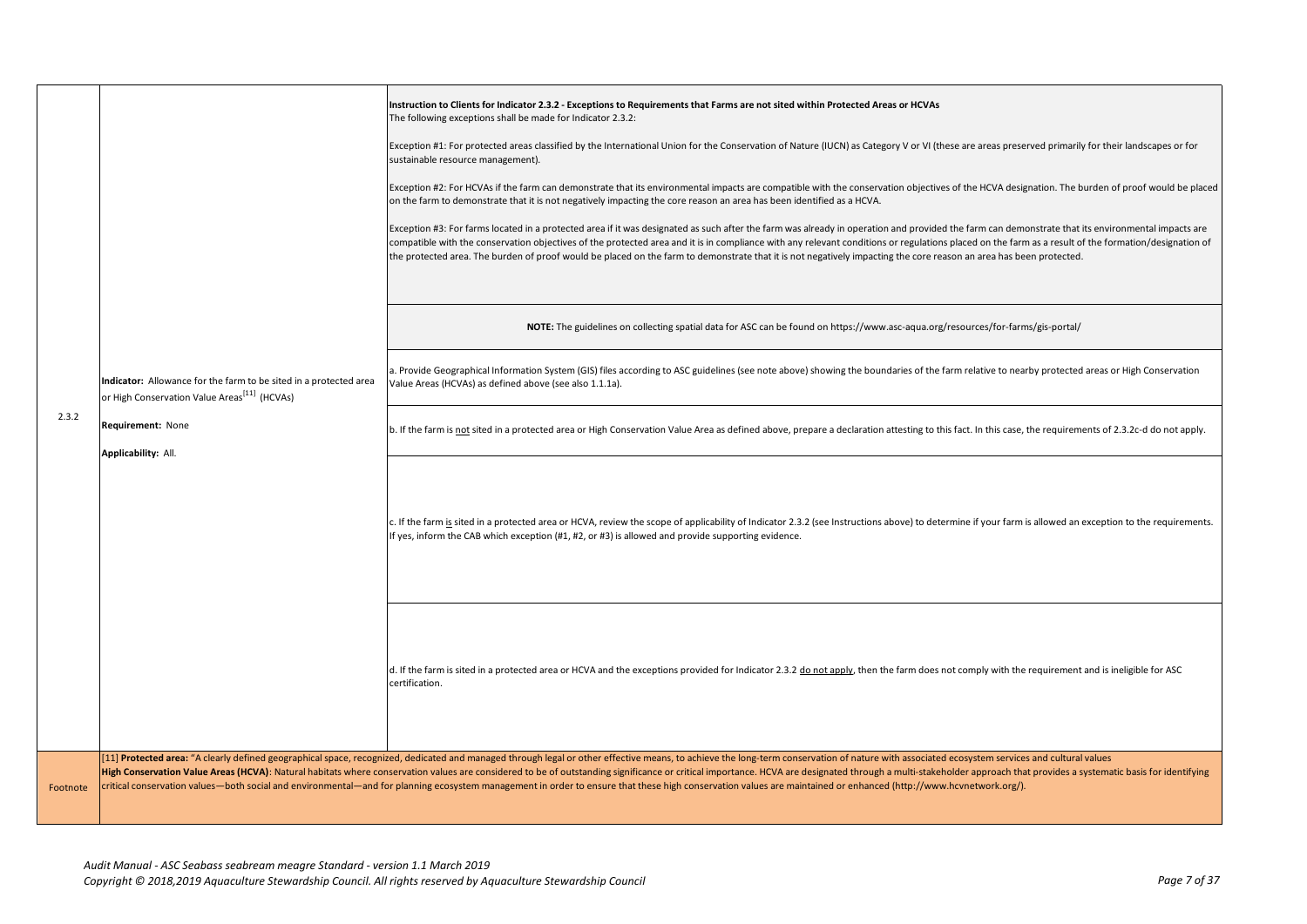|          |                                                                                                                                                                                                                                                                                                                                                                                                                                                                                                                                                         | Instruction to Clients on Indicator 2.3.3<br>Any mangrove removal must be compensated by allowing the natural regrowth or reforestation in an equivalent area, using indigenous species adapted to the specific hydrological conditions of<br>the farm site. When reforesting, plantings shall be done to create forests with similar relative composition and must include 80% of tree species that were in the original communities. Removal of<br>natural wetlands must also be compensated by creating areas that possess similar ecological characteristics.                                                                                                                                 |
|----------|---------------------------------------------------------------------------------------------------------------------------------------------------------------------------------------------------------------------------------------------------------------------------------------------------------------------------------------------------------------------------------------------------------------------------------------------------------------------------------------------------------------------------------------------------------|---------------------------------------------------------------------------------------------------------------------------------------------------------------------------------------------------------------------------------------------------------------------------------------------------------------------------------------------------------------------------------------------------------------------------------------------------------------------------------------------------------------------------------------------------------------------------------------------------------------------------------------------------------------------------------------------------|
| 2.3.3    | Indicator: Allowance for siting in mangrove ecosystems [12] and<br>other natural wetlands [13],<br>Requirement: None for farms built (with or without permits) after<br>May 1999, except for pumping stations and inlet/outlet canals<br>provided they have been permitted by authorities and an<br>equivalent area is rehabilitated as compensation.<br>For farms built or permitted before May 1999, farmers are<br>required to compensate/offset impacts via rehabilitation of at least<br>50% of the affected ecosystem [14].<br>Applicability: All | a. Provide a declaration that identifies the year of farm construction, specify dates of any subsequent farm expansions and specify date and reason of any mangrove or wetland conversion<br>conducted after May 1999. Additionally, auditor should use land use maps of the area before and after 1999. These documents are usually available at the local government offices (Planning<br>department). Satelite images before and after 1999 are also admissable when available.                                                                                                                                                                                                                |
|          |                                                                                                                                                                                                                                                                                                                                                                                                                                                                                                                                                         | b. For farms having converted mangrove/natural wetland ecosystems prior to May 1999, provide location and description (including surface area) of the area being rehabilitated. If natural<br>regeneration has started in cleared areas and if propagules are establishng well, then this should be counted as "rehabilitation". Under these circumstances, regrowth is even more valuable than<br>attempted rehabilitation that may or may not take successfully.<br>Recommend that auditors should be provided with evidences of the conditions of the affected area that demonstrate rehabilitation                                                                                            |
|          |                                                                                                                                                                                                                                                                                                                                                                                                                                                                                                                                                         | c. For farms having converted mangrove/natural wetland ecosystems to construct pumping stations or inlet/oulet canals, provide location and description (including surface area) of the area being<br>rehabilitated.                                                                                                                                                                                                                                                                                                                                                                                                                                                                              |
| Footnote | the mangrove ecosystem (Kathiresan and Bingham, 2001).                                                                                                                                                                                                                                                                                                                                                                                                                                                                                                  | [12] Mangrove Ecosystems: Mangrove forests are among the world's most productive ecosystems. These are often called 'tidal forests', 'coastal woodlands' or 'oceanic rainforests'. Mangroves are woody plants that grow in tro<br>the land-sea interface, bays, estuaries, lagoons, backwaters, and in the rivers, reaching upstream up to the point where the water still remains saline (Qasim, l998). These plants and their associated organisms (microbes,<br>the 'mangrove forest community' or 'mangal' (See Tomlinson PB (1986) The Botany of Mangroves. Cambridge, UK: Cambridge University Press. 413 p. for full list of true and associate mangrove plant species) The mangal and its |
| Footnote |                                                                                                                                                                                                                                                                                                                                                                                                                                                                                                                                                         | [13] Natural Wetland: For the purpose of this Standard, natural wetlands are non-artificial (i.e. not human made) areas of marsh, fen, peatland or water, permanent or temporary, with water that is static or flowing, fresh,<br>water the depth of which at low tide does not exceed six metres. They may incorporate riparian and coastal zones adjacent to the wetlands, and islands or bodies of marine water deeper than six metres at low tide lying with<br>Definition (Ramsar, Iran, 1971), Classification and Criteria for Internationally Important Wetlands. Under the Convention on Wetlands, 'wetlands' are defined by Articles 1.1 and 2.1).                                       |
| Footnote | they can be considered in compliance).                                                                                                                                                                                                                                                                                                                                                                                                                                                                                                                  | [14] Consideration of local government programs for restoration and their effectiveness is advised. Mangrove areas preserved within the farm can be considered as part of the compensation (e.g. if a farm has 2ha, but they k                                                                                                                                                                                                                                                                                                                                                                                                                                                                    |
|          | Criterion 2.4 Interaction with wildlife, including predators                                                                                                                                                                                                                                                                                                                                                                                                                                                                                            | <b>Compliance Criteria (Required Client Actions):</b>                                                                                                                                                                                                                                                                                                                                                                                                                                                                                                                                                                                                                                             |
|          | Indicator: Use of submerged acoustic deterrent devices (ADDs)                                                                                                                                                                                                                                                                                                                                                                                                                                                                                           | a. Prepare a written statement affirming that the farm's management is committed to not using submerged acoustic deterrent devices (ADDs) or submerged acoustic harassment devices (AHDs) for<br>control of marine pests and/or predators.                                                                                                                                                                                                                                                                                                                                                                                                                                                        |
| 2.4.1    | <b>Requirement: Not allowed</b>                                                                                                                                                                                                                                                                                                                                                                                                                                                                                                                         |                                                                                                                                                                                                                                                                                                                                                                                                                                                                                                                                                                                                                                                                                                   |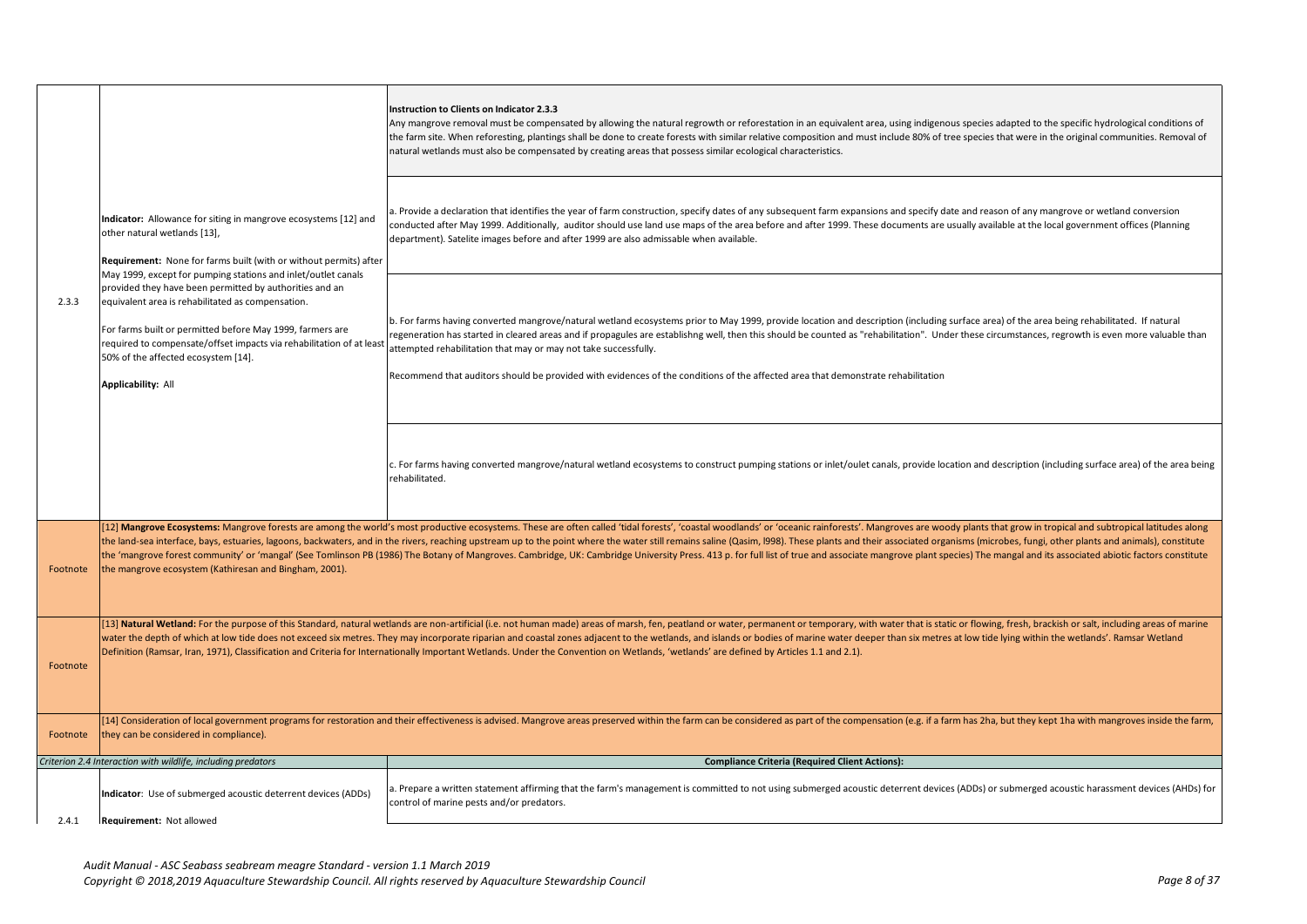|          | again anns anns 1972 a anns 1982                                                                                                                                                                                                                |                                                                                                                                                                                                                       |
|----------|-------------------------------------------------------------------------------------------------------------------------------------------------------------------------------------------------------------------------------------------------|-----------------------------------------------------------------------------------------------------------------------------------------------------------------------------------------------------------------------|
|          | <b>Applicability: All</b>                                                                                                                                                                                                                       | b. Compile documentary evidence to show that no submerged ADDs or AHDs are used on the farm (e.g. predator and pest control procedure and evidence of implementation).                                                |
|          | Indicator: Number of mortalities <sup>[15]</sup> of endangered or red-                                                                                                                                                                          | a. Provide a list of endangered and red-listed animals occurring in the farm lease area and surrounding areas.                                                                                                        |
| 2.4.2    | listed <sup>[16]</sup> animals in the farm lease area and adjacent areas due to<br>farm operations, personnel or associates over the previous 2 years                                                                                           | b. Produce a documented record of the farm's impact on biodiversity and nearby ecosystems. Detail species/habitats, spatial/temporal aspects, type of interaction and outcome.                                        |
|          | Requirement: 0.<br>Applicability: All.                                                                                                                                                                                                          | c. Establish list of predators and pests requiring control. Identify clearly the permitted mitigation/control procedures and records that must be kept.                                                               |
| Footnote |                                                                                                                                                                                                                                                 | [15] Mortalities: includes animals intentionally killed through lethal action as well as accidental deaths through entanglement or other means.                                                                       |
| Footnote | [16] Species listed as endangered or critically endangered by the IUCN or on a national endangered species list.                                                                                                                                |                                                                                                                                                                                                                       |
| 2.4.3    | Indicator: Allowance for intentional lethal action against<br>predators/wildlife on the farm site.<br>Requirement: None, unless human safety is immediately<br>threatened.<br>Applicability: All.                                               | a. Maintain a log of predator control events that allows for verification of adherence to ASC requirements regarding predator control.                                                                                |
| 2.4.4    | Indicator: All lethal incidents are recorded and categorized <sup>[17]</sup> and<br>reported to ASC.<br>Requirement: Yes<br>Applicability: All                                                                                                  | a. Record all mortalities, species and time of the event.                                                                                                                                                             |
| Footnote | [17] Categorized by the reason of incident                                                                                                                                                                                                      |                                                                                                                                                                                                                       |
| 2.4.5    | Indicator: In the event of any lethal incident, evidence that an<br>assessment of the probability of lethal incident(s) has been<br>undertaken and demonstration of concrete steps taken by the<br>farm to reduce the risk of future incidences | a. Carry out documented review of lethal incidents and revise risk assessment and procedures (see 2.3.1) if necessary / as appropriate.                                                                               |
|          | Requirement: Yes.<br>Applicability: All.                                                                                                                                                                                                        | b. Demonstrate through revision of procedures that management of predators is continually being reviewed with a view to eliminating the need for lethal management.                                                   |
|          | Criterion 2.5 Pond Effluents [18]<br>*Criterion 2.5 is applicable for pond systems                                                                                                                                                              | <b>Compliance Criteria (Required Client Actions):</b>                                                                                                                                                                 |
|          |                                                                                                                                                                                                                                                 | [18] Applicable to pond culture systems only. Samples should be taken at the point source 2 hours after feeding, at least once per month. Farm must accumulate 6 months of data before initial site visit/farm audit. |
| Footnote |                                                                                                                                                                                                                                                 |                                                                                                                                                                                                                       |
| 2.5.1    | Indicator: Biological oxygen demand (BOD)<br>Requirement: $\leq$ 30 mg/l average and no higher than 50 mg/l<br>Annlicahility: All                                                                                                               | a. Provide records that the samples are taken two hours after feeding, at least once per month.                                                                                                                       |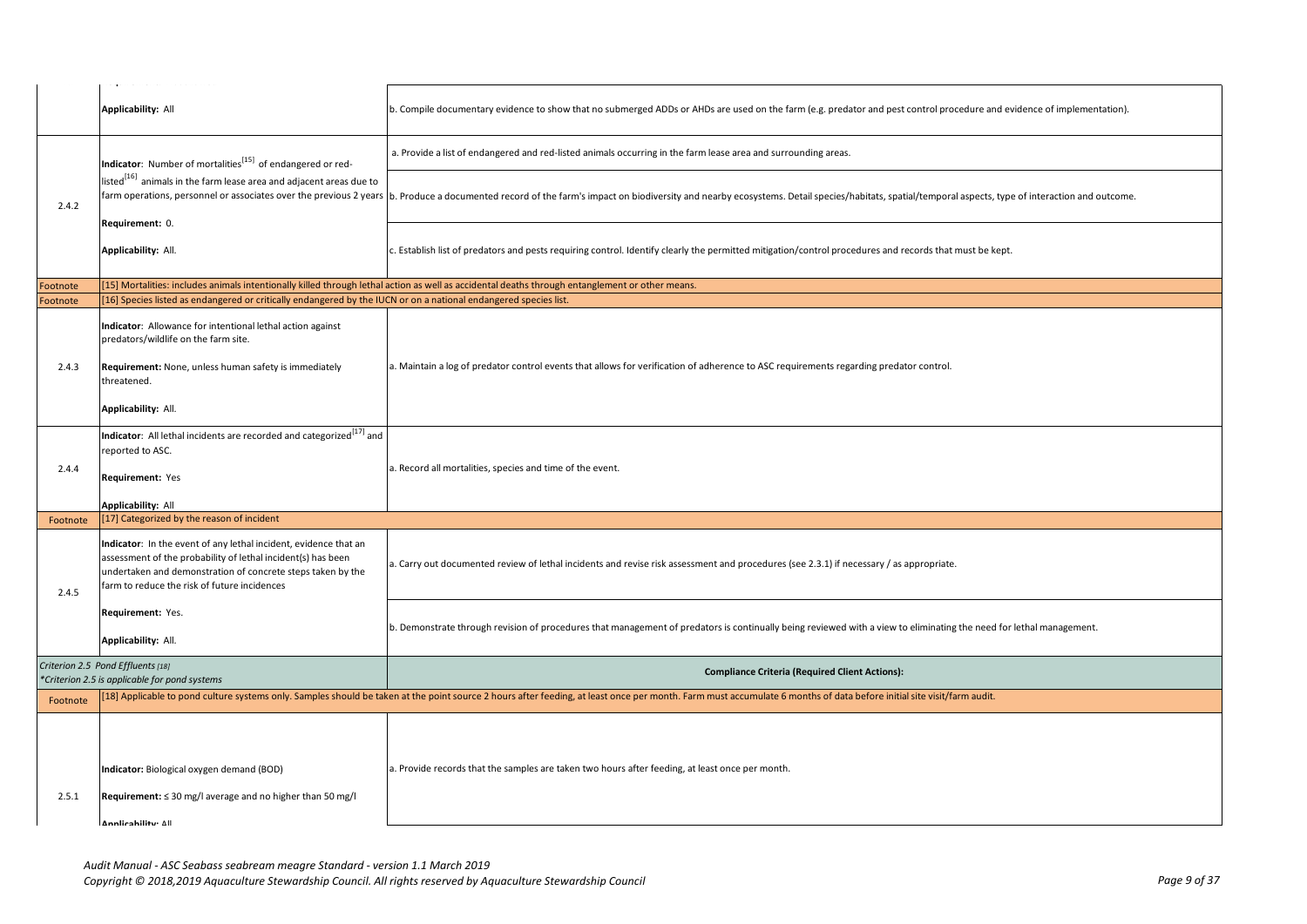|       | mpplicability. mil                                                                                                                                       | b Demonstrate the BOD is in average ≤ 30 mg/l and no higher than 50 mg/l                                                                                                                                                                                                                          |
|-------|----------------------------------------------------------------------------------------------------------------------------------------------------------|---------------------------------------------------------------------------------------------------------------------------------------------------------------------------------------------------------------------------------------------------------------------------------------------------|
| 2.5.2 | Indicator: Total suspended solids<br>Requirement: $\leq$ 30 mg/l average and no higher than 50 mg/l<br><b>Applicability: All</b>                         | a. Provide records that the samples are taken two hours after feeding, at least once per month.                                                                                                                                                                                                   |
|       |                                                                                                                                                          | b Demonstrate the suspended solids are in average ≤ 30 mg/l and no higher than 50 mg/l                                                                                                                                                                                                            |
| 2.5.3 | Indicator: Total Ammonia Nitrogen<br>Requirement: $\leq 1$ mg/l average and no higher than 1.5 mg/l<br><b>Applicability: All</b>                         | a. Provide records that the samples are taken two hours after feeding, at least once per month.                                                                                                                                                                                                   |
|       |                                                                                                                                                          | b Demonstrate the total Ammonia Nitrogen are in average $\leq 1$ mg/l average and no higher than 1.5 mg/l                                                                                                                                                                                         |
|       | Criterion 2.6 Sludge Disposal and Salinisation of Freshwater and Soil Resources<br>*Criterion 2.6.4 is applicable for pond systems                       | <b>Compliance Criteria (Required Client Actions):</b>                                                                                                                                                                                                                                             |
|       | Indicator: Evidence that sludge is not discharged directly into<br>receiving waters or natural ecosystems [19]<br>Requirement: Yes<br>Applicability: All | a. Provide a detailed sludge management plan (also see 3.5.1). The plan will ensure that no sludge in any form is discharged directly into receiving waters or natural ecosystems.                                                                                                                |
|       |                                                                                                                                                          | b. Maintain records of sludge disposal to show volume or weight and condition (i.e. fresh or dried) when disposed. For first audits, farm records must cover ≥ 3 months.                                                                                                                          |
| 2.6.1 |                                                                                                                                                          | c. If sludge is transferred (e.g. for agricultural use), obtain a declaration from the receiving party that specifies the sludge volume, delivery date, and expected use. The party shall declare that the<br>sludge will not be discharged directly into receiving waters or natural ecosystems. |
|       |                                                                                                                                                          |                                                                                                                                                                                                                                                                                                   |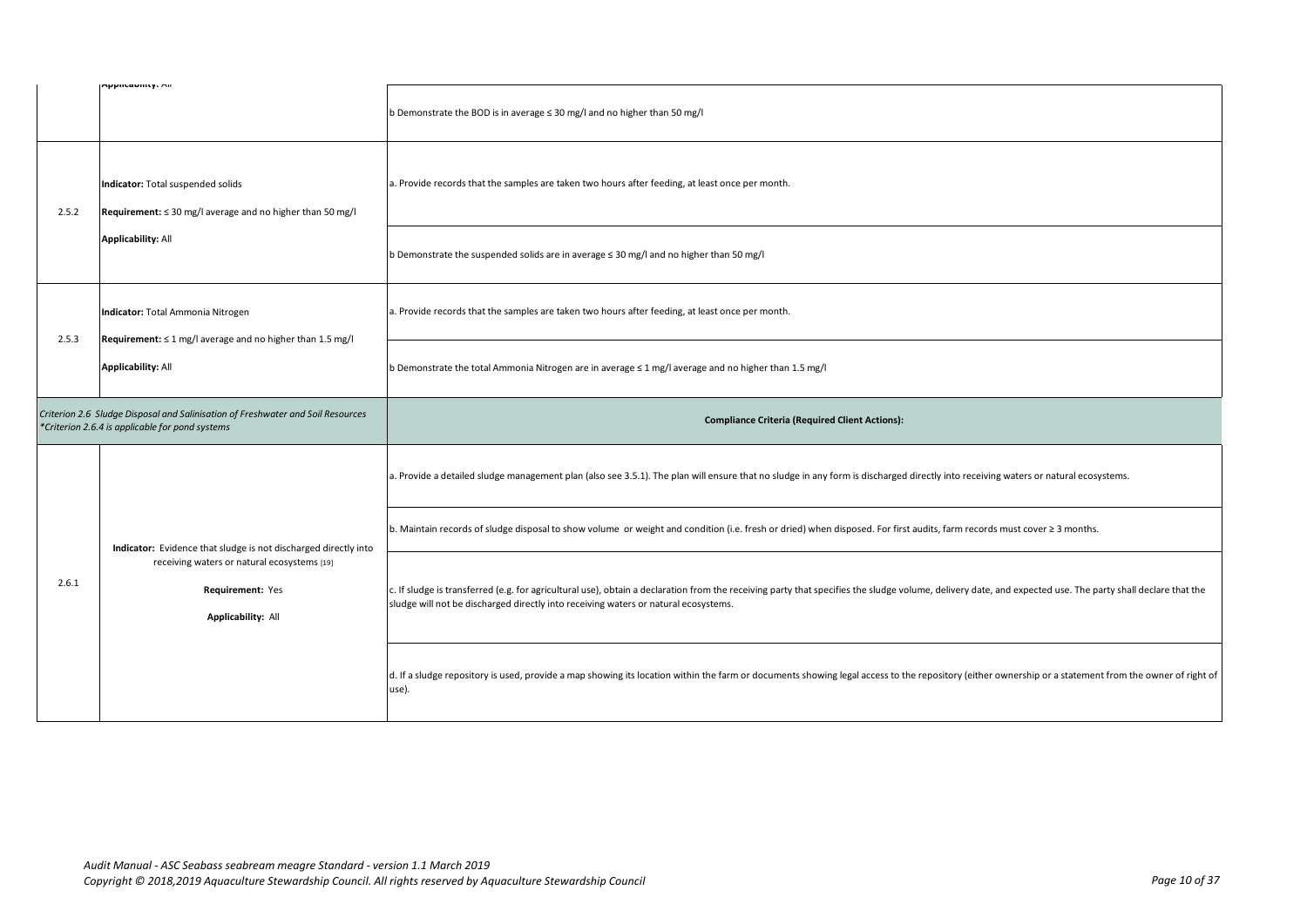| 2.6.2 | Indicator: Specific conductance or chloride concentration of<br>sludge prior to disposal outside the farm<br>Requirement: The specific conductance or chloride concentration<br>values must not exceed those of the soil in the disposal area.<br><b>Applicability: All farms</b>                                                                                                                                                                                                                                                                                                         | Instruction to Client on Indicator 2.6.2<br>The procedure for measuring chloride or specific conductance in soils is derived from the method used by Boyd et al. (2006) for aquaculture pond soil. Soil samples must be taken by forcing a core<br>sampler (a 1-inch PVC tube would suffice but a professional soil sampler can also be used) into the ground with a hammer to a depth of 20cm. Samples must be dried (either by placing them in thin<br>layers on plastic sheets and exposing them to the air in a warm, well-ventilated place, or in an oven at 60°C) and then pulverized and mixed (using a mortar or a mechincal soil crusher). Then the<br>measurement involves taking a 20g sample of dry soil and placing it in a glass container, adding 40 mL of distilled water and shaking the mixture by hand for five minutes. The specific conductance<br>can be measured directly in the solution or the solution can be filtered and the chloride concentration measured. Multiply measurement-specific conductance values by two to adjust for the<br>dilution (40 mL of water for 20g of soil). Specific conductance values over 1,500 µS/cm or chloride concentrations above 300 mg/L indicate that the soil is saline. Farmers should begin generating<br>monitoring data prior to the audit. Net increase is defined as an increase of 25% or more from inital values submitted during the initial certification audit.<br>a. Maintain-records for every six months of specific conductance measured in sludge prior to disposal, and specific conductance or chloride concentration in the soil at the disposal site.                                                                                                                                                                                                                                                                                                                         |
|-------|-------------------------------------------------------------------------------------------------------------------------------------------------------------------------------------------------------------------------------------------------------------------------------------------------------------------------------------------------------------------------------------------------------------------------------------------------------------------------------------------------------------------------------------------------------------------------------------------|---------------------------------------------------------------------------------------------------------------------------------------------------------------------------------------------------------------------------------------------------------------------------------------------------------------------------------------------------------------------------------------------------------------------------------------------------------------------------------------------------------------------------------------------------------------------------------------------------------------------------------------------------------------------------------------------------------------------------------------------------------------------------------------------------------------------------------------------------------------------------------------------------------------------------------------------------------------------------------------------------------------------------------------------------------------------------------------------------------------------------------------------------------------------------------------------------------------------------------------------------------------------------------------------------------------------------------------------------------------------------------------------------------------------------------------------------------------------------------------------------------------------------------------------------------------------------------------------------------------------------------------------------------------------------------------------------------------------------------------------------------------------------------------------------------------------------------------------------------------------------------------------------------------------------------------------------------------------|
|       |                                                                                                                                                                                                                                                                                                                                                                                                                                                                                                                                                                                           | b. Arrange for a specifc conductance measurement to be taken in presence of the auditor                                                                                                                                                                                                                                                                                                                                                                                                                                                                                                                                                                                                                                                                                                                                                                                                                                                                                                                                                                                                                                                                                                                                                                                                                                                                                                                                                                                                                                                                                                                                                                                                                                                                                                                                                                                                                                                                             |
| 2.6.3 | Indicator: Allowance for discharging saline water to natural<br>freshwater bodies [20].<br>Requirement: None<br>Applicability: Farms located in or connected to natural freshwater<br>bodies                                                                                                                                                                                                                                                                                                                                                                                              | a. Provide description of water management in the farm, specifying intake and discharge water bodies. Discription shall include a written explanation of how the farm avoids intrusion of brackish or<br>saltwater into freshwater aquifer areas.                                                                                                                                                                                                                                                                                                                                                                                                                                                                                                                                                                                                                                                                                                                                                                                                                                                                                                                                                                                                                                                                                                                                                                                                                                                                                                                                                                                                                                                                                                                                                                                                                                                                                                                   |
| 2.6.4 | Indicator: Water-specific conductance or chloride concentration<br>in freshwater wells used by the farm or located on adjacent<br>properties [21].<br>Requirement: For all freshwater wells (identified prior to full<br>assessment), specific conductance may not exceed 1,500 mhos<br>per centimetre and/or chloride concentration may not exceed 300<br>milligrams per litre[22].<br>Applicability: All well water. This criteria applies only to well<br>water and does not apply to surface water. Farms located near<br>freshwater wells or abstracting freshwater from the ground. | Instruction to Client on Indicator 2.6.4<br>The intent of this performance indicator is to assure that fresh groundwater and natural aquifers are not being impacted by shrimp farming. In order for farms to be eligible for certification, all<br>freshwater wells, either located on the farm or adjacent properties, or any well exploited by the farm whatever its distance from the farm is, must be identified on the farm map (PI ***), and<br>records giving either conductance or salinity chloride concentration values for all. Wells shall be available for the first audit. Wells that are identified as "freshwater" prior to full assessment, are<br>those that have specific conductance values below 1500 µs/cm and/or salinity chloride concentration less than 300 mg/L. Farms will be required to provide records demonstrate ongoing<br>conductance/salinity testing taken every 6 months, with one set of tests during the dry season and one during the wet season. Ongoing monitoring must demonstrate that the freshwater status of<br>wells is maintained. Conductance shall be measured using a conductivity meter or chloride (not chlorine) tests if salinity levels are <2 parts per thousand. If a well is not available on the property,<br>the closest well within 1km can be monitored (exempt if no well is within 1 km of farm). Conductance shall be measured using a conductivity meter or chloride (not chlorine) tests. Note that<br>considerations related to surface water (vs groundwater in wells) can be found in 2.5.1.<br>a. Maintain monthly records of specific conductance measured in a freshwater well on, or in proximity to the farm (within 1km radius or the closest well), or any well used by the farm whatever its<br>distance from the farm is. Continue at least every six months after the first audit at periods of highest and lowest values, as determined during the initial monthly monitoring. |
|       |                                                                                                                                                                                                                                                                                                                                                                                                                                                                                                                                                                                           | b. Arrange for a specifc conductance measurement to be taken in presence of the auditor.                                                                                                                                                                                                                                                                                                                                                                                                                                                                                                                                                                                                                                                                                                                                                                                                                                                                                                                                                                                                                                                                                                                                                                                                                                                                                                                                                                                                                                                                                                                                                                                                                                                                                                                                                                                                                                                                            |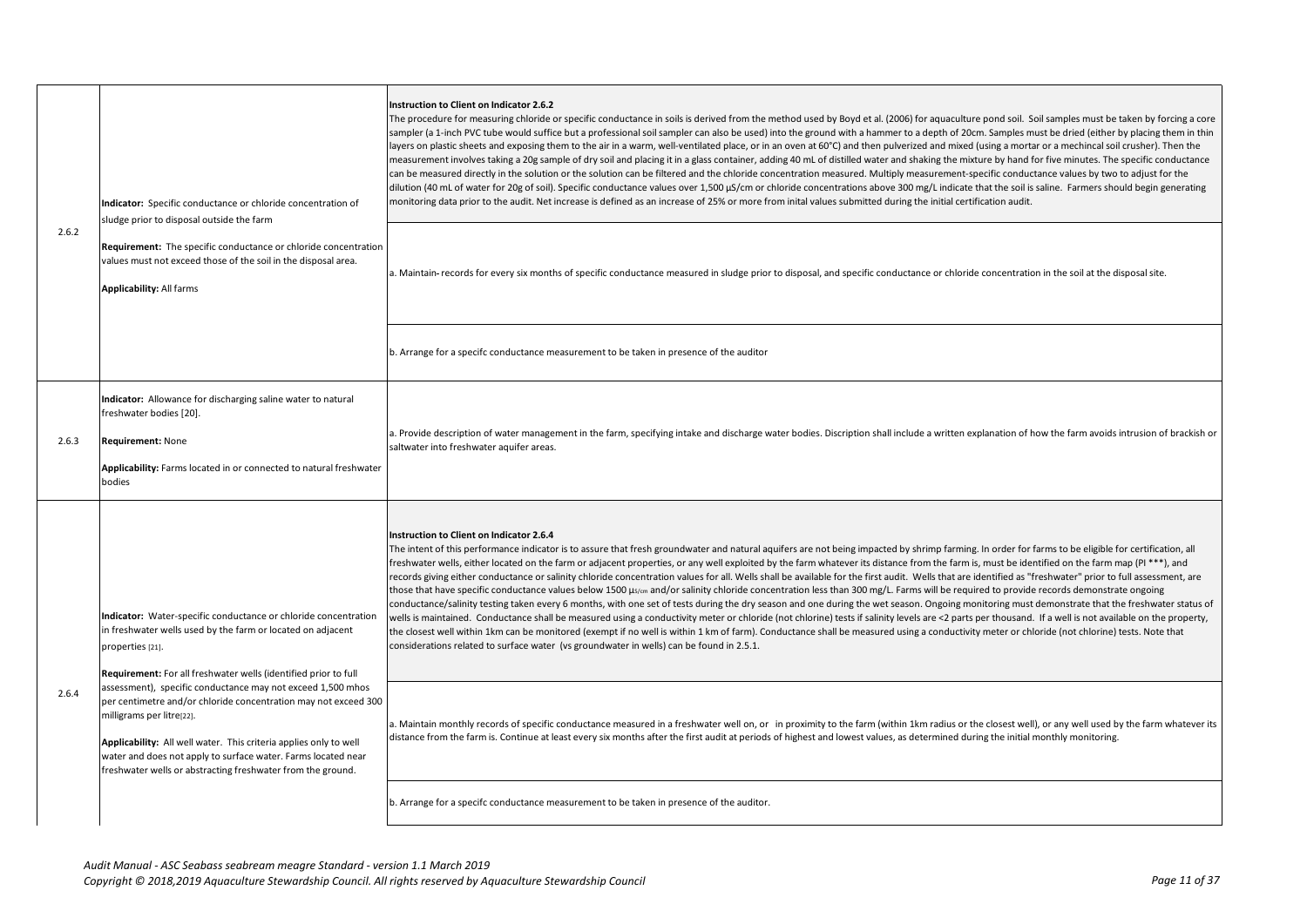|          |                                                                                                                                                                                                                                                                                                                                                                   | c. If water in freshwater wells exceeds conductance/salinity limits given by the requirement and such increase was due to a phenomenon outside the control of the farmer, provide evedidence.                                                                                                                                                                                                                                                                                                                                                                                                                                                                                                                                                                                                                                                                                                                                                                                                                                                                                                                                                                                                                                                                                                                                                                                                                                                |
|----------|-------------------------------------------------------------------------------------------------------------------------------------------------------------------------------------------------------------------------------------------------------------------------------------------------------------------------------------------------------------------|----------------------------------------------------------------------------------------------------------------------------------------------------------------------------------------------------------------------------------------------------------------------------------------------------------------------------------------------------------------------------------------------------------------------------------------------------------------------------------------------------------------------------------------------------------------------------------------------------------------------------------------------------------------------------------------------------------------------------------------------------------------------------------------------------------------------------------------------------------------------------------------------------------------------------------------------------------------------------------------------------------------------------------------------------------------------------------------------------------------------------------------------------------------------------------------------------------------------------------------------------------------------------------------------------------------------------------------------------------------------------------------------------------------------------------------------|
|          |                                                                                                                                                                                                                                                                                                                                                                   | Instruction to Client on Indicator 2.6.5<br>The procedure for measuring chloride or specific conductance in soils is derived from the method used by Boyd et al. (2006) for aquaculture pond soil. Soil samples must be taken by forcing a core<br>sampler (a 1-inch PVC tube would suffice but a professional soil sampler can also be used) into the ground with a hammer to a depth of 20cm. Samples must be dried (either by placing them in thin<br>layers on plastic sheets and exposing them to the air in a warm, well-ventilated place, or in an oven at 60°C) and then pulverized and mixed (using a mortar or a mechincal soil crusher). Then the<br>measurement involves taking a 20g sample of dry soil and placing it in a glass container, adding 40 mL of distilled water and shaking the mixture by hand for five minutes. The specific conductance<br>can be measured directly in the solution or the solution can be filtered and the chloride concentration measured. Multiply measurement-specific conductance values by two to adjust for the<br>dilution (40 mL of water for 20g of soil). Specific conductance values over 1,500 µS/cm or chloride concentrations above 300 mg/L indicate that the soil is saline. Farmers should begin generating<br>monitoring data prior to the audit. Net increase is defined as an increase of 25% or more from inital values submitted during the initial certification audit. |
| 2.6.5    | Indicator: Soil-specific conductance or chloride concentration in<br>adjacent land ecosystems and agricultural fields [22].<br>Requirement: No net increase when compared to the first year of<br>monitoring<br><b>Applicability: All farms</b>                                                                                                                   | a. Maintain- records for every six months of specific conductance measured in in adjacent land ecosystems and agricultural fields.                                                                                                                                                                                                                                                                                                                                                                                                                                                                                                                                                                                                                                                                                                                                                                                                                                                                                                                                                                                                                                                                                                                                                                                                                                                                                                           |
|          |                                                                                                                                                                                                                                                                                                                                                                   | b. Arrange for a specifc conductance measurement to be taken in presence of the auditor                                                                                                                                                                                                                                                                                                                                                                                                                                                                                                                                                                                                                                                                                                                                                                                                                                                                                                                                                                                                                                                                                                                                                                                                                                                                                                                                                      |
|          |                                                                                                                                                                                                                                                                                                                                                                   | c. If specific conductance has shown a net increase since the year of first monitoring. Provide evidence from an independent official organization (government agency, university) that such increase<br>was due to a phenomenon outside the control of the farmer.                                                                                                                                                                                                                                                                                                                                                                                                                                                                                                                                                                                                                                                                                                                                                                                                                                                                                                                                                                                                                                                                                                                                                                          |
| Footnote | for the production of agriculture crops as landfill and other construction-related uses.                                                                                                                                                                                                                                                                          | [19] Proper disposal includes delivery to a regulated or dedicated landfill or farmers may re-use the sludge. Evidence of the re-use needs to be available for the audit process. Examples of re-use methods allowed by the St                                                                                                                                                                                                                                                                                                                                                                                                                                                                                                                                                                                                                                                                                                                                                                                                                                                                                                                                                                                                                                                                                                                                                                                                               |
| Footnote |                                                                                                                                                                                                                                                                                                                                                                   | [20] Surface freshwater bodies adjacent to farm property or receiving waters discharged from the farm. Freshwater is characterised by a specific conductance of less than 1,500 µmhos per centimetre and a chloride concentrat<br>These values correspond to salinity inferior to 1 ppt. Farms that can demonstrate that surrounding waters and soils have a salinity of 2 and above using a hand-held refractometer will not be required to provide measurement<br>concentration. Water bodies displaying freshwater conditions only during the peak rainy season are considered as brackish water bodies under these Standards.                                                                                                                                                                                                                                                                                                                                                                                                                                                                                                                                                                                                                                                                                                                                                                                                            |
| Footnote |                                                                                                                                                                                                                                                                                                                                                                   | [21] Exceptions are made if it can be demonstrated that seawater intrusion or other phenomenon outside the control of the farmer is responsible for the increase.                                                                                                                                                                                                                                                                                                                                                                                                                                                                                                                                                                                                                                                                                                                                                                                                                                                                                                                                                                                                                                                                                                                                                                                                                                                                            |
| Footnote |                                                                                                                                                                                                                                                                                                                                                                   | [22] Specific conductance or chloride concentration must be monitored at a frequency adapted to possible fluctuations because of natural factors such as rain regime, and comparisons with first-year values.                                                                                                                                                                                                                                                                                                                                                                                                                                                                                                                                                                                                                                                                                                                                                                                                                                                                                                                                                                                                                                                                                                                                                                                                                                |
| Footnote | [23] Soil salinity must be measured 25 metres within adjacent land ecosystems and agricultural fields every six months. If salt contamination is detected at the 25-metre station, the monitoring could be extended further ou<br>specific conductance or chloride concentration should be observed over the years when compared to the first year of monitoring. |                                                                                                                                                                                                                                                                                                                                                                                                                                                                                                                                                                                                                                                                                                                                                                                                                                                                                                                                                                                                                                                                                                                                                                                                                                                                                                                                                                                                                                              |
|          | RINCIPLE 3: PROTECT THE HEALTH AND GENETIC INTEGRITY OF WILD POPULATIONS                                                                                                                                                                                                                                                                                          |                                                                                                                                                                                                                                                                                                                                                                                                                                                                                                                                                                                                                                                                                                                                                                                                                                                                                                                                                                                                                                                                                                                                                                                                                                                                                                                                                                                                                                              |
|          | Criterion 3.1 Culture of non-native species                                                                                                                                                                                                                                                                                                                       | <b>Compliance Criteria (Required Client Actions):</b>                                                                                                                                                                                                                                                                                                                                                                                                                                                                                                                                                                                                                                                                                                                                                                                                                                                                                                                                                                                                                                                                                                                                                                                                                                                                                                                                                                                        |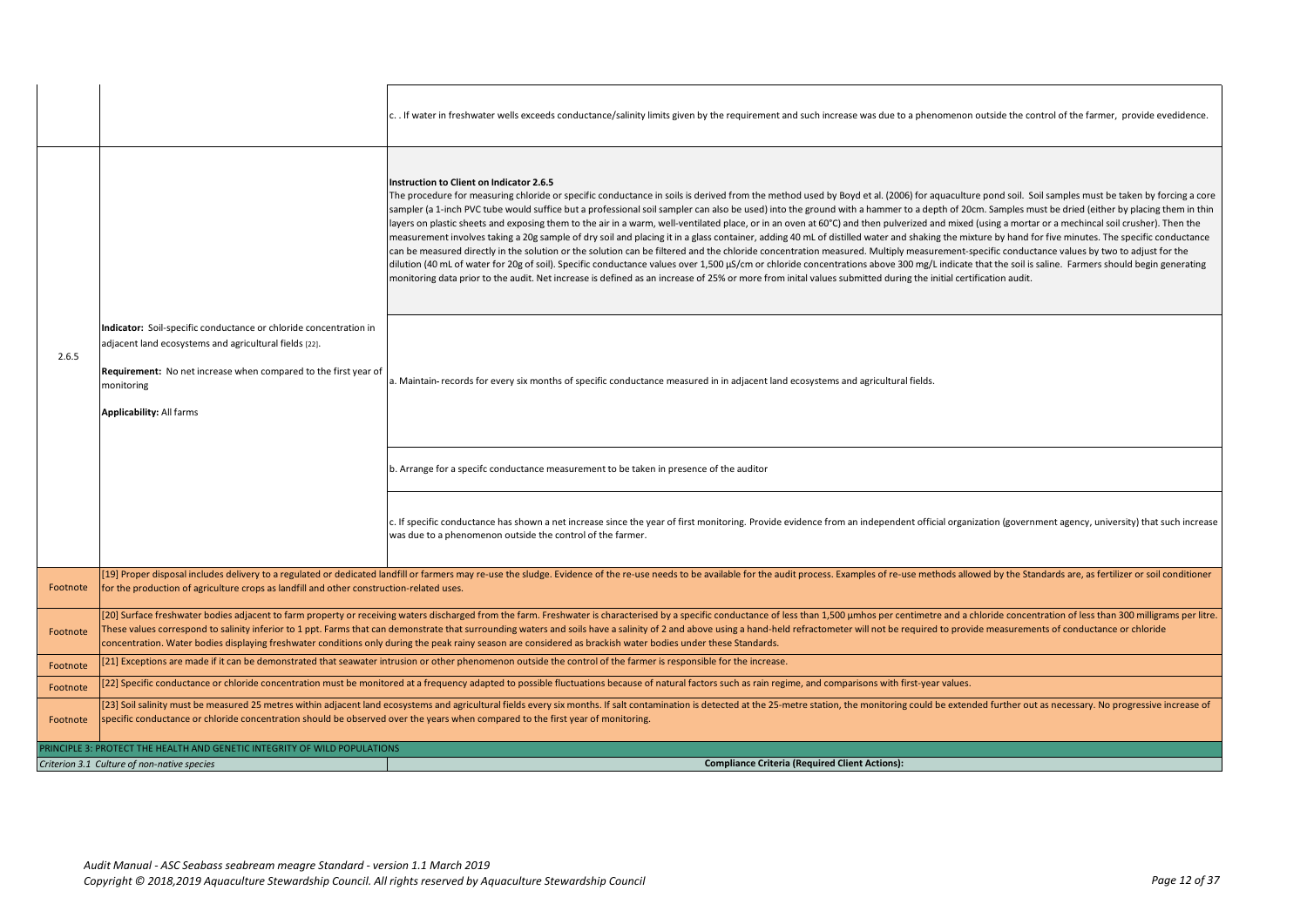| 3.1.1                 | Indicator: Culture of a non-native species <sup>[23]</sup> .<br><b>Requirement:</b> None, unless commercial <sup>[24]</sup> farming of the species<br>already occurs in the region at the time of first publication of the<br>ASC Flatfish Standard, or a closed land-based production system<br>with de minimis[25] risk of escapes and/or pest and pathogen<br>transfer to wild populations is used<br>Applicability: All. | a. Confirm to the CAB that the farm only produces native species.                                                                                                                                                                                                                                                                                                                                                                                                                                                                                                                                                                                                                |
|-----------------------|------------------------------------------------------------------------------------------------------------------------------------------------------------------------------------------------------------------------------------------------------------------------------------------------------------------------------------------------------------------------------------------------------------------------------|----------------------------------------------------------------------------------------------------------------------------------------------------------------------------------------------------------------------------------------------------------------------------------------------------------------------------------------------------------------------------------------------------------------------------------------------------------------------------------------------------------------------------------------------------------------------------------------------------------------------------------------------------------------------------------|
|                       |                                                                                                                                                                                                                                                                                                                                                                                                                              | b. If non-native species, provide verifiable evidence that the farming of the species already occurs in the region at the time of first publication of the ASC Flatfish Standard.                                                                                                                                                                                                                                                                                                                                                                                                                                                                                                |
|                       |                                                                                                                                                                                                                                                                                                                                                                                                                              | c. If the farm cannot provide evidence for 3.1.1b, provide documented evidence that the production system is closed to the natural environment and for each of the following:<br>1) non-native species are separated from wild fish by effective physical barriers that are in place and well maintained;<br>2) barriers ensure there are no escapes of reared fish specimens that might survive and subsequently reproduce; and<br>3) barriers ensure there are no escapes of biological material that might survive and subsequently reproduce (e.g. UV or other effective treatment) by treating effluent water prior to it exiting the<br>system to the natural environment. |
| ootnote               | [23] Includes non-native species for parasite control or other on-farm management purposes.                                                                                                                                                                                                                                                                                                                                  |                                                                                                                                                                                                                                                                                                                                                                                                                                                                                                                                                                                                                                                                                  |
| Footnote              |                                                                                                                                                                                                                                                                                                                                                                                                                              | [24] Commercial: if a species is cultured as part of a permitted research trial, it will not be considered an existing commercial operation. Generally, research trials will contain no more than one pen of an experimental s                                                                                                                                                                                                                                                                                                                                                                                                                                                   |
| Footnote              | [25] The cultured fish must not become established as a result of escapes.                                                                                                                                                                                                                                                                                                                                                   |                                                                                                                                                                                                                                                                                                                                                                                                                                                                                                                                                                                                                                                                                  |
|                       | Criterion 3.2 Introduction of transgenic species                                                                                                                                                                                                                                                                                                                                                                             | <b>Compliance Criteria (Required Client Actions):</b>                                                                                                                                                                                                                                                                                                                                                                                                                                                                                                                                                                                                                            |
|                       | Indicator: Culture of transgenic <sup>[26]</sup> fish                                                                                                                                                                                                                                                                                                                                                                        | a. Prepare a declaration stating that the farm does not use transgenic stock.                                                                                                                                                                                                                                                                                                                                                                                                                                                                                                                                                                                                    |
| 3.2.1                 | Requirement: Not permitted                                                                                                                                                                                                                                                                                                                                                                                                   | b. Maintain records for the origin of all cultured stocks including stocking date, supplier details, and contact person(s) for stock purchases.                                                                                                                                                                                                                                                                                                                                                                                                                                                                                                                                  |
|                       | Applicability: All.                                                                                                                                                                                                                                                                                                                                                                                                          | c. Ensure stock purchase/origin documentation clearly identifies genetic status and whether stock is transgenic or not.                                                                                                                                                                                                                                                                                                                                                                                                                                                                                                                                                          |
| Footnote              |                                                                                                                                                                                                                                                                                                                                                                                                                              | [26] Transgenic: An organism, with the exception of human beings, in which the genetic material has been altered in a way that does not occur naturally by mating and/or natural recombination. Source: EFSA.                                                                                                                                                                                                                                                                                                                                                                                                                                                                    |
| Criterion 3.3 Escapes |                                                                                                                                                                                                                                                                                                                                                                                                                              | <b>Compliance Criteria (Required Client Actions):</b>                                                                                                                                                                                                                                                                                                                                                                                                                                                                                                                                                                                                                            |
|                       |                                                                                                                                                                                                                                                                                                                                                                                                                              | a. Prepare a Escape Prevention and Management Plan that includes a detailed farm operations risk assessment and submit it to the CAB prior to the first audit. The plan should explicitly detail what<br>maintenance procedures are critical and important in the context of avoiding escapes, including but not limited to farm equipment maintenance and frequency of net inspections.                                                                                                                                                                                                                                                                                         |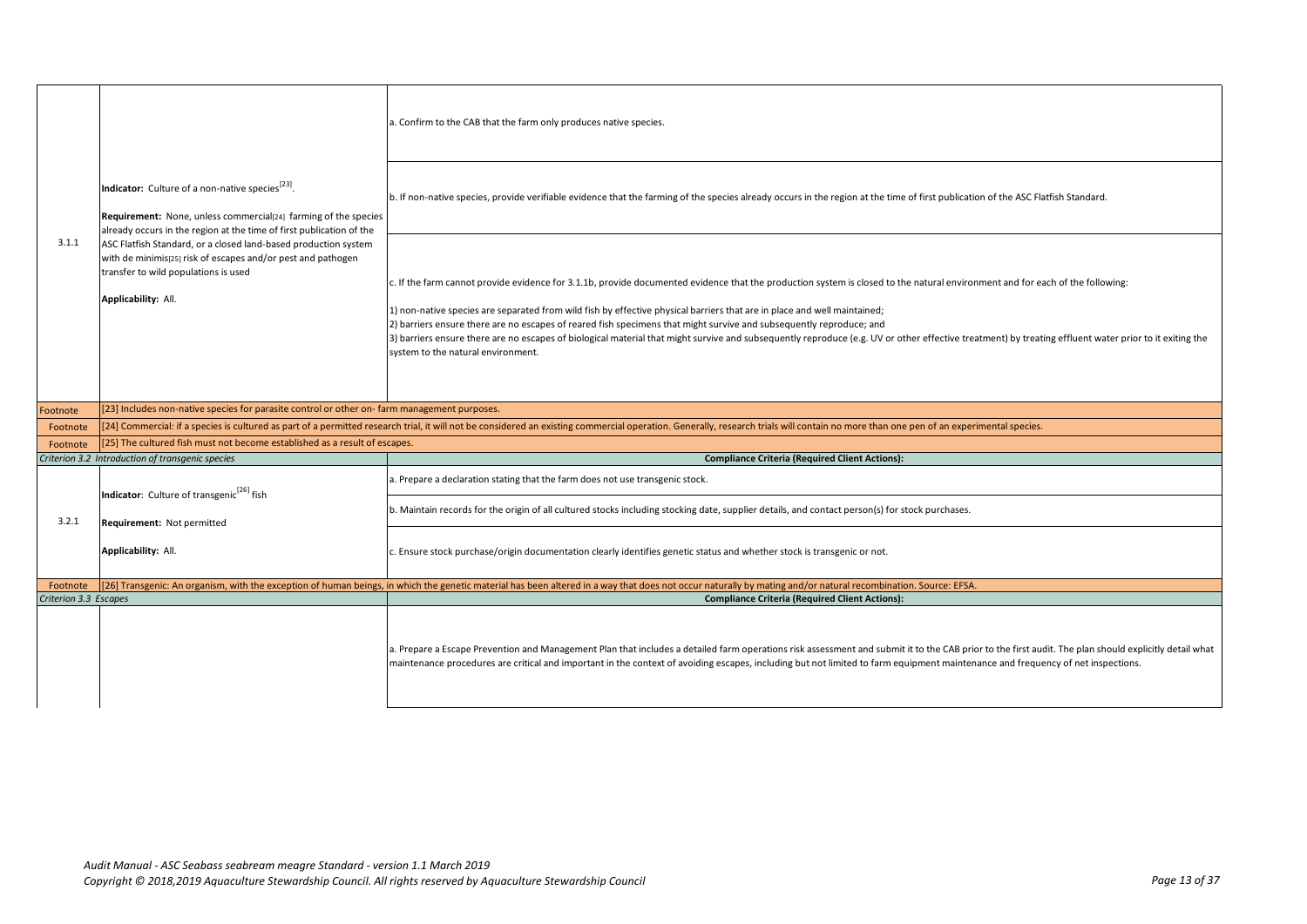| 3.3.1    | Indicator: Evidence of a well-designed, maintained and managed<br>culture system, infrastructure and farm management <sup>[27]</sup> to<br>minimize escapes during grow- out and harvest.<br>Requirement: Yes.<br>Applicability: All.                                                                                                                                                                               | b. If the farm operates an open net pen system, ensure the plan (3.3.1a):<br>1) clearly identifies the important and crucial issues in the context of minimizing escape events; and<br>2) sets out clear procedures for ensuring:<br>• net strength testing;<br>• use of appropriate net mesh size;<br>• net traceability;<br>• system robustness;<br>• predator management;<br>• record keeping;<br>• reporting risk events (e.g. holes, infrastructure issues, handling errors);<br>• staff training to cover all of the above areas; and<br>• staff training on escape prevention and counting technologies. |
|----------|---------------------------------------------------------------------------------------------------------------------------------------------------------------------------------------------------------------------------------------------------------------------------------------------------------------------------------------------------------------------------------------------------------------------|-----------------------------------------------------------------------------------------------------------------------------------------------------------------------------------------------------------------------------------------------------------------------------------------------------------------------------------------------------------------------------------------------------------------------------------------------------------------------------------------------------------------------------------------------------------------------------------------------------------------|
|          |                                                                                                                                                                                                                                                                                                                                                                                                                     | c. If the farm operates a closed system, ensure the plan (3.3.1a):<br>1) clearly identifies the important and critical issues in the context of minimizing escape events; and<br>2) sets out clear procedures for ensuring:<br>• system robustness;<br>• predator management;<br>• record keeping;<br>• reporting risk events (e.g. holes, infrastructure issues, handling errors);<br>• staff training to cover all of the above areas; and<br>• staff training on escape prevention and counting technologies.                                                                                                |
|          |                                                                                                                                                                                                                                                                                                                                                                                                                     | d. Maintain records as specified in the plan.<br>e. Train staff on escape prevention planning and management as per the farm's plan.                                                                                                                                                                                                                                                                                                                                                                                                                                                                            |
| Footnote | [27] Proper farm management regarding escape prevention includes, but is not minimized to:<br>2) assessing the risks for the listed risk factors (under 1) and developing Standard Operating Procedures (SOP) for<br>3) training staff to be aware of the (potential) risks and to follow escape prevention SOP to minimize escape risk(s)<br>4) record keeping and implementing corrective actions were identified | 1) assessing potential factors that can result in fish escapes (e.g. siting related to marine navigation, nets with appropriate net strength - including resistance to net biting from farmed fish and predators, net testing<br>size, appropriate mooring and cage-system robustness - including protection against floating debris and forecastable weather events, fish handling/transport procedures),<br>5) reviewing the escape prevention management system on a yearly basis, or when escape events occur, and revise where and when needed.                                                            |
| 3.3.2    | Indicator: The farm shall count all fish at every stocking, grading<br>and harvest event with a counting accuracy of $\geq$ 98% <sup>[28]</sup>                                                                                                                                                                                                                                                                     | a. Maintain records of accuracy of the counting technology used by the farm at times of stocking and harvest. Records include copies of spec sheets for counting machines and common estimates<br>of error for hand-counts.                                                                                                                                                                                                                                                                                                                                                                                     |
|          | Requirement: Yes<br>Applicability: All                                                                                                                                                                                                                                                                                                                                                                              | b. If counting takes place off site (e.g. hatchery), obtain and maintain documents from the supplier showing the accuracy of the counting method used (as above).                                                                                                                                                                                                                                                                                                                                                                                                                                               |
|          |                                                                                                                                                                                                                                                                                                                                                                                                                     |                                                                                                                                                                                                                                                                                                                                                                                                                                                                                                                                                                                                                 |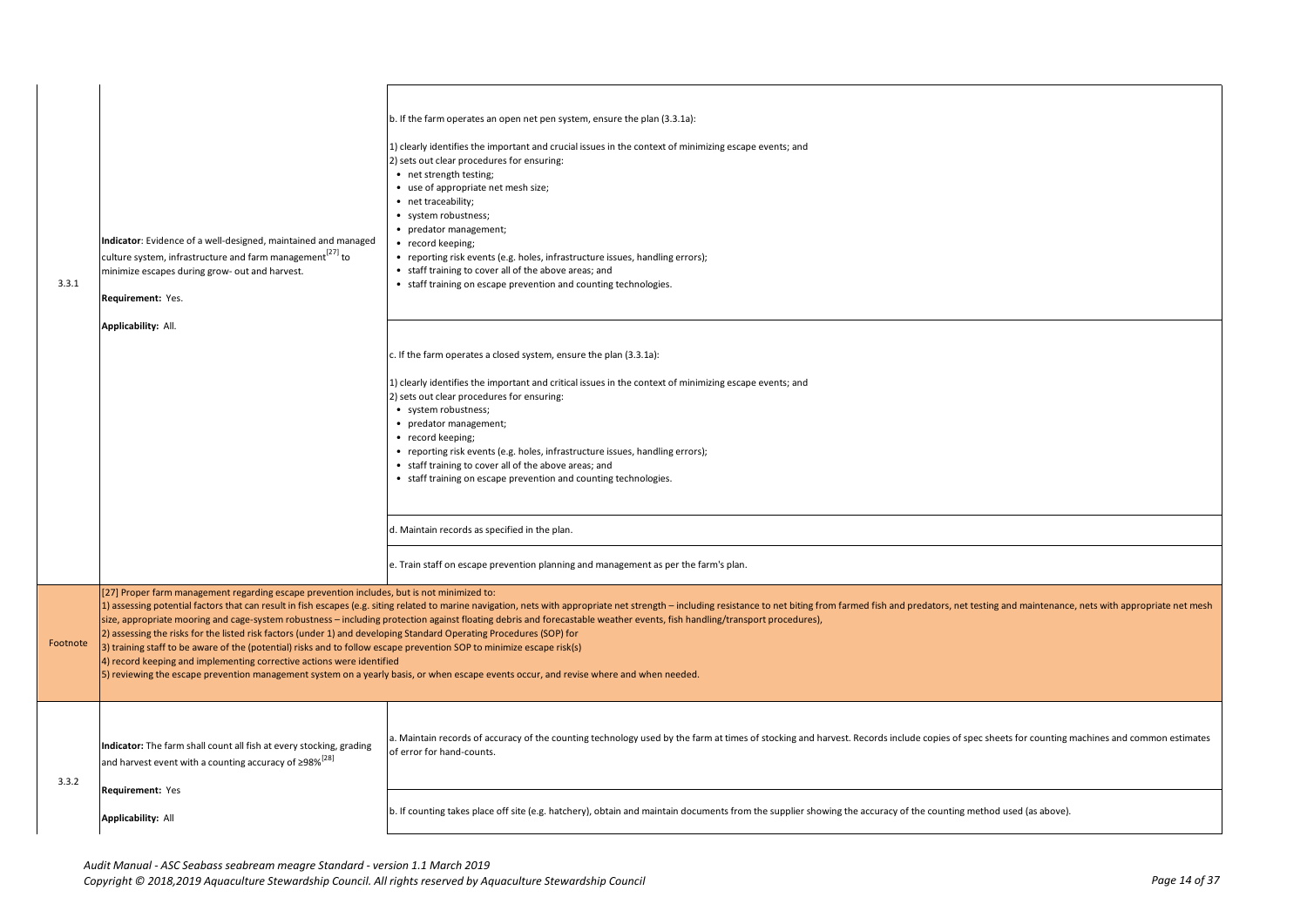|                                                                                                                                                                                          | c. During audits, arrange for the auditor to witness calibration of counting machines (if used by the farm).                                                                                                                                                                                                                                                                                                                |
|------------------------------------------------------------------------------------------------------------------------------------------------------------------------------------------|-----------------------------------------------------------------------------------------------------------------------------------------------------------------------------------------------------------------------------------------------------------------------------------------------------------------------------------------------------------------------------------------------------------------------------|
|                                                                                                                                                                                          | [28] Accuracy of the counting technology (taken from manufacturer spec sheets) shall be validated and documented (e.g. frequency of hand counts)                                                                                                                                                                                                                                                                            |
| Indicator: Total amount of known escapes <sup>[29]</sup> allowed per<br>production cycle (calendar year)                                                                                 | a. Maintain detailed records of all incidences of confirmed or suspected escapes (specifying date, cause, and estimated number of escapees), mortalities, stocking count, harvest count (recovered<br>fish).                                                                                                                                                                                                                |
| accuracy<br>Applicability: All                                                                                                                                                           | b. Aggregate cumulative escapes and cumulative stocking counts in the most recent production cycle (calendar year)                                                                                                                                                                                                                                                                                                          |
|                                                                                                                                                                                          |                                                                                                                                                                                                                                                                                                                                                                                                                             |
|                                                                                                                                                                                          | [30] An exception (>4%) to this Standard may be made for an escape event that is clearly documented as being outside the farm's control. Only 1 exception is allowed in a 9-year period and this time window starts at the beg<br>year) for which the farm is applying for initial certification. The farmer must demonstrate that there was no reasonable way to predict and/or mitigate the event that caused the escape. |
| cycle                                                                                                                                                                                    | a. Maintain detailed records of all incidences of confirmed or suspected escapes (specifying date, cause, and estimated number of escapees), mortalities, stocking count, harvest count (recovered<br>fish).                                                                                                                                                                                                                |
| accuracy<br>Applicability: All.                                                                                                                                                          | b. Calculate the total unexplained loss = stocking count - harvest count - mortality count - known escapes (see indicator 3.3.3).                                                                                                                                                                                                                                                                                           |
|                                                                                                                                                                                          | [31] Calculated at the end of the production cycle (calendar year) as: Unexplained loss = Stocking count - harvest count - mortality count - known escapes (see indicator 3.3.3). Stocking count and harvest count numbers mu                                                                                                                                                                                               |
| Indicator: Number of known escapes and unexplained losses are<br>documented and made public as well as reported to ASC on an<br>annual basis.<br>Requirement: Yes<br>Applicability: All. | a. The results from 3.3.4a are publicly available. Keep records of when and where escape records where made public (e.g. date posted to a company website) for all production cycles (calendar<br>year).                                                                                                                                                                                                                    |
| Criterion 3.4 Source of fingerlings/seed stock [32]                                                                                                                                      | <b>Compliance Criteria (Required Client Actions):</b>                                                                                                                                                                                                                                                                                                                                                                       |
| met ASC requirements.                                                                                                                                                                    | [32] This Standard defines seed/fingerling as entering an ASC certified farm to be ≤ 10g unless they come from and ASC certified farm/facility. A farm seeking certification would need to demonstrate through documentation t                                                                                                                                                                                              |
| Indicator: Source of fingerlings<br>Requirement: Hatchery only<br>Applicability: All.                                                                                                    | a. Provide details of the source of all fingerlings. Provide supporting documentation including purchase orders, invoices, delivery notes etc. that attest to the origin of fingerlings.                                                                                                                                                                                                                                    |
|                                                                                                                                                                                          | Requirement: 4% <sup>[30]</sup> of stocked count based on ≥98% counting<br>[29] Total amount of known escapes are all fish known to have escaped e.g. through handling errors.<br><b>Indicator</b> : Total amount of unexplained loss <sup>[31]</sup> per production<br>Requirement: 2% of stocked count based on ≥98% counting                                                                                             |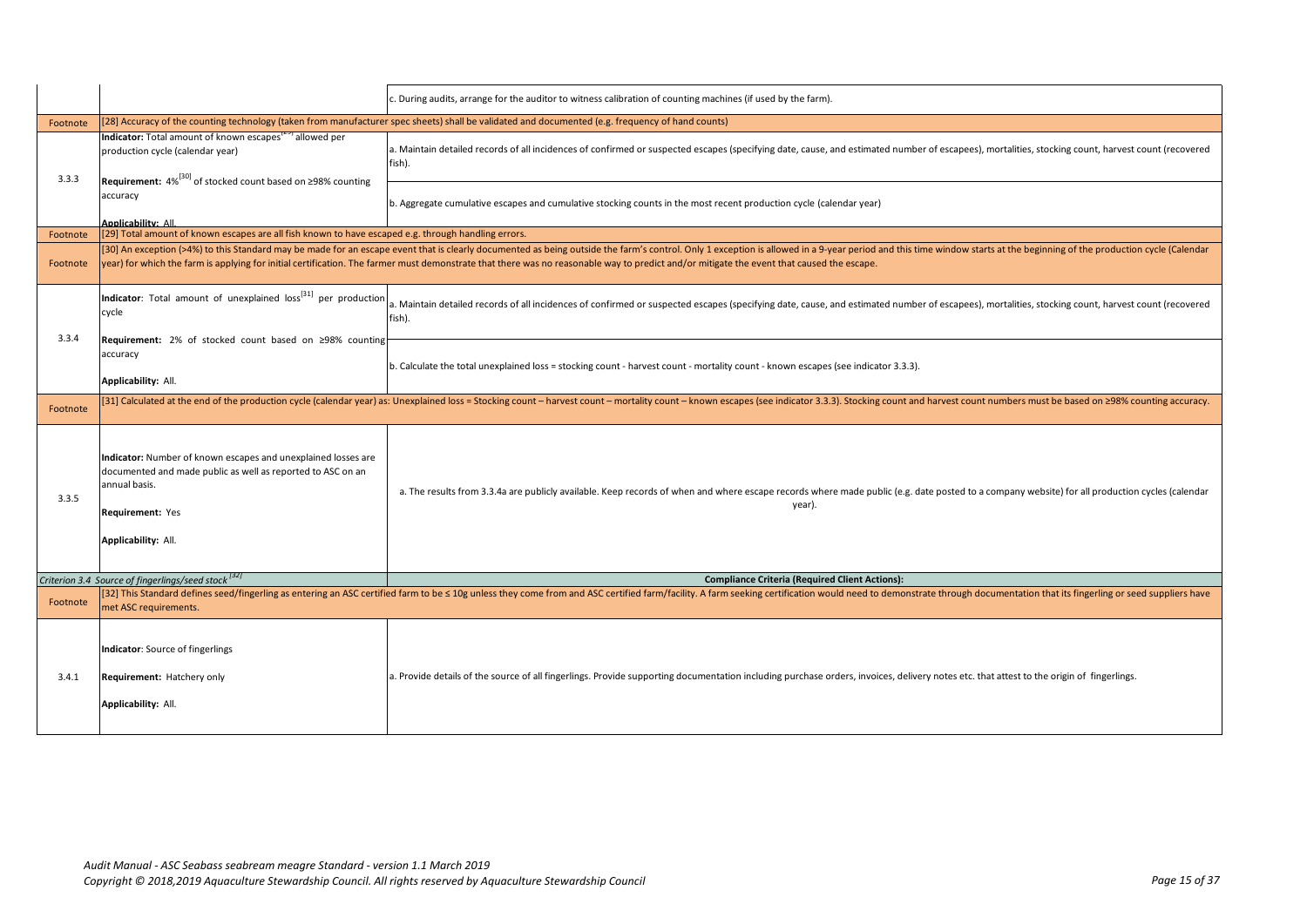| 3.4.2    | Indicator: Traceability of all hatchery purchased fingerlings to their<br>source.<br>Requirement: Yes.<br>Applicability: All.                                                                             | a. Provide supporting documentation including purchase orders, transit/movement authorisations, invoices, delivery notes, stocking records etc. that attest to the origin of all stock present on the<br>farm.                                                           |
|----------|-----------------------------------------------------------------------------------------------------------------------------------------------------------------------------------------------------------|--------------------------------------------------------------------------------------------------------------------------------------------------------------------------------------------------------------------------------------------------------------------------|
| 3.4.3    | Indicator: The fingerling supplier has a documented fish health<br>and bio-security protocol or a comparable 3rd party certificate<br>Requirement: Yes.<br>Applicability: All.                            | a. Obtain a copy of the fingerling supplier's fish health management plan and bio-security protocol for the identification and monitoring of fish disease and parasites.                                                                                                 |
|          |                                                                                                                                                                                                           | b. Obtain internationally/nationally recognized 3rd party certificate for fish health and bio-security from fingerling suppliers.                                                                                                                                        |
| 3.4.4    | Indicator: The receiving facility <sup>[33]</sup> has a documented bio-security<br>protocol, including quarantining, with respect to purchased<br>fingerlings<br>Requirement: Yes.<br>Applicability: All. | a. Prepare a bio-security protocol for receiving purchsed fingerlings that includes provisions for identification of fish disease and parasites and potential quarantining procedures. This plan may be<br>part of a more comprehensive fish health management document. |
| Footnote | [33] The receiving facility includes private and/or government-run quarantine facility                                                                                                                    |                                                                                                                                                                                                                                                                          |
| 3.4.5    | Indicator: All trans-national imported fingerlings must be<br>accompanied by documentation required by importing countries<br>(e.g. health certificate)<br>Requirement: Yes.<br>Applicability: All.       | a. If fingerlings are purchased from international sources, all required documentation relating to health and bio-security (e.g. health certificates) must be retained and made available to the ASC<br>auditor.                                                         |
| 3.4.6    | Indicator: The farm shall not release deformed fish into the wild<br>and will dispose them in a responsible manner.<br>Requirement: Yes.<br>Applicability: All.<br>Criterion 3.5 Broodstock Management    | a. Provide evidence that deformed fish are disposed in a responsible manner(e.g reciept from waste compagny,<br><b>Compliance Criteria (Required Client Actions):</b>                                                                                                    |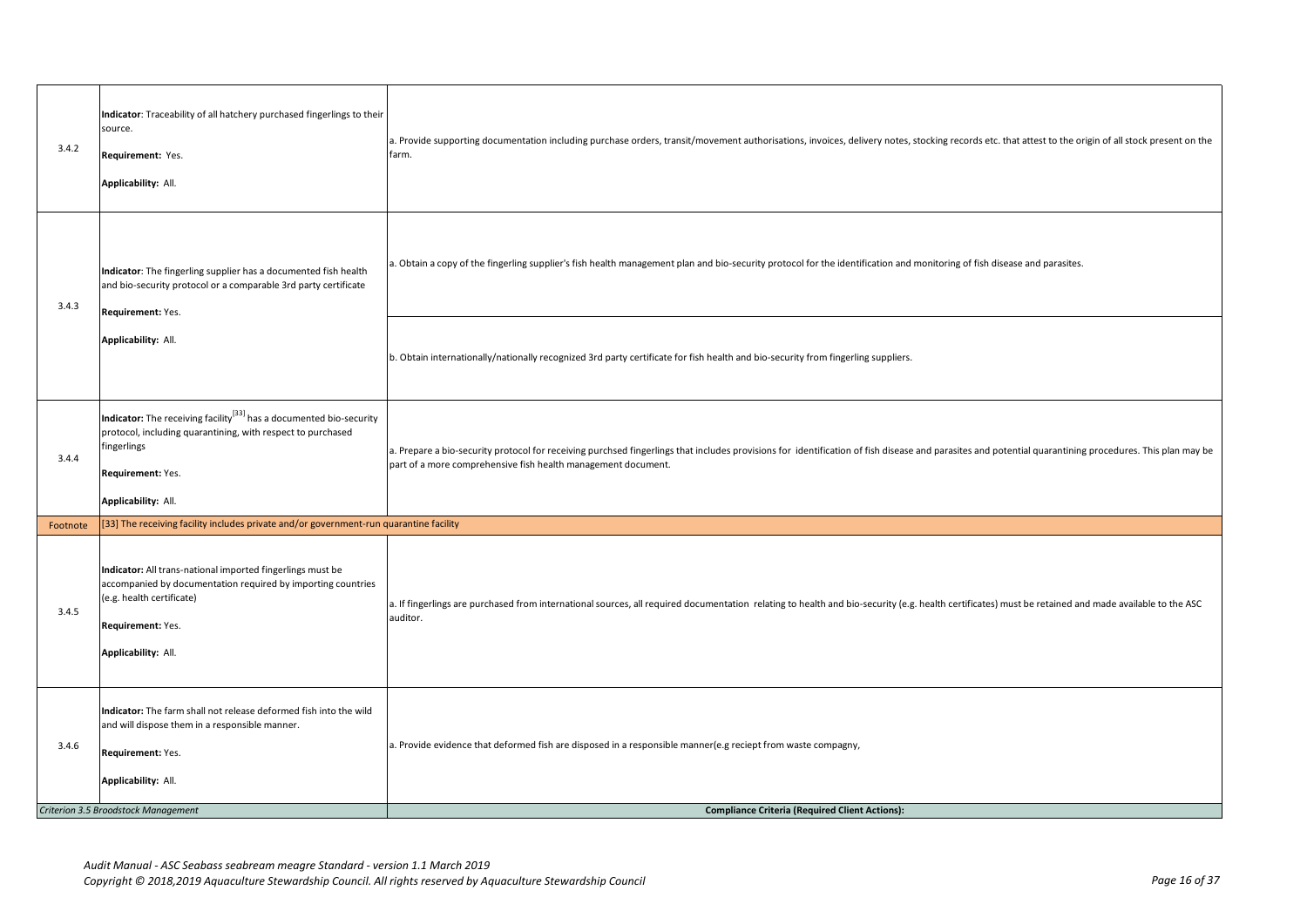|       | Indicator: Allowance to use wild harvested broodstock of IUCN red-<br>listed species classified as Endangered or Critically Endangered, for               |                                                                                                                                                                     |
|-------|-----------------------------------------------------------------------------------------------------------------------------------------------------------|---------------------------------------------------------------------------------------------------------------------------------------------------------------------|
| 3.5.1 | fingerling production.                                                                                                                                    | a. If broodstock is an IUCN red-listed species classified as Endangered or Critically Endangered, provide evidence that the broodstock originated from a heatchery. |
|       | Requirement: No.                                                                                                                                          |                                                                                                                                                                     |
|       | Applicability: All.                                                                                                                                       |                                                                                                                                                                     |
|       | Indicator: Documented procedures are in place to limit non-<br>controlled spawning of broodstock and evidence that these<br>procedures are being followed | a. Provide the documented procedures and evidence that procedures are followed                                                                                      |
| 3.5.2 | Requirement: Yes.<br>Applicability: All.                                                                                                                  | b. Ensure that the procedures involve measures to prohibit the uncontrolled spawning of broodstock (e.g broodstock is single seks)                                  |
|       | PRINCIPLE 4: USE RESOURCES IN AN ENVIRONMENTALLY EFFICIENT AND RESPONSIBLE MANNER                                                                         |                                                                                                                                                                     |
|       | Criterion 4.1 Traceability of raw materials in feed                                                                                                       | <b>Compliance Criteria (Required Client Actions):</b>                                                                                                               |

## **Instruction to Clients for Indicators 4.1.1 through 4.4.2 - Sourcing of Responsibly Produced Feed**

Farms must show that all feeds used by the farm are produced in compliance with the requirements of Indicators 4.1.1 through 4.4.4. To do so, farms must obtain documentary evidence that the feed producers (see note 1) are auditing firm or a conformity assessment body against a recognized standard which substantially incorporate requirements for traceability. Acceptable certification schemes include GlobalGAP or other schemes that have been Results from these audits shall demonstrate that feed producers have robust information systems and information handling processes to allow the feed producers to be able to bring forward accurate information about their pr feed producer that are provided to the farm to demonstrate compliance with these indicators must be supported by the audits. Farms must also show that all of their feed producers are duly informed of the requirements of th responsibly produced Sea Bass/Sea Bream feed (see 4.1.1b below).

In addition to the above, farms must also show that their feed suppliers comply with the more detailed requirements for traceability and ingredient sourcing that are specified under indicators 4.1.1 through 4.4.2. The ASC two different methods to demonstrate compliance of feed producers:

Method #1: Farms may choose to source feed from feed producers who used only those ingredients allowed under the ASC Flatfish Standards during the production of a given batch of feed. For example, the farm may request its according to farm specifications. Audits of the feed producer will independently verify that manufacturing processes are in compliance with ASC requirements.

Method #2: Farms may choose to source feed from feed producers who demonstrate compliance using a "mass-balance" method. In this method, feed producers show that the balance of all ingredients (both amount and type) used d ASC requirements. However, mixing of ingredients into the general silos and production lines is allowed during manufacturing. Audits of the feed producer will independently verify that manufacturing processes are in compli can be applied, for example, to integrated feed production companies that handle all steps of feed manufacturing (purchasing of raw materials, processing to finished feed, and sales) under the management of a single legal

Note 1: The term "feed producer" is used here to identify the organization that produces the fish feed (i.e. it is the "feed manufacturer"). In most cases, the organization supplying feed to a farm (i.e. the feed supplier) there may be instances where feed suppliers are not directly responsible for feed production. Regardless of whether the farm sources feeds directly from a feed producer or indirectly through an intermediary organization, i feeds used are in compliance with requirements.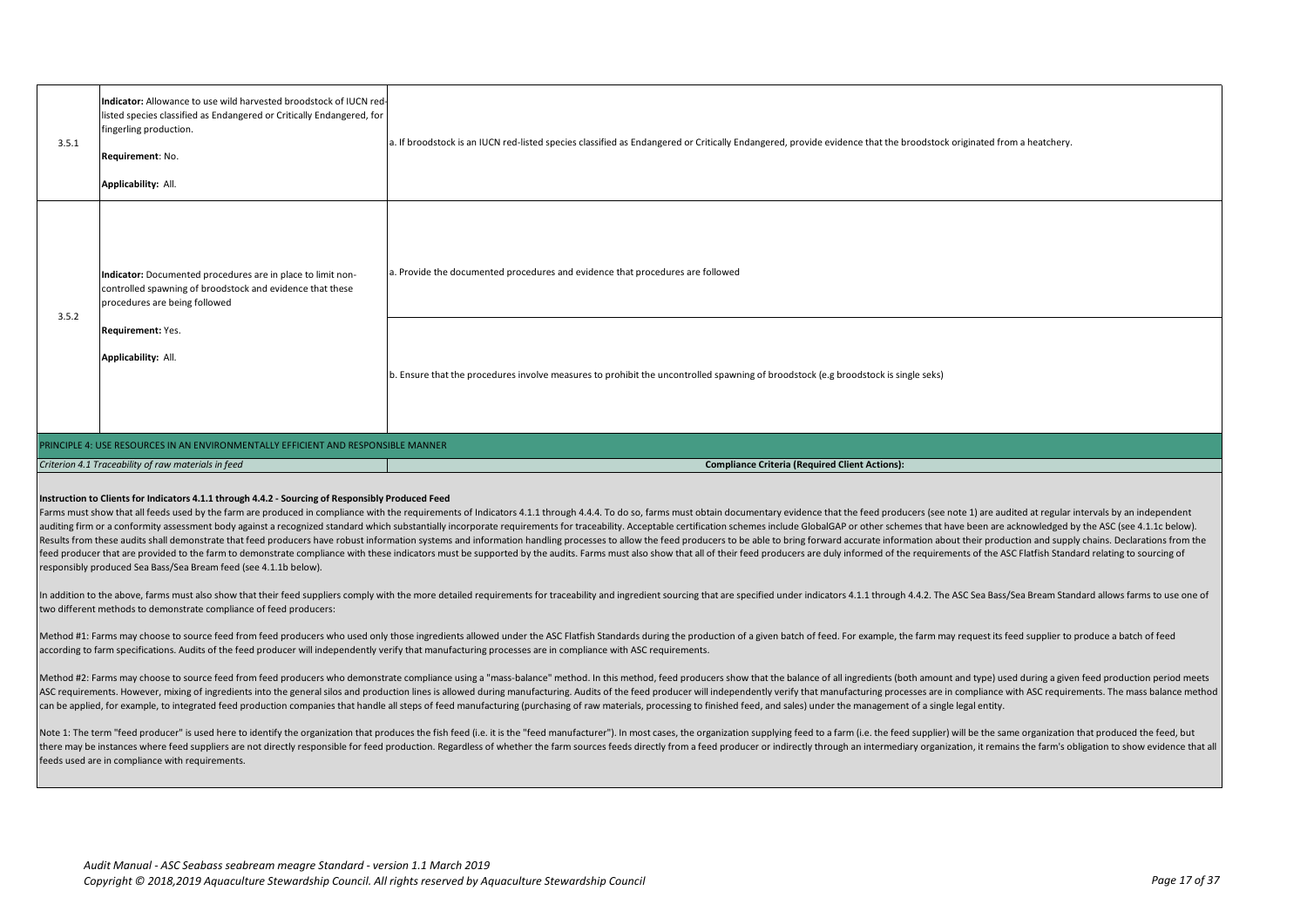|          | Indicator: Evidence of traceability, demonstrated by the feed<br>producer, of all fishmeal and fish oil ingredients <sup>[25]</sup><br>Requirement: Yes.<br>Applicability: All.                                                                                                                                                                                     | a. Maintain detailed records of all feed suppliers and purchases including contact information and purchase and delivery records.                                                                                                                                                                                                                                                                                                                                                                                                                                                                                                                                                                                                                                                                                                                                                                                                                                                                                                                                                 |
|----------|---------------------------------------------------------------------------------------------------------------------------------------------------------------------------------------------------------------------------------------------------------------------------------------------------------------------------------------------------------------------|-----------------------------------------------------------------------------------------------------------------------------------------------------------------------------------------------------------------------------------------------------------------------------------------------------------------------------------------------------------------------------------------------------------------------------------------------------------------------------------------------------------------------------------------------------------------------------------------------------------------------------------------------------------------------------------------------------------------------------------------------------------------------------------------------------------------------------------------------------------------------------------------------------------------------------------------------------------------------------------------------------------------------------------------------------------------------------------|
|          |                                                                                                                                                                                                                                                                                                                                                                     | b. Inform each feed supplier in writing of ASC requirements pertaining to production of Sea Bass/Sea Bream feeds and send them a copy of the ASC FlatfishStandard.                                                                                                                                                                                                                                                                                                                                                                                                                                                                                                                                                                                                                                                                                                                                                                                                                                                                                                                |
| 4.1.1    |                                                                                                                                                                                                                                                                                                                                                                     | c. For each feed producer used by the farm, confirm that an audit of the producer was recently done by an audit firm or CAB against an ASC-acknowledged certification scheme. Obtain a copy of<br>the most recent audit report for each feed producer.                                                                                                                                                                                                                                                                                                                                                                                                                                                                                                                                                                                                                                                                                                                                                                                                                            |
|          |                                                                                                                                                                                                                                                                                                                                                                     | d. For each feed producer, determine whether the farm will use method #1 or method #2 (see Instructions above) to show compliance of feed producers. Inform the CAB in writing.                                                                                                                                                                                                                                                                                                                                                                                                                                                                                                                                                                                                                                                                                                                                                                                                                                                                                                   |
|          |                                                                                                                                                                                                                                                                                                                                                                     | e. Obtain declaration from feed supplier(s) stating that the company can assure traceability of all fishmeal and fish oil ingredients in the feed.                                                                                                                                                                                                                                                                                                                                                                                                                                                                                                                                                                                                                                                                                                                                                                                                                                                                                                                                |
| Footnote | inclusion rates of FMFO, and the sources of each FMFO-ingredient.                                                                                                                                                                                                                                                                                                   | [25] Traceability should be at a level of detail that permits the feed producer to demonstrate compliance with the requirements in this document. This Standard also assumes that the feed producer will make available to the                                                                                                                                                                                                                                                                                                                                                                                                                                                                                                                                                                                                                                                                                                                                                                                                                                                    |
|          | Criterion 4.2 Use of wild fish for feed                                                                                                                                                                                                                                                                                                                             | <b>Compliance Criteria (Required Client Actions):</b>                                                                                                                                                                                                                                                                                                                                                                                                                                                                                                                                                                                                                                                                                                                                                                                                                                                                                                                                                                                                                             |
|          | Indicator: Fishmeal Forage Fish Dependency Ratio (FFDRm) for<br>grow-out (calculated using formulas in Appendix 2 (see standard)<br>Requirement:(a) FFDRm Halibut ≤2.45 (now), 2.2 (3 years), 2.0 (6<br>years)<br>(b) FFDRm Turbot ≤3.21 (now), 2.8 (3 years), 2.5 (6 years)<br>(c) FFDRm Flounder ≤2.18 (now), 1.9 (3 years), 1.6 (6 years)<br>Applicability: All. | Instruction to Clients for Indicator 4.2.1, 4.2.2 - Calculation of FFDRm and FFDRo<br>Farms must calculate the Fishmeal Forage Fish Dependency Ration (FFDRm) and Fish Oil Forage Fish Dependency Ratio (FFDRo) according to formula presented in Appendix 2 using data from the<br>most recent complete production cycle (Calendar year). Farms must also show that they have maintained sufficient information in order to make an accurate calculation of FFDRm and FFDRo as<br>outlined below. For first audits, farms may be exempted from compliance with Indicator 4.2.1 and 4.2.2 for the most recent complete production cycle if the farm can satisfactorily demonstrate to<br>the auditor that:<br>the client understands how to accurately calculate FFDRm and FFDRo;<br>the client maintains all information needed to accurately calculate FFDRm and FFDRo (i.e. all feed specs for > 6 months) for the current production cycle<br>the client can show how feed used for the current production cycle will ensure that the farm will meet requirements at harvest. |
| 4.2.1    |                                                                                                                                                                                                                                                                                                                                                                     | a. Maintain a detailed inventory of the feed used including:<br>Quantities used of each formulation (kg);<br>Percentage of fishmeal in each formulation used;<br>Source (fishery) of fishmeal in each formulation used;<br>Percentage of fishmeal in each formulation derived from trimmings; and<br>Supporting documentation and signed declaration from feed supplier.                                                                                                                                                                                                                                                                                                                                                                                                                                                                                                                                                                                                                                                                                                          |
|          |                                                                                                                                                                                                                                                                                                                                                                     | b. For FFDRm calculation, exclude fishmeal derived from rendering of seafood by-products (e.g. the "trimmings" from a human consumption fishery).                                                                                                                                                                                                                                                                                                                                                                                                                                                                                                                                                                                                                                                                                                                                                                                                                                                                                                                                 |
|          |                                                                                                                                                                                                                                                                                                                                                                     | c. Calculate eFCR using formula in Appendix 2 (see standard).                                                                                                                                                                                                                                                                                                                                                                                                                                                                                                                                                                                                                                                                                                                                                                                                                                                                                                                                                                                                                     |
|          |                                                                                                                                                                                                                                                                                                                                                                     | d. Calculate FFDRm using formulas in Appendix 2(see standard).                                                                                                                                                                                                                                                                                                                                                                                                                                                                                                                                                                                                                                                                                                                                                                                                                                                                                                                                                                                                                    |
|          | Indicator: Fish Oil Forage Fish Dependency Ratio (FFDRo) for grow-                                                                                                                                                                                                                                                                                                  | a. Maintain a detailed inventory of the feed used as specified in 4.2.1a.                                                                                                                                                                                                                                                                                                                                                                                                                                                                                                                                                                                                                                                                                                                                                                                                                                                                                                                                                                                                         |

**Indicator**: Fish Oil Forage Fish Dependency Ratio (FFDRo) for grow-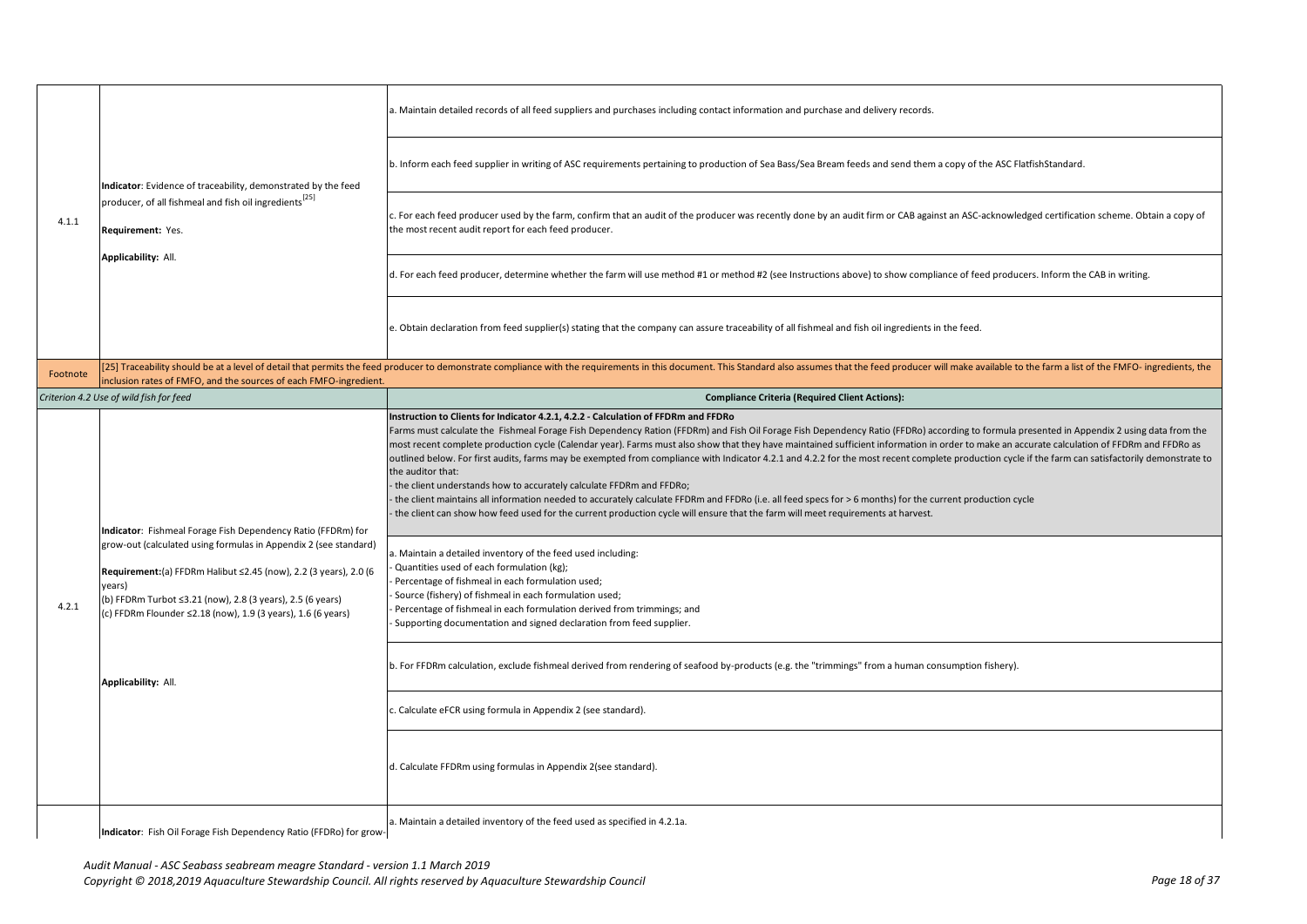|          | out (calculated using formulas in Appendix 2 (see standard)                                                                                                                                                                                                                       | b. For FFDRo exclude fish oil derived from rendering of seafood by-products (e.g. the "trimmings" from a human consumption fishery.)                                                                                                                                                                                                                                                                                                                                                                                                                                                                                                                                                                                                                                                                |
|----------|-----------------------------------------------------------------------------------------------------------------------------------------------------------------------------------------------------------------------------------------------------------------------------------|-----------------------------------------------------------------------------------------------------------------------------------------------------------------------------------------------------------------------------------------------------------------------------------------------------------------------------------------------------------------------------------------------------------------------------------------------------------------------------------------------------------------------------------------------------------------------------------------------------------------------------------------------------------------------------------------------------------------------------------------------------------------------------------------------------|
| 4.2.2    | Requirement: (a) FFDRm Halibut ≤4.0 (now), 3.5 (3 years), 3.0 (6<br>years)<br>(b) FFDRm Turbot ≤3.78 (now), 3.4 (3 years), 3.0 (6 years)<br>(c) FFDRm Flounder ≤2.64 (now), 2.2 (3 years), 2.0 (6 years)<br>Applicability: All.                                                   | c. Calculate FFDRo using formulas in Appendix 2 (see standard) and using the eFCR calculated under 4.2.1c.                                                                                                                                                                                                                                                                                                                                                                                                                                                                                                                                                                                                                                                                                          |
|          | Criterion 4.3 Responsible origin of marine raw materials                                                                                                                                                                                                                          | <b>Compliance Criteria (Required Client Actions):</b>                                                                                                                                                                                                                                                                                                                                                                                                                                                                                                                                                                                                                                                                                                                                               |
|          |                                                                                                                                                                                                                                                                                   | Note: In November 2016 ASC published an Interim Solution for ASC Marine Feed Ingredients, which will replace indicators 4.3.1 and 4.3.2 of this Standard. This solution applies to all ASC's<br>Standards, which have indicators for marine raw material origin, including this ASC Flatfish Standard. This interim solution will apply until the ASC Feed Standard will be available or until<br>further official and public notice by ASC                                                                                                                                                                                                                                                                                                                                                         |
| 4.3.1    | Indicator: Timeframe for at least 90% fishmeal or fish oil used in<br>feed to come from fisheries <sup>[26]</sup> certified under an ISEAL member's<br>accredited certification whose primary goal is to promote<br>ecological sustainability<br>Requirement: (see note above)    | a. Prepare a policy stating the company's support of efforts to shift feed manufacturers purchases of fishmeal and fish oil to fisheries certified under a scheme that is an ISEAL member and has<br>guidelines that specifically promote responsible environmental management of small pelagic fisheries.                                                                                                                                                                                                                                                                                                                                                                                                                                                                                          |
|          | Applicability: All.                                                                                                                                                                                                                                                               | b. Prepare a letter stating the farm's intent to source feed containing fishmeal and fish oil originating from fisheries certified under the type of certification scheme noted in 4.3.1a.                                                                                                                                                                                                                                                                                                                                                                                                                                                                                                                                                                                                          |
| Footnote |                                                                                                                                                                                                                                                                                   | (26) This requirement applies to fishmeal and fish oil from forage fisheries and not to by-products or trimmings used in feed nor to non-fish EPA/DHA-sources (e.g. EPA/DHA produce by algae).                                                                                                                                                                                                                                                                                                                                                                                                                                                                                                                                                                                                      |
|          |                                                                                                                                                                                                                                                                                   | Instruction to Clients for Indicator 4.3.2 - FishSource Score of Fish Used in Feed<br>To determine FishSource scores of the fish species used as feed ingredients, do the following:<br>-go to http://www.fishsource.org/<br>type the species into the search function box and choose the accurate fishery<br>-confirm that the search identifies the correct fishery then scroll down or click on the link from the menu on the left reads "Scores"<br>For first audits, farms must have scoring records that cover all feeds purchased during the previous 6-month period.<br>Note: Indicator 4.3.2 applies to fishmeal and oil from forage fisheries, pelagic fisheries, or fisheries where the catch is directly reduced (including krill) and not to by-products or trimmings used in<br>feed. |
| 4.3.2    | Indicator: Prior to achieving 4.3.1 the fishmeal or fish oil used in<br>feed must have a FishSource stock health score of 6.0 or higher or<br>show evidence of being engaged in a credible and time bound<br>fisheries improvement project (FIP)<br>Requirement: (see note above) | a. Record FishSource score for each species from which fishmeal or fish oil was derived and used as a feed ingredient (all species listed in 4.2.1a).                                                                                                                                                                                                                                                                                                                                                                                                                                                                                                                                                                                                                                               |
|          | Applicability: All                                                                                                                                                                                                                                                                | b. Confirm that each stock health score $\geq 6$ .                                                                                                                                                                                                                                                                                                                                                                                                                                                                                                                                                                                                                                                                                                                                                  |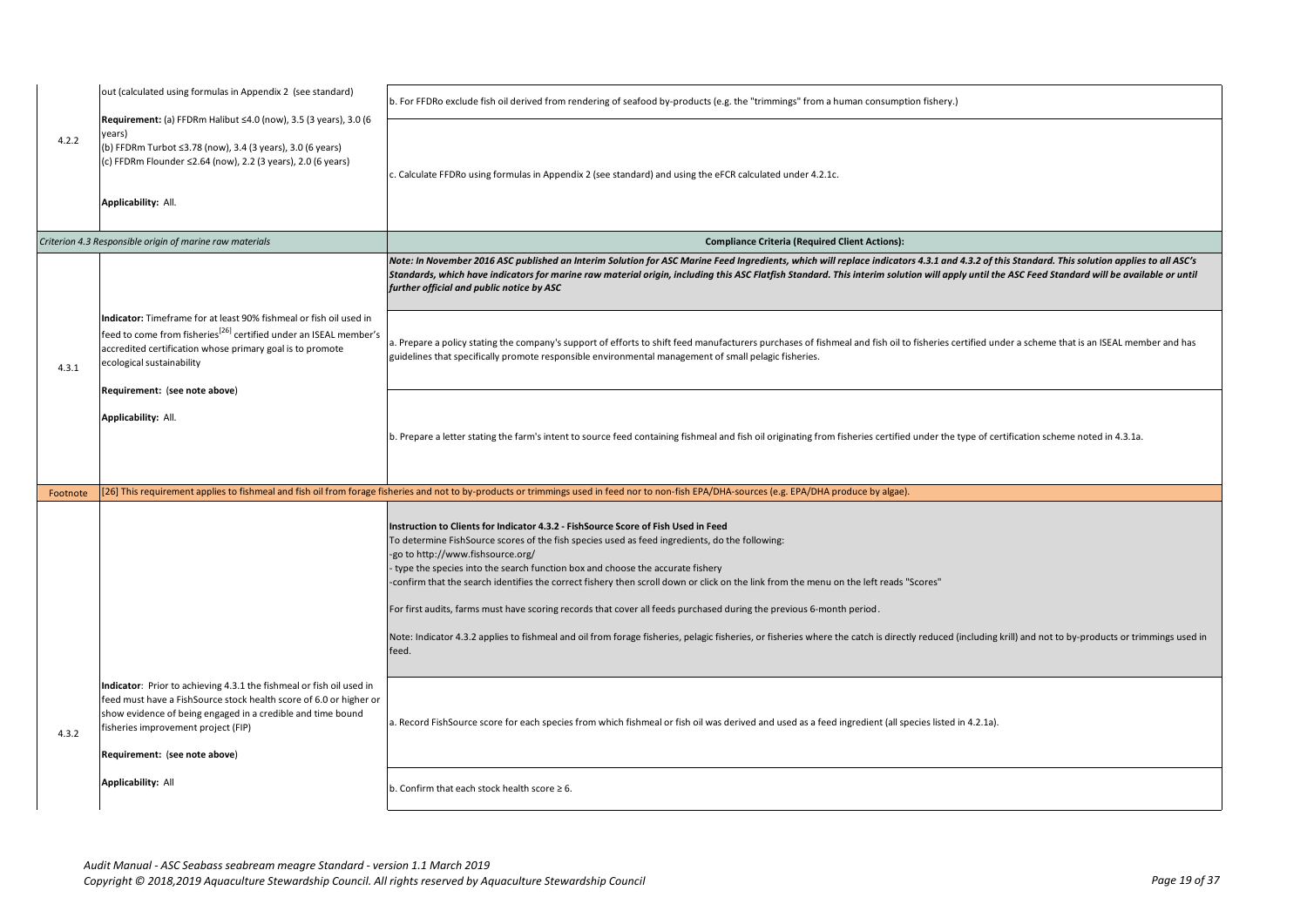|          |                                                                                                                                                                                                                 | . If the species is not on the website it means that a FishSource assessment is not available. Client can then take one or both of the following actions:<br>1. Contact FishSource via Sustainable Fisheries Partnerships to identify the species as a priority for assessment.<br>2. Contract a qualified independent third party to conduct the assessment using the FishSource methodology and provide the assessment and details on the third party qualifications to the CAB<br>for review. |
|----------|-----------------------------------------------------------------------------------------------------------------------------------------------------------------------------------------------------------------|--------------------------------------------------------------------------------------------------------------------------------------------------------------------------------------------------------------------------------------------------------------------------------------------------------------------------------------------------------------------------------------------------------------------------------------------------------------------------------------------------|
|          |                                                                                                                                                                                                                 | a. Compile and maintain, consistent with 4.2.1a and 4.2.2a, a list of the fishery of origin for all fishmeal and fish oil originating from by-products and trimmings.                                                                                                                                                                                                                                                                                                                            |
|          | Indicator: Feed containing fishmeal and/or fish oil originating from<br>by-products <sup>[27]</sup> or trimmings from fish species which are<br>categorized as vulnerable, endangered or critically endangered, | ). Obtain a declaration from the feed supplier stating that no fishmeal or fish oil originating from IUU catch was used to produce the feed.                                                                                                                                                                                                                                                                                                                                                     |
| 4.3.3    | according to the IUCN Red List of Threatened Species <sup>[28]</sup><br>Requirement: None<br>Applicability: All                                                                                                 | . Obtain from the feed supplier declaration that the meal or oil did not originate from a species categorized as vulnerable, endangered or critically endangered, according to the IUCN Red List of<br>Threatened Species and explaining how they are able to demonstrate this (i.e. through other certification scheme or through their independent audit).                                                                                                                                     |
|          |                                                                                                                                                                                                                 | d. If meal or oil originated from a species listed as "vulnerable" by IUCN, obtain documentary evidence to support the exception as outlined in.                                                                                                                                                                                                                                                                                                                                                 |
| Footnote | numan consumption.                                                                                                                                                                                              | [27] Trimmings are defined as by-products when fish are processed for human consumption or if whole fish is rejected for use of human consumption because the quality at the time of landing does not meet official regulation                                                                                                                                                                                                                                                                   |
| Footnote | [28] International Union for the Conservation of Nature (IUCN) reference at http://www.iucnredlist.org/static/introduction.                                                                                     |                                                                                                                                                                                                                                                                                                                                                                                                                                                                                                  |
|          | Indicator: Feed ingredients which come from other fish from the<br>same genus                                                                                                                                   | a. Obtain from feed producers and/or suppliers declarations that the fishmeal and/or fish oil does not originate from fish of the same genus as that under cultivation.                                                                                                                                                                                                                                                                                                                          |
| 4.3.4    | Requirement: None<br>Applicability: All                                                                                                                                                                         | o. Obtain documentary evidence that feed manufacturer operates procedures to ensure that no raw material in a diet originates from the same genus as the fish for which the diet is intended. This<br>ncludes all fishmeal and fish oil (including bulk fish and waste/trimmings/byproduct) that may be used.                                                                                                                                                                                    |
|          | Criterion 4.4 Source of non-marine raw materials in feed                                                                                                                                                        | <b>Compliance Criteria (Required Client Actions):</b>                                                                                                                                                                                                                                                                                                                                                                                                                                            |
|          | Indicator: Presence and evidence of traceability and a responsible                                                                                                                                              | a. Compile and maintain a list of all feed suppliers with contact information. (See also 4.1.1a)                                                                                                                                                                                                                                                                                                                                                                                                 |
|          | sourcing policy for the feed manufacturer for feed ingredients<br>which comply with internationally recognized moratoriums and                                                                                  | . Obtain from each feed manufacturer a copy of the manufacturer's responsible sourcing policy for feed ingredients showing how the company complies with recognized crop moratoriums and                                                                                                                                                                                                                                                                                                         |
| 4.4.1    | local laws <sup>[29]</sup>                                                                                                                                                                                      | local laws.                                                                                                                                                                                                                                                                                                                                                                                                                                                                                      |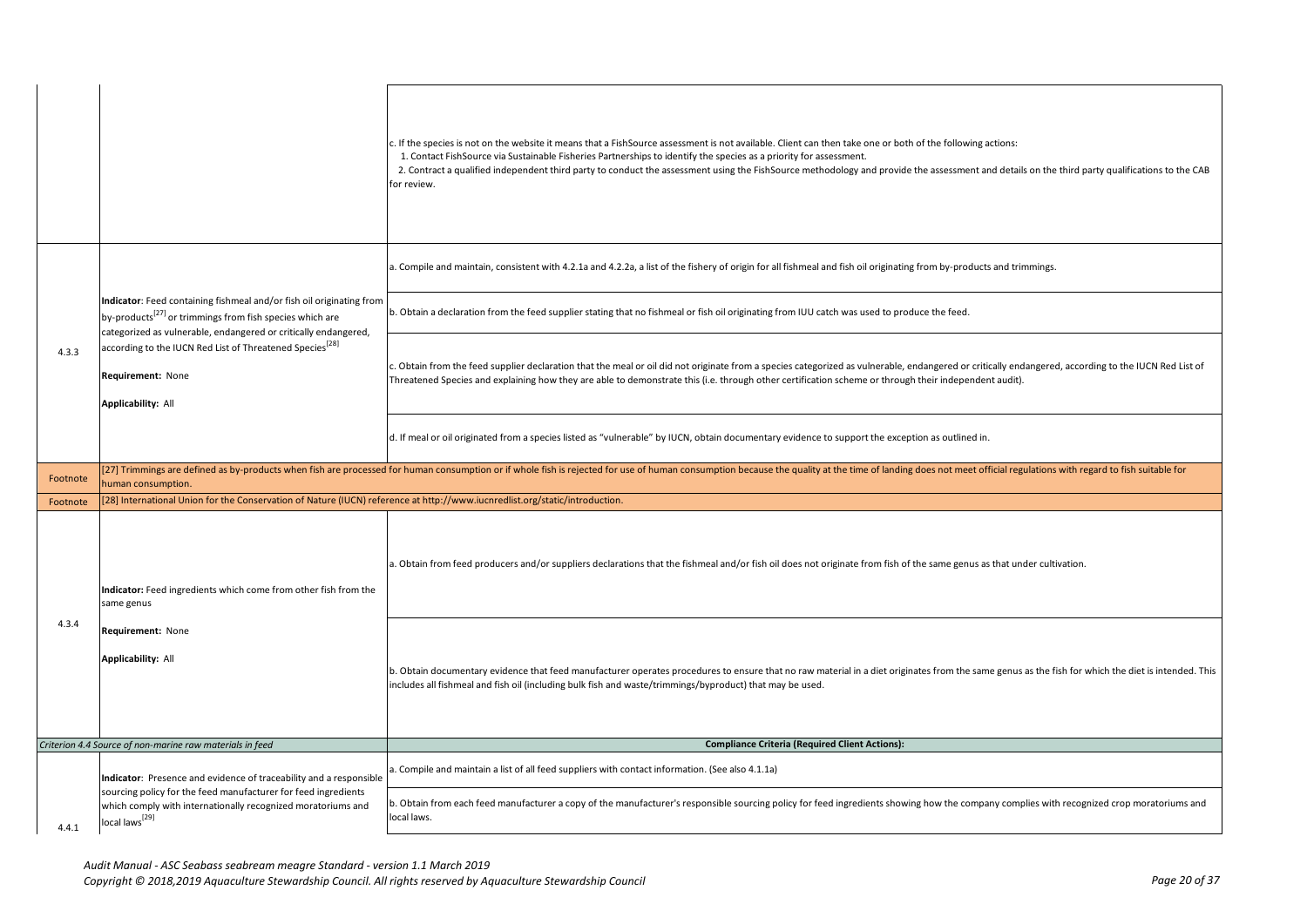|          | Requirement: Yes.<br>Applicability: All.                                                                                                                                                                                                                                                                                        | c. Confirm that third party audits of feed suppliers (4.1.1c) show evidence that supplier's responsible sourcing policies are implemented.                                                                                                                                                                                                                                                                                         |
|----------|---------------------------------------------------------------------------------------------------------------------------------------------------------------------------------------------------------------------------------------------------------------------------------------------------------------------------------|------------------------------------------------------------------------------------------------------------------------------------------------------------------------------------------------------------------------------------------------------------------------------------------------------------------------------------------------------------------------------------------------------------------------------------|
| Footnote |                                                                                                                                                                                                                                                                                                                                 | [29] Specifically, the policy shall include that vegetable ingredients, or products derived from vegetable ingredients, must not come from the Amazon Biome as geographically defined by the Brazilian Soya Moratorium                                                                                                                                                                                                             |
| 4.4.2    | Indicator: Documentation of the use of transgenic <sup>[30]</sup> plant raw<br>materials, or raw materials derived from genetically modified<br>plants, in the feed<br>Requirement: Yes.<br>Applicability: All.                                                                                                                 | a. Obtain from feed supplier(s) a declaration detailing the content of soya and other plant raw materials in feed and whether it is transgenic.                                                                                                                                                                                                                                                                                    |
| Footnote |                                                                                                                                                                                                                                                                                                                                 | [30] Transgenic: An organism, with the exception of human beings, in which the genetic material has been altered in a way that does not occur naturally by mating and/or natural recombination. Source: EFSA.                                                                                                                                                                                                                      |
| 4.4.3    | Indicator: Percent of non-marine ingredients from sources<br>certified by an ISEAL Member's certification scheme that<br>addresses environmental and social sustainability<br>Requirement: 80% for soy and palm oil within 5 years following<br>the date of the publication of the ASC Flatfish Standard<br>Applicability: All. | a. Obtain documentation that indicates the relative quantities of non-marine ingredients used in feed manufacture that is certified under an ISEAL member's accredited certification.<br>b. For non-conforming farms, prepare a declaration stating the farm's intent to source feed that contains non-marine ingredients certified under an ISEAL member standard that addresses both<br>environmental and social sustainability. |
|          |                                                                                                                                                                                                                                                                                                                                 | c. If audit >5years after publication of the standards, provide documentation that confirms that requirement for at least 80% of non-marine ingredients used in feed comes from ISEAL member<br>certifications that address both environmental and social sustainability.                                                                                                                                                          |
|          | Criterion 4.5 Waste management/pollution control                                                                                                                                                                                                                                                                                | <b>Compliance Criteria (Required Client Actions):</b>                                                                                                                                                                                                                                                                                                                                                                              |
|          | Indicator: Evidence that non-biological waste (including net pens)<br>from grow-out site is either disposed of properly or recycled.<br>Requirement: Yes.<br>Applicability: All.                                                                                                                                                | a. Provide a description of the most common production waste materials and how the farm ensures these waste materials are properly disposed of. (see also 4.5.1c)                                                                                                                                                                                                                                                                  |
| 4.5.1    |                                                                                                                                                                                                                                                                                                                                 | b. Provide a description of the types of waste materials that are recycled by the farm. (See also 4.5.1d)                                                                                                                                                                                                                                                                                                                          |
|          |                                                                                                                                                                                                                                                                                                                                 | c. Inform the CAB of any infractions or fines for improper waste disposal received during the previous 12 months and corrective actions taken                                                                                                                                                                                                                                                                                      |
|          |                                                                                                                                                                                                                                                                                                                                 | d. Maintain records of disposal of waste materials including old nets and cage equipment.                                                                                                                                                                                                                                                                                                                                          |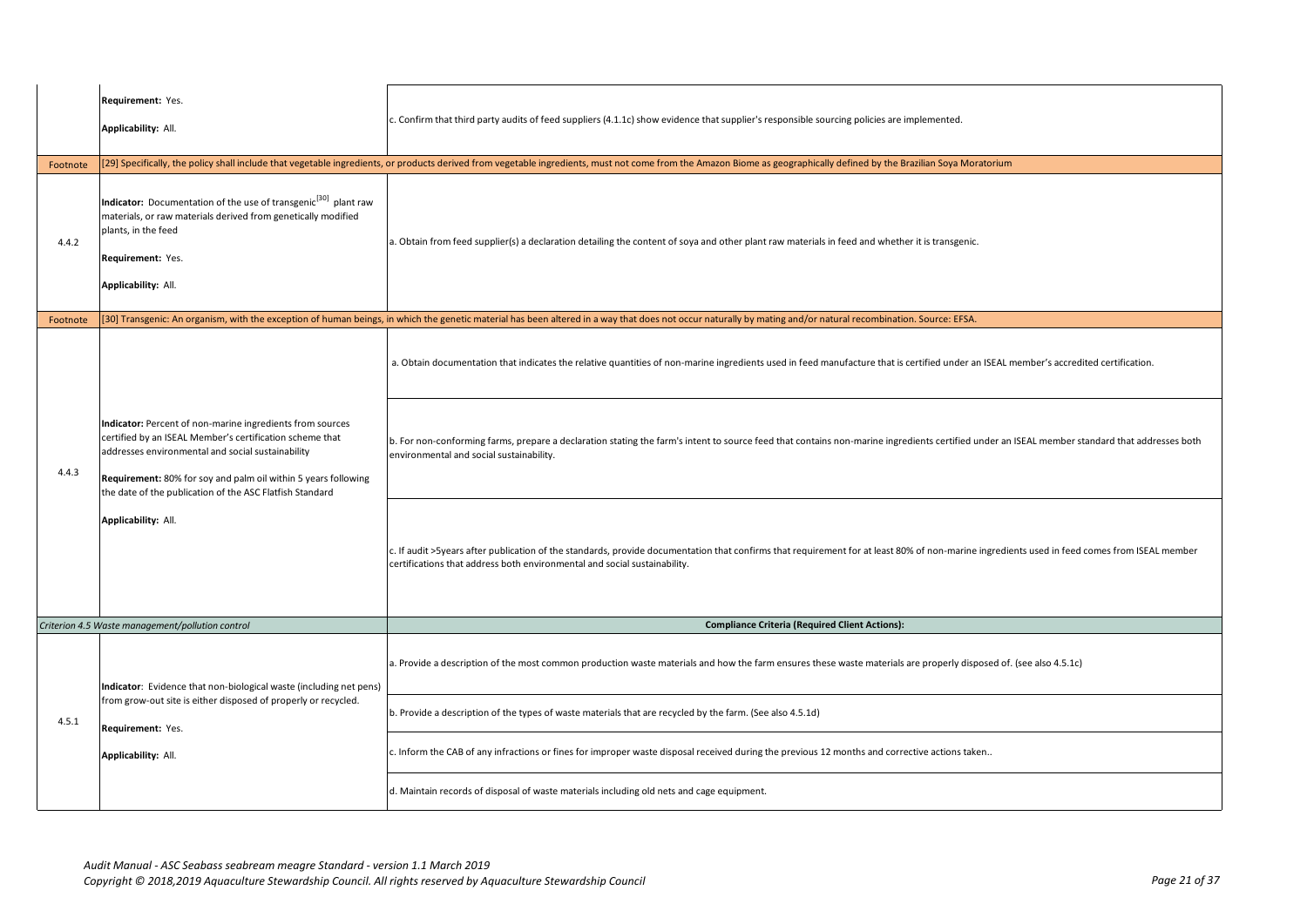|          | Indicator: Evidence of appropriate storage and/or disposal of<br>biological waste                                                                                                   | . Develop procedure that ensures proper disposal of all biological waste.                                                                                                                                                                                                                                                                                                                                                                                                                                                                                                                                                                                                                                                                                                                                                                                                                       |
|----------|-------------------------------------------------------------------------------------------------------------------------------------------------------------------------------------|-------------------------------------------------------------------------------------------------------------------------------------------------------------------------------------------------------------------------------------------------------------------------------------------------------------------------------------------------------------------------------------------------------------------------------------------------------------------------------------------------------------------------------------------------------------------------------------------------------------------------------------------------------------------------------------------------------------------------------------------------------------------------------------------------------------------------------------------------------------------------------------------------|
| 4.5.2    | Requirement: Yes.<br>Applicability: All.                                                                                                                                            | b. Maintain records to show how the farm disposes of dead fish and other forms of biological waste.                                                                                                                                                                                                                                                                                                                                                                                                                                                                                                                                                                                                                                                                                                                                                                                             |
| 4.5.3    | Indicator: Evidence of appropriate storage and/or disposal of<br>chemical and hydrocarbon wastes<br>Requirement: Yes.<br>Applicability: All.                                        | a. Ensure that the disposal and storage of chemical and hyrdocarbon wastes are done according to local law and Material Safety Data Sheets (MSDS). Farms shall maintain an inventory of all<br>chemicals used or located on site.                                                                                                                                                                                                                                                                                                                                                                                                                                                                                                                                                                                                                                                               |
| 4.5.4    | Indicator: Spill prevention and response plan for<br>chemicals/hydrocarbons originating from farming operations<br>Requirement: Yes.<br>Applicability: All.                         | a. Prepare a prevention and response plan spills of chemical and hydrocarbon waste. The plan shall outline the preventative maintenance of equipment exist and in place for the avoidance of fuel<br>spills from vehicles, winches, cranes, and mechanical equipment on land and water.                                                                                                                                                                                                                                                                                                                                                                                                                                                                                                                                                                                                         |
|          | Indicator: For any farm that cleans nets on-land, evidence that<br>net-cleaning sites have effluent treatment[31]                                                                   | a. If nets are cleaned on-land, obtain documentary evidence from each net-cleaning facility that effluent treatment is in place.                                                                                                                                                                                                                                                                                                                                                                                                                                                                                                                                                                                                                                                                                                                                                                |
| 4.5.5    | Requirement: Yes<br><b>Applicability: All</b>                                                                                                                                       | b. Obtain evidence that effluent treatment used at the cleaning site is an appropriate technology to capture of copper in effluents.                                                                                                                                                                                                                                                                                                                                                                                                                                                                                                                                                                                                                                                                                                                                                            |
| Footnote | [31] Treatment must have appropriate technologies in place to capture copper if the farm uses copper-treated nets.                                                                  |                                                                                                                                                                                                                                                                                                                                                                                                                                                                                                                                                                                                                                                                                                                                                                                                                                                                                                 |
|          | Criterion 4.6 Energy consumption and greenhouse gas emissions on farms                                                                                                              | <b>Compliance Criteria (Required Client Actions):</b>                                                                                                                                                                                                                                                                                                                                                                                                                                                                                                                                                                                                                                                                                                                                                                                                                                           |
|          |                                                                                                                                                                                     | Instruction to Clients for Indicator 4.6.1 - Energy Use Assessment<br>Indicator 4.6.1 requires that farms must have an assessment to verify energy consumption. The scope of this requirement is restricted to operational energy use for the farm site(s) that is applying<br>for certification. Boundaries for operational energy use should correspond to the sources of Scope 1 and Scope 2 emissions (see Appendix 3). Energy use corresponding to Scope 3 emissions (i.e.<br>the energy used to fabricate materials that are purchased by the farm) is not required. However the ASC encourages companies to integrate energy use assessments across the board in the<br>company.<br>Quantities of energy (fuel and electricity) are converted to kilojoules. Verification is done by internal or external assessment following either the GHG Protocol Corporate Standard or ISO 14064-1 |
|          |                                                                                                                                                                                     | (see Appendix 3 in the standard for more details).                                                                                                                                                                                                                                                                                                                                                                                                                                                                                                                                                                                                                                                                                                                                                                                                                                              |
| 4.6.1    | Indicator: Presence of an energy use assessment verifying the<br>energy consumption on the farm and representing the production<br>cycle (calendar year), as outlined in Appendix 3 | i. Maintain records for energy consumption by source (fuel, electricity) on the farm throughout each production cycle (calendar year).                                                                                                                                                                                                                                                                                                                                                                                                                                                                                                                                                                                                                                                                                                                                                          |
|          | Requirement: Within two years of the initial audit (measured in<br>kilojoule/t fish/production cycle)<br>Annlicability: All                                                         | b. Calculate the farm's total energy consumption in kilojoules (kj) during the last production cycle (calender year).                                                                                                                                                                                                                                                                                                                                                                                                                                                                                                                                                                                                                                                                                                                                                                           |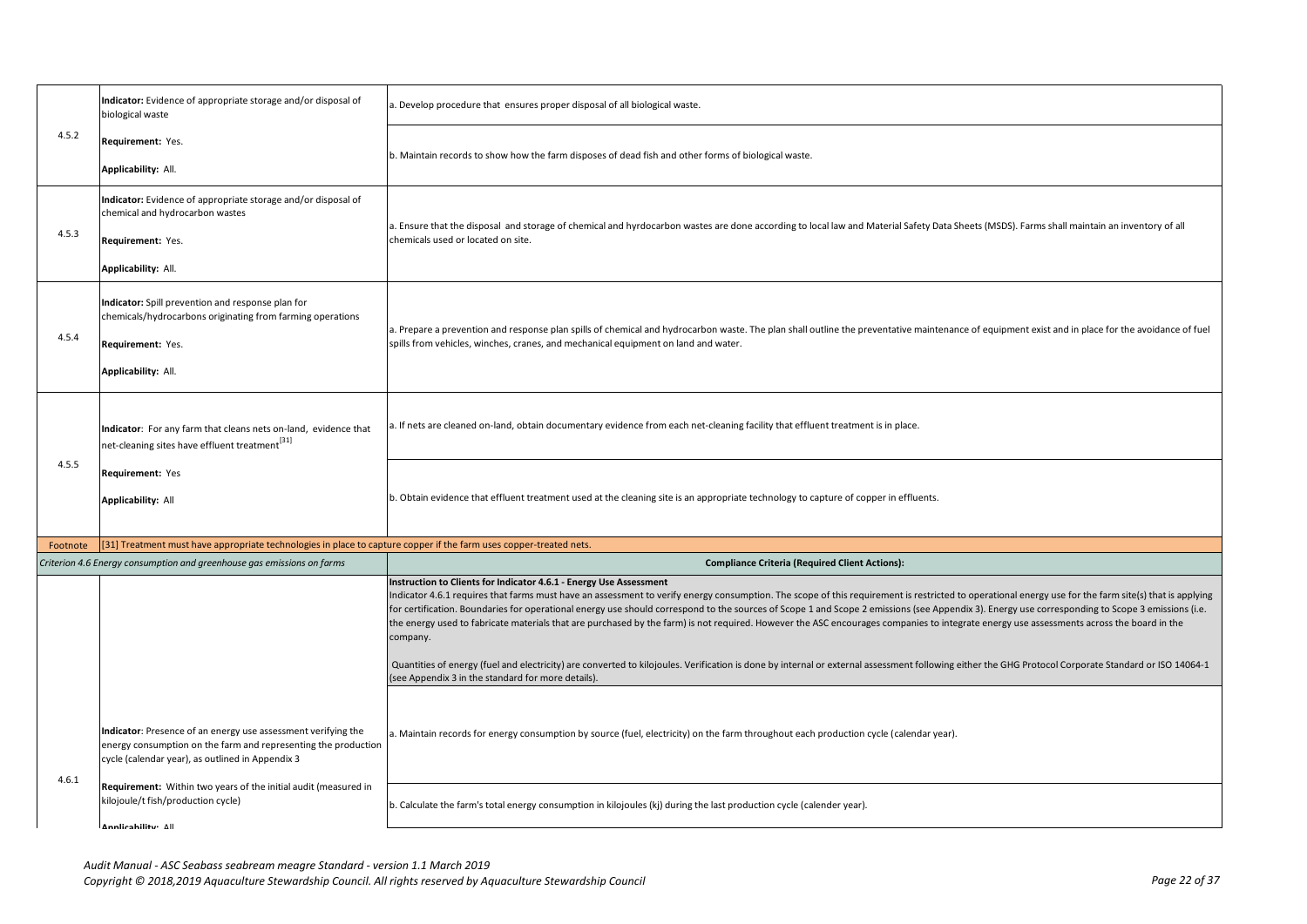|          | Applicability. All                                                                                                                                                                                                                               | c. Calculate the total weight of fish in tons (t) produced during the last production cycle (calendar year).                                                                                                                                                                                                                                                                                                                                                                                                                                                                                                                                                                                                                                                                                                                                                                                                                                                                                                                                                                                                                                                                                                                                                  |
|----------|--------------------------------------------------------------------------------------------------------------------------------------------------------------------------------------------------------------------------------------------------|---------------------------------------------------------------------------------------------------------------------------------------------------------------------------------------------------------------------------------------------------------------------------------------------------------------------------------------------------------------------------------------------------------------------------------------------------------------------------------------------------------------------------------------------------------------------------------------------------------------------------------------------------------------------------------------------------------------------------------------------------------------------------------------------------------------------------------------------------------------------------------------------------------------------------------------------------------------------------------------------------------------------------------------------------------------------------------------------------------------------------------------------------------------------------------------------------------------------------------------------------------------|
|          |                                                                                                                                                                                                                                                  | d. Using results from 4.6.1b and 4.6.1c, calculate energy consumption on the farm as required, reported as kilojoule/mt fish/production cycle.                                                                                                                                                                                                                                                                                                                                                                                                                                                                                                                                                                                                                                                                                                                                                                                                                                                                                                                                                                                                                                                                                                                |
|          |                                                                                                                                                                                                                                                  | e. Ensure that the farm has undergone an energy use assessment that was done in compliance with requirements of Appendix 3(see standard).                                                                                                                                                                                                                                                                                                                                                                                                                                                                                                                                                                                                                                                                                                                                                                                                                                                                                                                                                                                                                                                                                                                     |
|          |                                                                                                                                                                                                                                                  | Instruction to Clients for Indicator 4.6.2 - Annual GHG Assessment<br>Indicator 4.6.2 requires that farms must have an annual Greenhouse Gas (GHG) assessment. Detailed instructions are presented in Appendix 3 and references therein. The scope of this<br>requirement is restricted to operational boundaries for the farm site(s) that is applying for certification. However the ASC encourages companies to integrate GHG accounting practices across the<br>board in the company. Verification may be done by internal or external assessment following either the GHG Protocol Corporate Standard or ISO 14064-1 (see Appendix 3 for more details).                                                                                                                                                                                                                                                                                                                                                                                                                                                                                                                                                                                                  |
| 4.6.2    | Indicator: Records of greenhouse gas (GHG <sup>[32]</sup> ) emissions <sup>[33]</sup> on<br>farm and evidence of an annual GHG assessment, as outlined in<br>Appendix 3(see standard)<br>Requirement: Yes, within two years of the initial audit | a. Maintain records of greenhouse gas emissions on the farm.                                                                                                                                                                                                                                                                                                                                                                                                                                                                                                                                                                                                                                                                                                                                                                                                                                                                                                                                                                                                                                                                                                                                                                                                  |
|          | Applicability: All                                                                                                                                                                                                                               | b. At least annually, calculate all scope 1 and scope 2 GHG emissions in compliance with Appendix 3 (see standard).                                                                                                                                                                                                                                                                                                                                                                                                                                                                                                                                                                                                                                                                                                                                                                                                                                                                                                                                                                                                                                                                                                                                           |
|          |                                                                                                                                                                                                                                                  | c. For GHG calculations, select the emission factors which are best suited to the farm's operation. Document the source of those emissions factors.                                                                                                                                                                                                                                                                                                                                                                                                                                                                                                                                                                                                                                                                                                                                                                                                                                                                                                                                                                                                                                                                                                           |
|          |                                                                                                                                                                                                                                                  | d. For GHG calculations involving conversion of non-CO <sub>2</sub> gases to CO <sub>2</sub> equivalents, specify the Global Warming Potential (GWP) used and its source.                                                                                                                                                                                                                                                                                                                                                                                                                                                                                                                                                                                                                                                                                                                                                                                                                                                                                                                                                                                                                                                                                     |
| Footnote |                                                                                                                                                                                                                                                  | 32] For the purposes of this Standard, GHGs are defined as the six gases listed in the Kyoto Protocol: carbon dioxide (CO2); methane (CH4); nitrous oxide (N2O); hydrofluorocarbons (HFCs); perfluorocarbons (PFCs); and sulph                                                                                                                                                                                                                                                                                                                                                                                                                                                                                                                                                                                                                                                                                                                                                                                                                                                                                                                                                                                                                                |
| Footnote | [33] GHG emissions must be recorded using recognized methods, standards and records as outlined in Appendix 3 (see standard).                                                                                                                    |                                                                                                                                                                                                                                                                                                                                                                                                                                                                                                                                                                                                                                                                                                                                                                                                                                                                                                                                                                                                                                                                                                                                                                                                                                                               |
|          |                                                                                                                                                                                                                                                  | Instruction to Clients for Indicator 4.6.3 - GHG Emissions of Feed<br>Indicator 4.6.3 requires that farms document the greenhouse gas emissions (GHG) associated with any feeds used during fish production. Farms will need to obtain this information from their feed<br>supplier(s) and thereafter maintain a continuous record of Feed GHG emissions throughout all production cycles (calendar year). This requirement takes effect on June 13, 2015 and it will apply<br>across the entire previous production cycle. Therefore the ASC advises farms to inform their feed supplier(s) about this requirement long before the effective date. Specifically, the ASC<br>recommends that<br>the farm provides its feed suppliers with detailed information about the requirements including a copy of the methodology outlined in Appendix 3 (see standard);<br>the farm explain what analyses must be done by feed suppliers; and<br>the farm explains to feed suppliers what documentary evidence will be required by the farm to demonstrate compliance.<br>Note1: Farms may calculate GHG emissions of feed using the average raw material composition used to produce the fish (by weight) rather than using feed composition on a lot-by-lot basis. |
|          | Indicator: Documentation of GHG emissions of the feed <sup>[34]</sup> used<br>during the previous production cycle reported (calendar year) to<br>ACC or outlined in Annoualiu 3                                                                 | Note2: Feed supplier's calculations must include Scope 1, Scope 2, and Scope 3 GHG emissions as specified in Appendix 3, subsection 2.                                                                                                                                                                                                                                                                                                                                                                                                                                                                                                                                                                                                                                                                                                                                                                                                                                                                                                                                                                                                                                                                                                                        |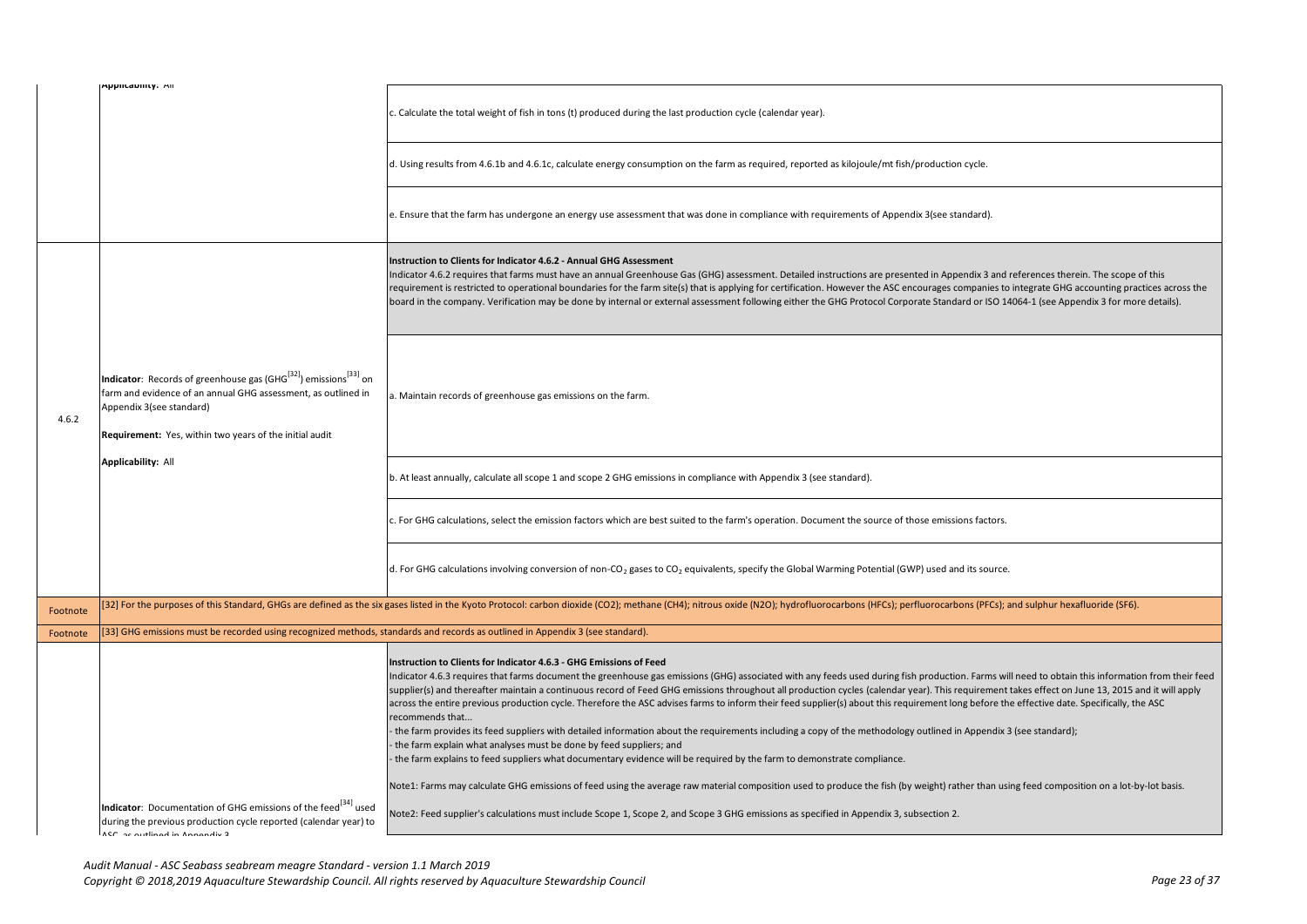| 4.6.3    | ASC, as outlined in Appendix 3<br>Requirement: Yes, within three years of the initial audit<br>Applicability: All                                                                                               | a. Obtain from feed supplier(s) a declaration detailing the GHG emissions of the feed (per kg feed).                                                                                                                                                                                                                                                                                                                                           |
|----------|-----------------------------------------------------------------------------------------------------------------------------------------------------------------------------------------------------------------|------------------------------------------------------------------------------------------------------------------------------------------------------------------------------------------------------------------------------------------------------------------------------------------------------------------------------------------------------------------------------------------------------------------------------------------------|
|          |                                                                                                                                                                                                                 | b. Multiply the GHG emissions per unit feed by the total amount of feed from each supplier used in the most recent completed production cycle (calendar year).                                                                                                                                                                                                                                                                                 |
|          |                                                                                                                                                                                                                 | c. If client has more than one feed supplier, calculate the total sum of emissions from feed by summing the GHG emissions of feed from each supplier.                                                                                                                                                                                                                                                                                          |
|          |                                                                                                                                                                                                                 | d. Submit GHG emissions of feed to ASC as per Appendix 3 (see standard) for each production cycle (calendar year).                                                                                                                                                                                                                                                                                                                             |
| Footnote |                                                                                                                                                                                                                 | [34] GHG emissions from feed can be given based on the average raw material composition used to produce the fish (by weight) and not as documentation linked to each single product used during the production cycle (calendar<br>esponsible for calculating GHG emissions per unit feed. Farm site then shall use that information to calculate GHG emissions for the volume of feed they used in the prior production cycle (calendar year). |
| 4.6.4    | Indicator: Evidence of a documented strategy to reduce GHG per<br>unit of production (measured in kilojoule/t fish produced)<br>Requirement: Yes, within three years of the initial audit<br>Applicability: All | a. Prepare a strategy to reduce GHG per unit of production based on energy use and GHG assessments completed during the certification period.                                                                                                                                                                                                                                                                                                  |
|          | RINCIPLE 5: MANAGE DISEASE AND PARASITES IN AN ENVIRONMENTALLY RESPONSIBLE MANNER                                                                                                                               |                                                                                                                                                                                                                                                                                                                                                                                                                                                |
|          | Criterion 5.1 Fish Health Management                                                                                                                                                                            | <b>Compliance Criteria (Required Client Actions):</b>                                                                                                                                                                                                                                                                                                                                                                                          |
|          |                                                                                                                                                                                                                 | a. Prepare a fish health management plan that incorporates components related to identification and monitoring of fish disease and parasites. This plan may be part of a more comprehensive farm<br>planning document.                                                                                                                                                                                                                         |
|          | Indicator: Evidence of a veterinary approved Fish Health                                                                                                                                                        |                                                                                                                                                                                                                                                                                                                                                                                                                                                |
| 5.1.1    | Management Plan (FHMP) <sup>[35]</sup><br>Requirement: Yes.<br>Applicability: All.                                                                                                                              | b. Ensure that documentation is available to verify that the fish health management plan includes mandatory procedures for either:<br>i) vaccination against diseases that present a risk in the region and for which an effective and commercially viable vaccine exists; OR<br>ii) veterinarian-approved alternative fish health management strategies.                                                                                      |
|          |                                                                                                                                                                                                                 | c. Ensure that the farm's current fish health management plan was reviewed and approved by the farm's designated veterinarian.                                                                                                                                                                                                                                                                                                                 |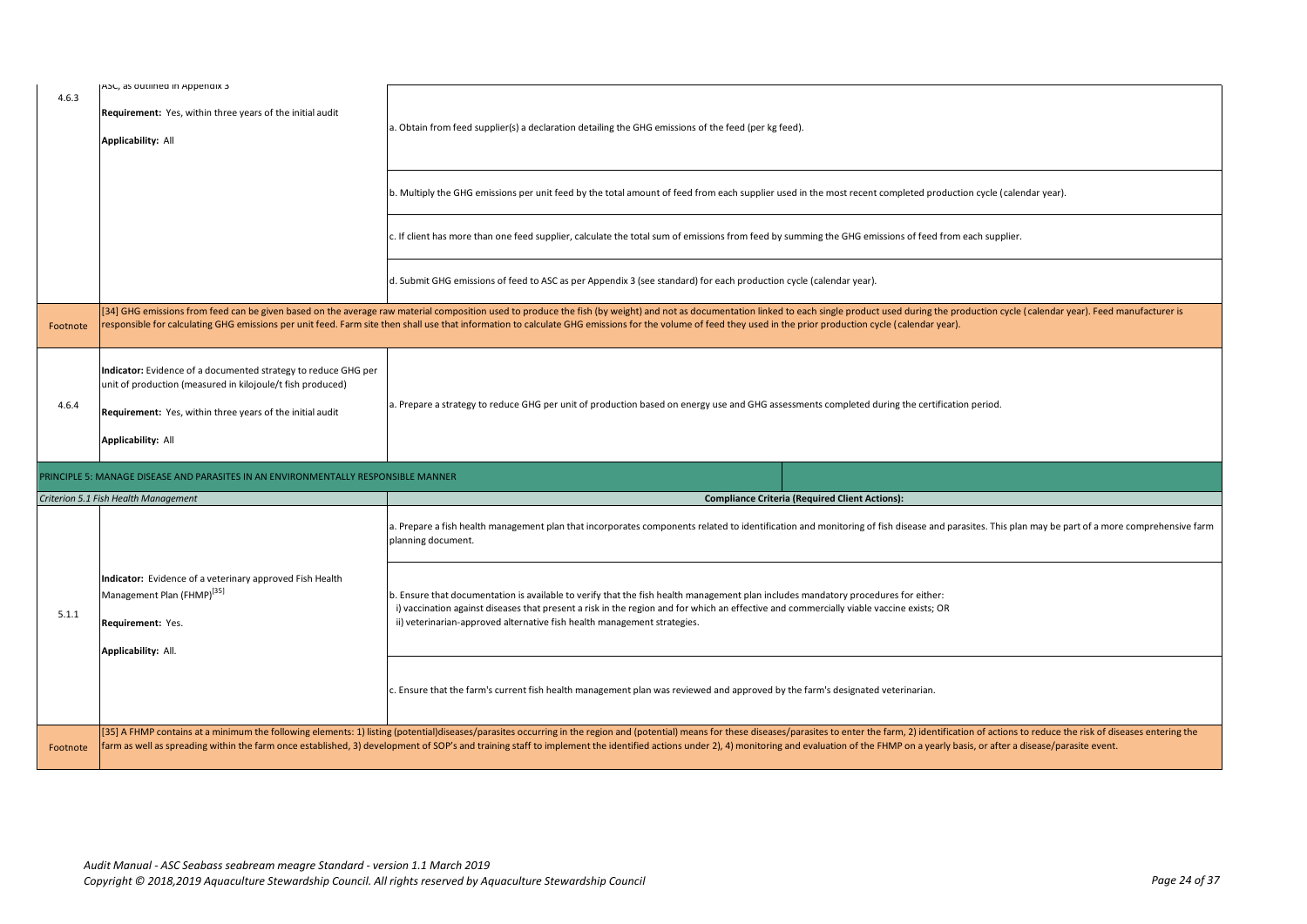| 5.1.2    | Indicator: Farm maintains a fish health management record<br>keeping system<br>Requirement: Yes<br>Applicability: All.                                                                                           | a. Maintain a record keeping system to monitor all diseases /parasites and treatments on the farm.                                                                                                                                                                                                                                                                                                                            |
|----------|------------------------------------------------------------------------------------------------------------------------------------------------------------------------------------------------------------------|-------------------------------------------------------------------------------------------------------------------------------------------------------------------------------------------------------------------------------------------------------------------------------------------------------------------------------------------------------------------------------------------------------------------------------|
|          | Criterion 5.2 Chemicals and treatments                                                                                                                                                                           | <b>Compliance Criteria (Required Client Actions):</b>                                                                                                                                                                                                                                                                                                                                                                         |
|          |                                                                                                                                                                                                                  | a. Maintain a current version of the WHO list of antimicrobials critically and highly important for human health.                                                                                                                                                                                                                                                                                                             |
|          | Indicator: Use of therapeutic treatments that are listed as critically<br>important for human medicine by the World Health<br>Organization <sup>[36]</sup><br>Requirement: Not permitted.<br>Applicability: All. | b. Maintain a list of therapeutants the use of which in finfish aquaculture are banned by law.                                                                                                                                                                                                                                                                                                                                |
| 5.2.1    |                                                                                                                                                                                                                  | c. If the farm has used antibiotics listed as critically important to human health and/or has used therapeutants that are banned in finfish culture to treat any fish during the current production cycle<br>(calendar year), inform the CAB prior to scheduling audit.                                                                                                                                                       |
|          |                                                                                                                                                                                                                  | d. If yes to 5.2.1c, request an exemption to the requirement of 5.2.1 from the CAB in order to certify only that portion of production that complies with the indicator. Prior to the audit, provide the<br>CAB with records sufficient to establish details of treatment, which holding facilities were treated, and how the farm will ensure full traceability and separation of treated fish through and post-<br>harvest. |
| Footnote |                                                                                                                                                                                                                  | [36] WHO Critical Microbials for Human Medicine, 5th edition, 2016. http://www.who.int/foodsafety/areas work/antimicrobial-resistance/cia/en/                                                                                                                                                                                                                                                                                 |
| 5.2.2    | Indicator: Prophylactic use of chemical antimicrobial treatments.<br>Requirement: Not permitted.<br>Applicability: All.                                                                                          | a. Maintain records for all purchases of chemical antimicrobials (invoices, prescriptions) for the current and prior production cycles (calendar year).                                                                                                                                                                                                                                                                       |
|          |                                                                                                                                                                                                                  | b. Maintain a detailed log of all medication-related events (see also 5.2.1a and 5.2.3).                                                                                                                                                                                                                                                                                                                                      |
|          |                                                                                                                                                                                                                  | c. Calculate the total amount (g) and treatments (#) of chemical antimicrobials used during the current and preceeding production cycles (calendar year).                                                                                                                                                                                                                                                                     |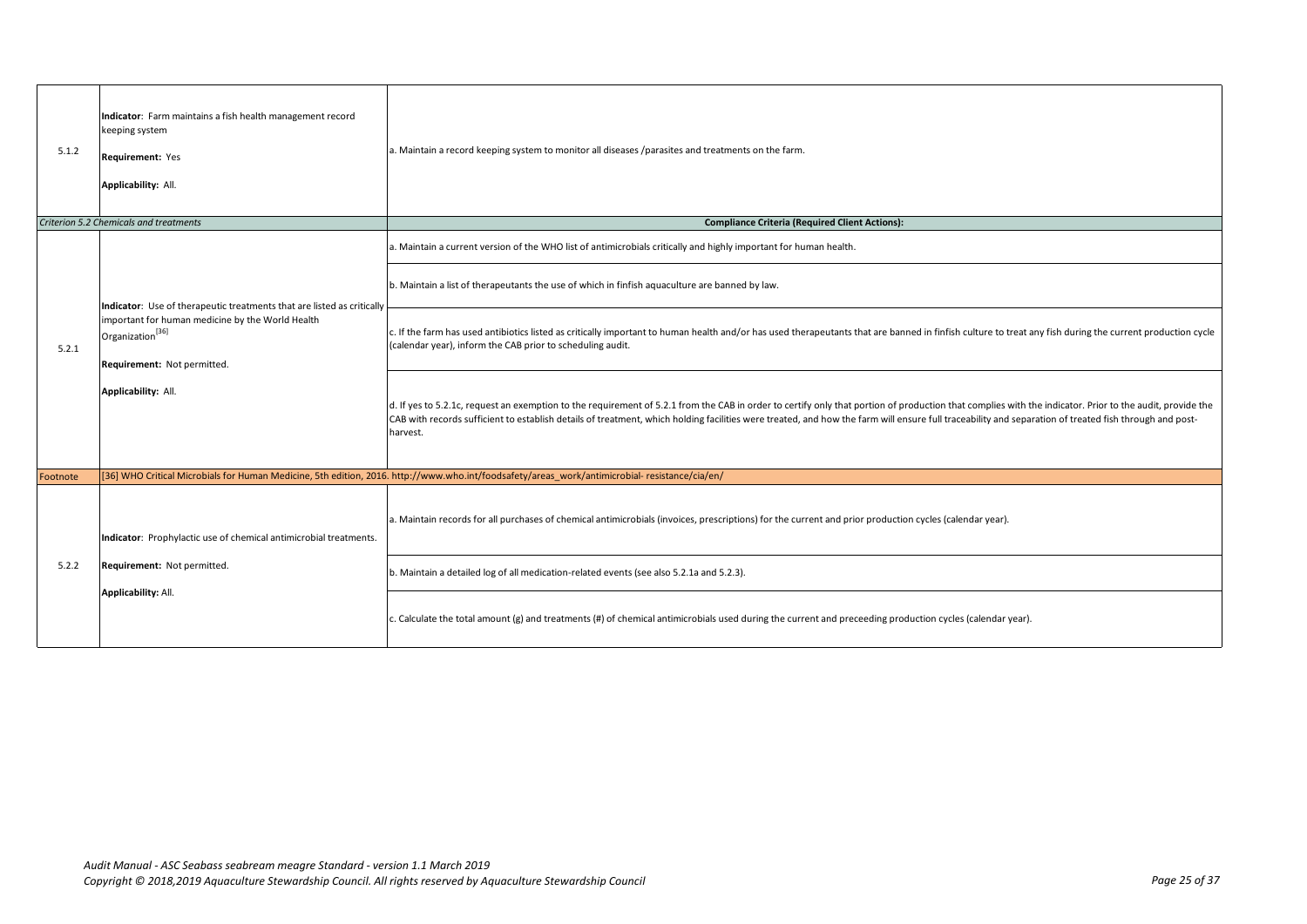| 5.2.3    | Indicator: On-farm documentation that includes, at a minimum,<br>detailed information on all chemicals[37] and therapeutants used<br>during the most recent production cycle, the amounts used<br>(including grams per kg of fish produced), the dates used, which<br>group of fish were treated and against which diseases, proof of<br>proper dosing, and all disease and pathogens detected on the site<br>Requirement: Yes.<br>Applicability: All. | a. Maintian comprehensive documention on all chemicals and therapeutants used on the farm that includes he amounts used (including grams per kg of fish produced), the dates used, the<br>retention time, which group of fish were treated and against which diseases, proof of proper dosing, and all disease and pathogens detected on the site.  |
|----------|--------------------------------------------------------------------------------------------------------------------------------------------------------------------------------------------------------------------------------------------------------------------------------------------------------------------------------------------------------------------------------------------------------------------------------------------------------|-----------------------------------------------------------------------------------------------------------------------------------------------------------------------------------------------------------------------------------------------------------------------------------------------------------------------------------------------------|
| Footnote | [37] Chemicals used for the treatment of fish                                                                                                                                                                                                                                                                                                                                                                                                          |                                                                                                                                                                                                                                                                                                                                                     |
|          | Indicator: Allowable farm level anti-parasiticide treatment (bath),<br>not including freshwater or hydrogen peroxide                                                                                                                                                                                                                                                                                                                                   | a. Identify permitted anti-parasiticides that may be applied to stock during the farming procedure in the fish health management plan. Provide Material Data Safety Sheets for all anti-parasiticide<br>products that are used. Other than freshwater, formaldehyde and hydrogen peroxide only one prescribed anti-paracitide treatment is allowed. |
| 5.2.4    | Requirement: None<br>Applicability: All.                                                                                                                                                                                                                                                                                                                                                                                                               | b. Make available records relating to all chemical, veterinary and therapeutant suppliers. Include Invoices, laboratory testing results as well as prescriptions and treatment records.                                                                                                                                                             |
|          | <b>Indicator:</b> Number of treatments <sup>[38]</sup> of antibiotics over the most<br>recent production cycle (calendar year)<br>Requirement: $\leq$ 3<br><b>Applicability: All</b>                                                                                                                                                                                                                                                                   | Note: for the purposes of Indicator 5.2.5, "treatment" means a single course of medication given to address a specific disease issue and that may last a number of days and be applied in one or<br>more pens (or cages).                                                                                                                           |
| 5.2.5    |                                                                                                                                                                                                                                                                                                                                                                                                                                                        | a. Maintain records of all treatments of antibiotics (see 5.2.1a). For first audits, farm records must cover the current and immediately prior production cycles (calendar year) in a verifiable<br>statement.                                                                                                                                      |
|          |                                                                                                                                                                                                                                                                                                                                                                                                                                                        | b. Calculate the total number of treatments of antibiotics over the most recent production cycle (calendar year) and supply a verifiable statement of this calculation.                                                                                                                                                                             |
| Footnote | [38] A treatment is a single course medication given to address a specific disease issue and that may last a number of days.                                                                                                                                                                                                                                                                                                                           |                                                                                                                                                                                                                                                                                                                                                     |
|          | Criterion 5.3 Survival of farmed fish                                                                                                                                                                                                                                                                                                                                                                                                                  | <b>Compliance Criteria (Required Client Actions):</b>                                                                                                                                                                                                                                                                                               |
|          | Indicator: All recovered mortalities are removed and disposed of                                                                                                                                                                                                                                                                                                                                                                                       | a. Maintain records of mortality removals to show that dead fish are removed regularly and disposed of in a responsible manner.                                                                                                                                                                                                                     |
| 5.3.1    | in a responsible manner<br>Requirement: Yes                                                                                                                                                                                                                                                                                                                                                                                                            | b. Collect documentation to show that disposal methods are in line with practices recommended by fish health managers and/or relevant legal authorities.                                                                                                                                                                                            |
|          | Applicability: All                                                                                                                                                                                                                                                                                                                                                                                                                                     | c. For any exceptional mortality event where dead fish were not collected for post-mortem analysis, keep a written justification.                                                                                                                                                                                                                   |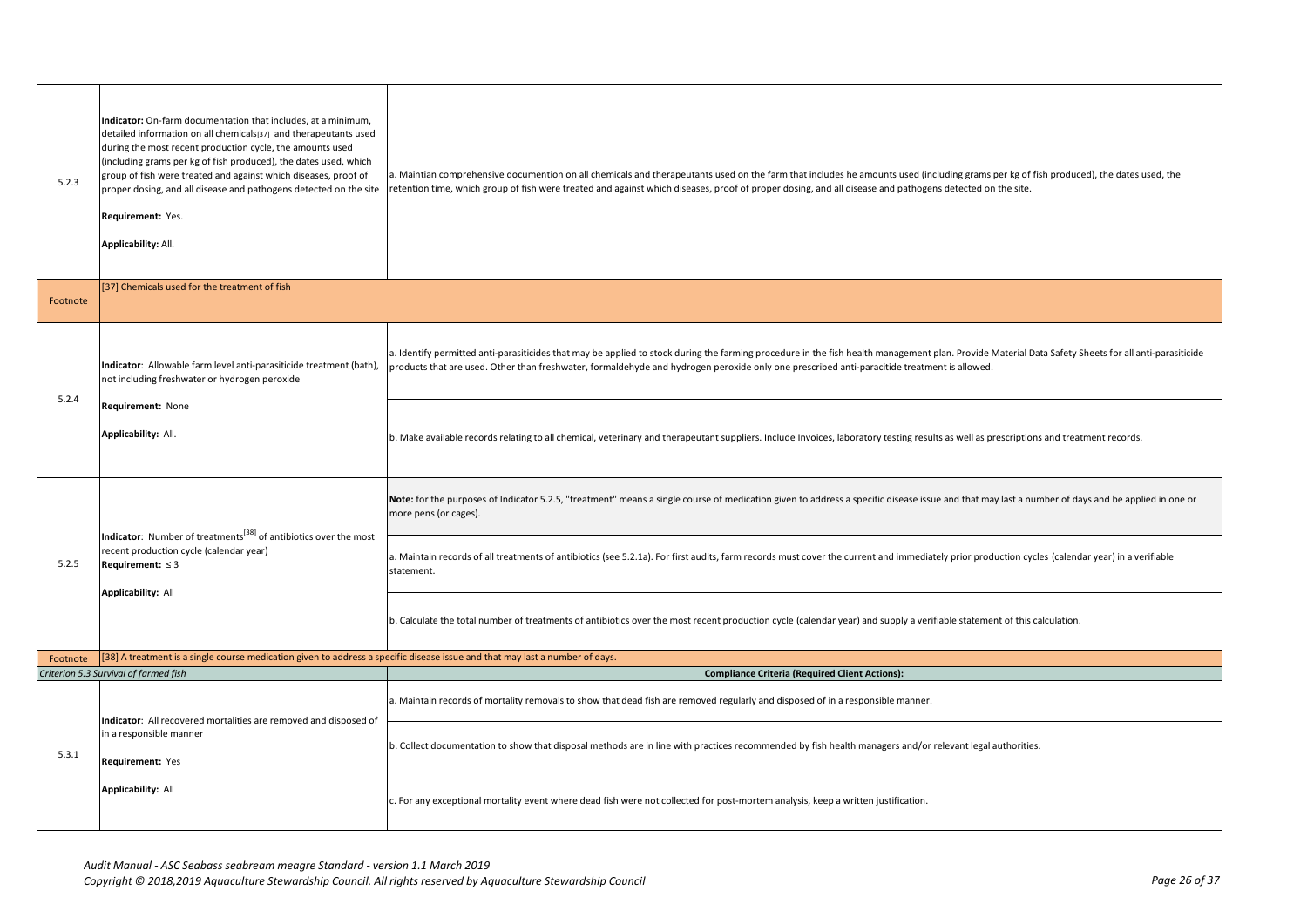| 5.3.2    | Indicator: Classification of mortalities<br><b>Requirement:</b> All recovered mortalities are recorded and<br>classified by cause of death<br>Applicability: All                                       | a. Maintain detailed records for all mortalities and post-mortem analyses including:<br>date of mortality and date of post-mortem analysis;<br>total number of mortalities and number receiving post-mortem analysis;<br>name of the person or lab conducting the post-mortem analyses;<br>qualifications of the individual (e.g. veterinarian, fish health manager);<br>cause of mortality (specify disease or pathogen) where known; and<br>classification as 'unexplained' when cause of mortality is unknown. |  |
|----------|--------------------------------------------------------------------------------------------------------------------------------------------------------------------------------------------------------|-------------------------------------------------------------------------------------------------------------------------------------------------------------------------------------------------------------------------------------------------------------------------------------------------------------------------------------------------------------------------------------------------------------------------------------------------------------------------------------------------------------------|--|
|          |                                                                                                                                                                                                        | b. For each mortality event, ensure that post-mortem analyses are done on a statistically relevant number of fish and keep a record of the results.                                                                                                                                                                                                                                                                                                                                                               |  |
|          |                                                                                                                                                                                                        | c. If on-site diagnosis is inconclusive and disease is suspected or results are inconclusive over a 1-2 week period, ensure that fish are sent to an off-site laboratory for diagnosis and keep a record of<br>the results.                                                                                                                                                                                                                                                                                       |  |
| 5.3.3    | Indicator: When unexplained mortalities exceed ≥0.5% / per day,<br>samples are submitted for analysis by a veterinarian or designated<br>fish health expert<br>Requirement: Yes<br>Applicability: All. | a. Maintian records of unexplained mortalites and responses triggered when unexplained mortalities exceeds 0.5% per day.                                                                                                                                                                                                                                                                                                                                                                                          |  |
|          |                                                                                                                                                                                                        | Note: Farms have the option to integrate their farm-specific mortality reduction program into the farm's fish health management plan (5.1.1).                                                                                                                                                                                                                                                                                                                                                                     |  |
|          | Indicator: Evidence of a farm specific mortalities reduction<br>program that includes defined annual targets for reductions in<br>mortalities and reductions in unexplained mortalities.               | a. Use records in 5.3.2 to assemble a time-series dataset on farm-specific mortalities rates and unexplained mortality rates.                                                                                                                                                                                                                                                                                                                                                                                     |  |
| 5.3.4    | Requirement: Yes.<br>Applicability: All.                                                                                                                                                               | b. Use the data in 5.3.2 and advice from the veterinarian and/or fish health manager to develop a mortalities-reduction program that defines annual targets for reductions in total mortality and<br>unexplained mortality.                                                                                                                                                                                                                                                                                       |  |
|          |                                                                                                                                                                                                        | c. Ensure that farm management communicates with the veterinarian, fish health manager, and staff about annual targets and planned actions to meet targets.                                                                                                                                                                                                                                                                                                                                                       |  |
|          | PRINCIPLE 6: DEVELOP AND OPERATE FARMS IN A SOCIALLY RESPONSIBLE MANNER                                                                                                                                |                                                                                                                                                                                                                                                                                                                                                                                                                                                                                                                   |  |
|          | 6.1 Freedom of association and collective bargaining [39]                                                                                                                                              | <b>Compliance Criteria (Required Client Actions):</b>                                                                                                                                                                                                                                                                                                                                                                                                                                                             |  |
| Footnote |                                                                                                                                                                                                        | [39] Bargain collectively: A voluntary negotiation between employers and organizations of workers in order to establish the terms and conditions of employment by means of collective (written) agreements.                                                                                                                                                                                                                                                                                                       |  |
|          | Indicator: Evidence that workers have access to trade unions (if                                                                                                                                       | a. Workers have the freedom to join any trade union, free of any form of interference from employers or competing organizations set up or backed by the employer. Farms shall prepare<br>documentation to demonstrate to the auditor that domestic regulation fully meets these criteria.                                                                                                                                                                                                                         |  |
| 6.1.1    | they exist) and union representative(s) chosen by themselves<br>without managerial interference.                                                                                                       | b. Union representatives (or worker representatives) are chosen by workers without managerial interference. ILO specifically prohibits "acts which are designated to promote the establishment of<br>worker organizations or to support worker organizations under the control or employers or employers' organizations."                                                                                                                                                                                         |  |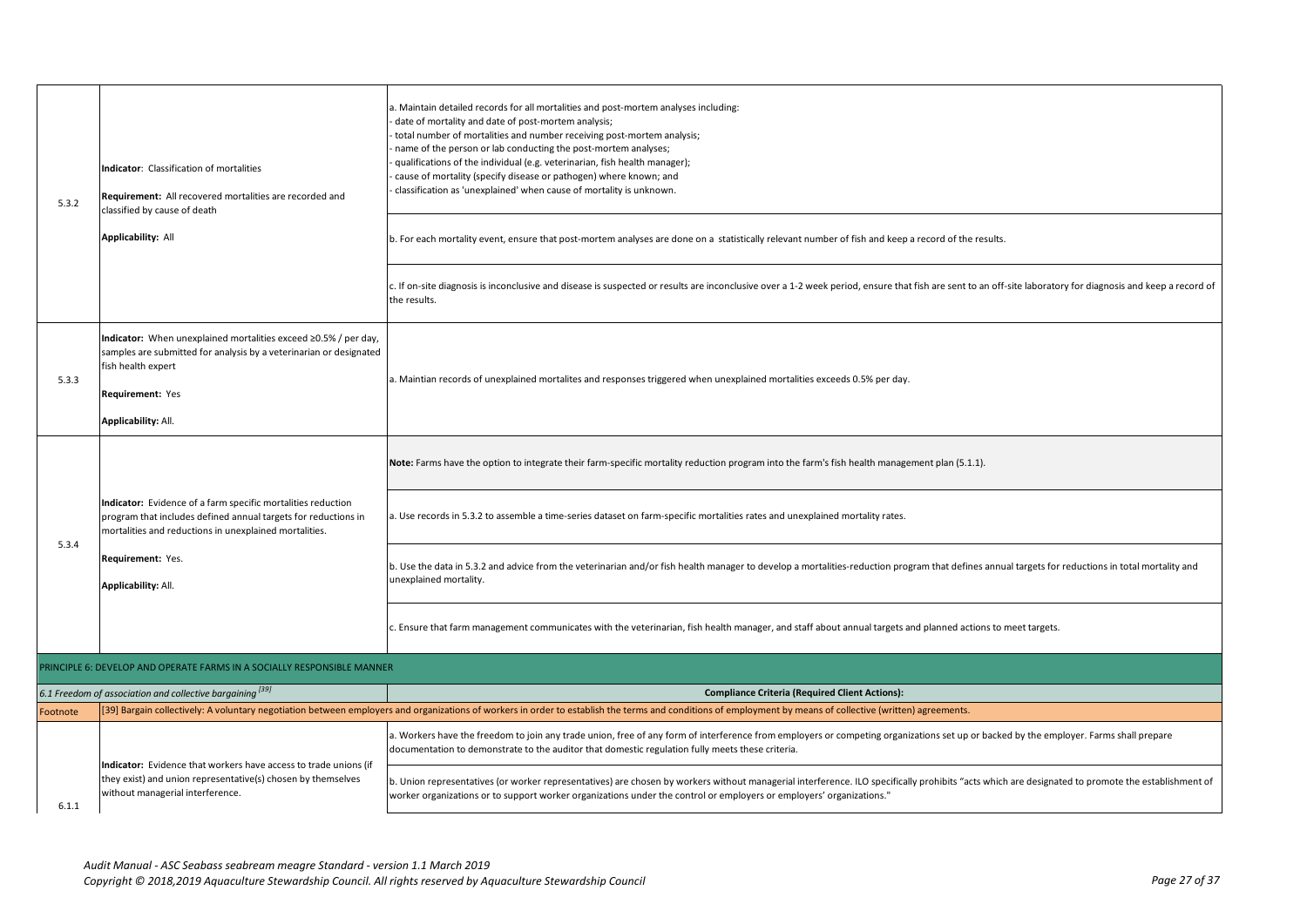|                           | Requirement: Yes<br>Applicability: All                                                             | c. Trade union representatives (or worker representatives) have access to their members in the workplace at reasonable times on the premises.                                                                                                                                                                                                                                                                                                                                                      |
|---------------------------|----------------------------------------------------------------------------------------------------|----------------------------------------------------------------------------------------------------------------------------------------------------------------------------------------------------------------------------------------------------------------------------------------------------------------------------------------------------------------------------------------------------------------------------------------------------------------------------------------------------|
|                           |                                                                                                    | d. Be advised that workers and union representatives (if they exist) will be interviewed to confirm the above.                                                                                                                                                                                                                                                                                                                                                                                     |
|                           | Indicator: Evidence that workers are free to form organizations,                                   | a. Employment contract explicitly states the worker's right of freedom of association.                                                                                                                                                                                                                                                                                                                                                                                                             |
| 6.1.2                     | including unions, to advocate for and protect their rights.<br>Requirement: Yes                    | b. Employer communicates that workers are free to form organizations to advocate for and protect work rights (e.g. farm policies on Freedom of Association).                                                                                                                                                                                                                                                                                                                                       |
|                           | <b>Applicability: All</b>                                                                          | c. Be advised that workers will be interviewed to confirm the above.                                                                                                                                                                                                                                                                                                                                                                                                                               |
|                           | Indicator: Evidence that workers are free and able to bargain<br>collectively for their rights.    | a. Local trade union, or where none exists a reputable civil-society organization, confirms no outstanding cases against the farm site management for violations of employees' freedom of<br>association and collective bargaining rights.                                                                                                                                                                                                                                                         |
| 6.1.3                     | Requirement: Yes                                                                                   | b. Employer has explicitly communicated a commitment to ensure the collective bargaining rights of all workers.                                                                                                                                                                                                                                                                                                                                                                                    |
|                           | Applicability: All                                                                                 | c. There is documentary evidence that workers are free and able to bargain collectively (e.g. collective bargaining agreements, meeting minutes, or complaint resolutions).                                                                                                                                                                                                                                                                                                                        |
| Criterion 6.2 Child labor |                                                                                                    | <b>Compliance Criteria (Required Client Actions):</b>                                                                                                                                                                                                                                                                                                                                                                                                                                              |
|                           | <b>Indicator:</b> Number of incidences of child <sup>[40]</sup> labor <sup>[41]</sup>              | a. In most countries, the law states that minimum age for employment is 15 years. There are two possible exceptions:<br>in developing countries where the legal minimum age may be set to 14 years or<br>in countries where the legal minimum age is set higher than 15 years, in which case the legal minimum age of the country is followed.<br>If the farm operates in a country where the legal minimum ages is not 15, then the employer shall maintain documentation attesting to this fact. |
| 6.2.1                     | Requirement: None<br>Applicability: All except as noted 6.2.1a                                     | b. Minimum age of permanent workers is 15 or older (except in countries as noted above).                                                                                                                                                                                                                                                                                                                                                                                                           |
|                           |                                                                                                    | c. Employer maintains age records for employees that are sufficient to demonstrate compliance.                                                                                                                                                                                                                                                                                                                                                                                                     |
| Footnote                  | convention 138.                                                                                    | [40] Child: Any person under 15 years of age. A higher age would apply if the minimum age law of an area stipulates a higher age for work or mandatory schooling. Minimum age may be 14 if the country allows it under the dev                                                                                                                                                                                                                                                                     |
| Footnote                  | [41] Child Labor: Any work by a child younger than the age specified in the definition of a child. |                                                                                                                                                                                                                                                                                                                                                                                                                                                                                                    |
|                           |                                                                                                    | a. Young workers are appropriately identified in company policies & training programs, and job descriptions are available for all young workers at the site.                                                                                                                                                                                                                                                                                                                                       |
|                           |                                                                                                    | b. All young workers (from age 15 to less than 18) are identified and their ages are confirmed with copies of IDs.                                                                                                                                                                                                                                                                                                                                                                                 |
|                           | Indicator: Percentage of young workers <sup>[42]</sup> that are protected                          | . Daily records of working hours (i.e. timesheets) are available for all young workers.                                                                                                                                                                                                                                                                                                                                                                                                            |
| 6.2.2                     | Requirement: 100%                                                                                  | d. For young workers, the combined daily transportation time and school time and work time does not exceed 10 hours.                                                                                                                                                                                                                                                                                                                                                                               |
|                           | <b>Applicability: All</b>                                                                          | e. Young workers are not exposed to hazards and do not perform hazardous work. Work on floating cages in poor weather conditions shall be considered hazardous.                                                                                                                                                                                                                                                                                                                                    |
|                           |                                                                                                    | Be advised that the site will be inspected and young workers will be interviewed to confirm compliance.                                                                                                                                                                                                                                                                                                                                                                                            |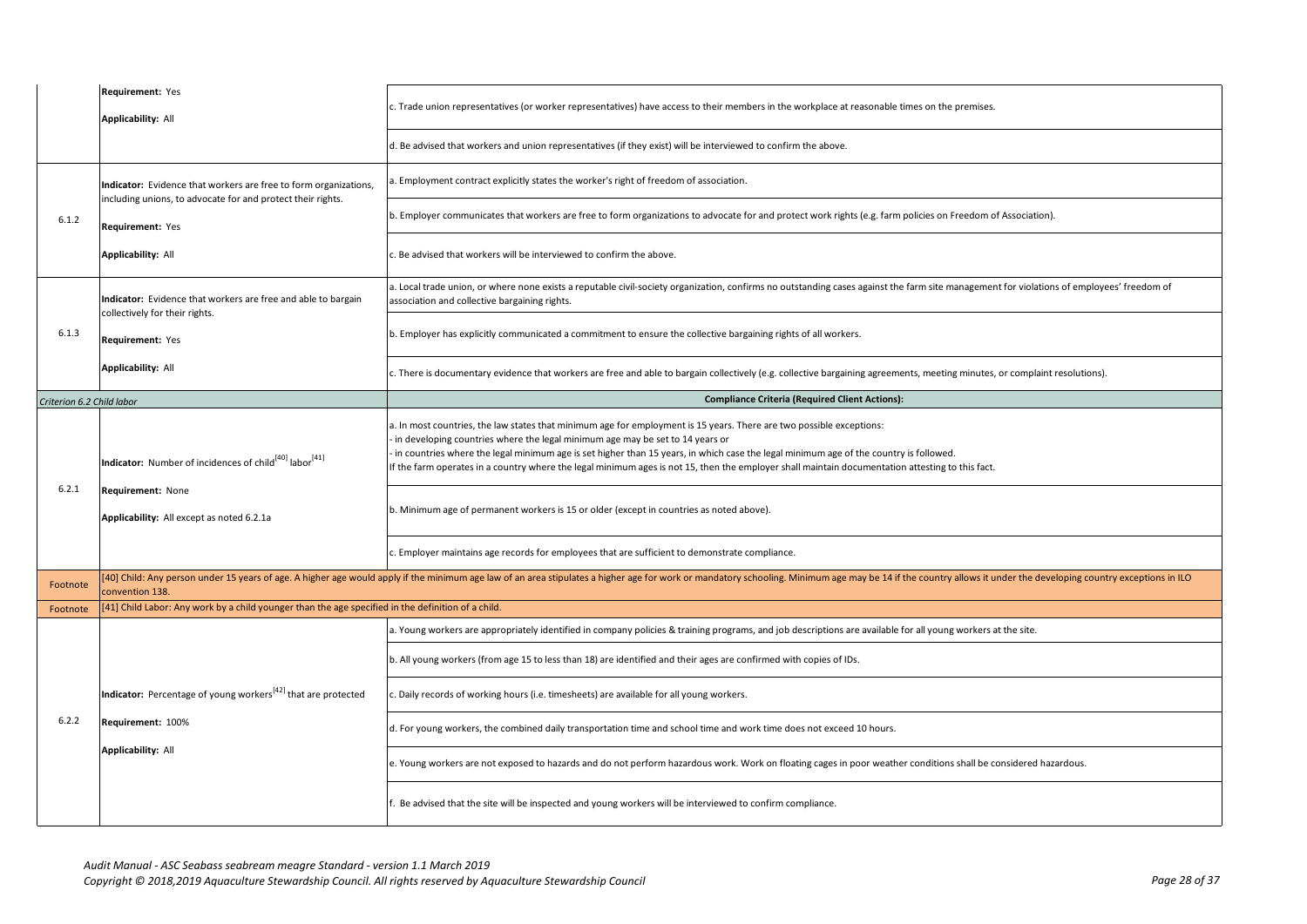| Footnote | [42] Young Worker: Any worker between the age of a child, as defined above, and under the age of 18.                                                                                                                                                                                                                                                                                                    |                                                                                                                                                                                                                                                                                                                                                                                                                               |
|----------|---------------------------------------------------------------------------------------------------------------------------------------------------------------------------------------------------------------------------------------------------------------------------------------------------------------------------------------------------------------------------------------------------------|-------------------------------------------------------------------------------------------------------------------------------------------------------------------------------------------------------------------------------------------------------------------------------------------------------------------------------------------------------------------------------------------------------------------------------|
|          | Criterion 6.3 Forced, bonded or compulsory labor                                                                                                                                                                                                                                                                                                                                                        | <b>Compliance Criteria (Required Client Actions):</b>                                                                                                                                                                                                                                                                                                                                                                         |
|          | <b>Indicator:</b> Number of incidences of forced <sup>[43]</sup> , bonded <sup>[44]</sup> or<br>compulsory labor<br>Requirement: None<br><b>Applicability: All</b>                                                                                                                                                                                                                                      | . Contracts are clearly stated and understood by employees. Contracts do not lead to workers being indebted (i.e. no 'pay to work' schemes through labor contractors or training credit programs).                                                                                                                                                                                                                            |
|          |                                                                                                                                                                                                                                                                                                                                                                                                         | b. Employees are free to leave workplace and manage their own time.                                                                                                                                                                                                                                                                                                                                                           |
| 6.3.1    |                                                                                                                                                                                                                                                                                                                                                                                                         | Employer does not withhold employee's original identity documents.                                                                                                                                                                                                                                                                                                                                                            |
|          |                                                                                                                                                                                                                                                                                                                                                                                                         | d. Employer does not withhold any part of workers' salaries, benefits, property or documents in order to oblige them to continue working for employer.                                                                                                                                                                                                                                                                        |
|          |                                                                                                                                                                                                                                                                                                                                                                                                         | . Employees are not to be obligated to stay in job to repay debt.                                                                                                                                                                                                                                                                                                                                                             |
|          |                                                                                                                                                                                                                                                                                                                                                                                                         | f. Maintain payroll records and be advised that workers will be interviewed to confirm the above.                                                                                                                                                                                                                                                                                                                             |
| Footnote |                                                                                                                                                                                                                                                                                                                                                                                                         | [43] Forced (Compulsory) labor: All work or service that is extracted from any person under the menace of any penalty for which a person has not offered himself/herself voluntarily or for which such work or service is dema<br>can imply monetary sanctions, physical punishment, or the loss of rights and privileges or restriction of movement (e.g., withholding of identity documents).                               |
| Footnote | [44] Bonded labor: When a person is forced by the employer or creditor to work to repay a financial debt to the crediting agency.                                                                                                                                                                                                                                                                       |                                                                                                                                                                                                                                                                                                                                                                                                                               |
|          | Criterion 6.4 Discrimination <sup>[45]</sup>                                                                                                                                                                                                                                                                                                                                                            | <b>Compliance Criteria (Required Client Actions):</b>                                                                                                                                                                                                                                                                                                                                                                         |
| Footnote | [45] Discrimination: Any distinction, exclusion or preference that has the effect of nullifying or impairing equality of opportunity or treatment. Not every distinction, exclusion or preference constitutes discrimination.<br>pay increase or bonus is not by itself discriminatory. Positive discrimination in favor of people from certain underrepresented groups may be legal in some countries. |                                                                                                                                                                                                                                                                                                                                                                                                                               |
|          | Indicator: Evidence of comprehensive <sup>[46]</sup> and proactive anti-<br>discrimination policies, procedures and practices<br>Requirement: Yes                                                                                                                                                                                                                                                       | a. Employer has written anti-discrimination policy in place, stating that the company does not engage in or support discrimination in hiring, remuneration, access to training, promotion, termination<br>or retirement based on race, caste, national origin, religion, disability, gender, sexual orientation, union membership, political affiliation, age or any other condition that may give rise to<br>discrimination. |
| 6.4.1    |                                                                                                                                                                                                                                                                                                                                                                                                         | b. Employer has clear and transparent company procedures that outline how to raise, file, and respond to discrimination complaints.                                                                                                                                                                                                                                                                                           |
|          | <b>Applicability: All</b>                                                                                                                                                                                                                                                                                                                                                                               | Employer respects the principle of equal pay for equal work and equal access to job opportunities, promotions and raises.                                                                                                                                                                                                                                                                                                     |
|          |                                                                                                                                                                                                                                                                                                                                                                                                         | d. All managers and supervisors receive training on diversity and non-discrimination. All personnel receive non-discrimination training. Internal or external training acceptable if proven effective.                                                                                                                                                                                                                        |
| Footnote |                                                                                                                                                                                                                                                                                                                                                                                                         | [46] Employers shall have written anti-discrimination policies stating that the company does not engage in or support discrimination in hiring, remuneration, access to training, promotion, termination or retirement based o<br>disability, gender, sexual orientation, union membership, political affiliation, age or any other condition that may give rise to discrimination.                                           |
|          | Indicator: Number of incidences of discrimination                                                                                                                                                                                                                                                                                                                                                       | a. Employer maintains a record of all discrimination complaints. These records do not show evidence for discrimination.                                                                                                                                                                                                                                                                                                       |
| 6.4.2    | Requirement: None                                                                                                                                                                                                                                                                                                                                                                                       | b. Be advised that worker testimonies will be used to confirm that the company does not interfere with the rights of personnel to observe tenets or practices, or to meet needs related to race,                                                                                                                                                                                                                              |
|          | <b>Applicability: All</b>                                                                                                                                                                                                                                                                                                                                                                               | caste, national origin, religion, disability, gender, sexual orientation, union membership, political affiliation or any other condition that may give rise to discrimination.                                                                                                                                                                                                                                                |
|          | Criterion 6.5 Work environment health and safety                                                                                                                                                                                                                                                                                                                                                        | <b>Compliance Criteria (Required Client Actions):</b>                                                                                                                                                                                                                                                                                                                                                                         |
|          | Indicator: Percentage of workers trained in health and safety<br>practices, procedures <sup>[47]</sup> and policies on a yearly basis<br>Requirement: 100%                                                                                                                                                                                                                                              | . Employer has documented practices, procedures (including emergency response procedures) and policies to protect employees from workplace hazards and to minimize risk of accident or<br>njury. The information shall be available to employees.                                                                                                                                                                             |
| 6.5.1    |                                                                                                                                                                                                                                                                                                                                                                                                         | b. Employees know and understand emergency response procedures.                                                                                                                                                                                                                                                                                                                                                               |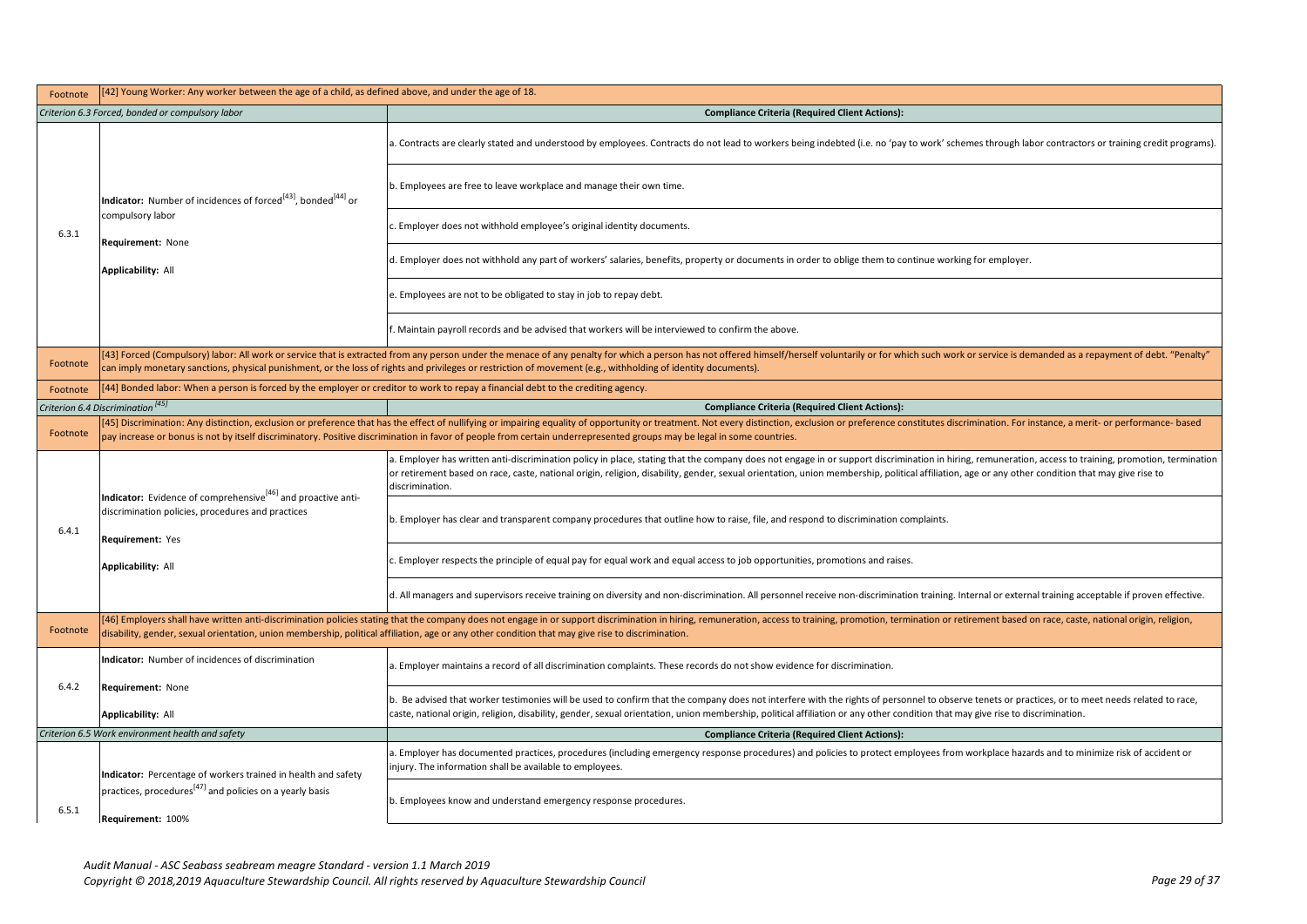|          | Applicability: All                                                                                                                                                                                                                              | c. Employer conducts health and safety training for all employees on a regular basis (once a year and immediately for all new employees), including training on potential hazards and risk<br>minimization, Occupational Safety and Health (OSH) and effective use of PPE.                                                                                                                              |
|----------|-------------------------------------------------------------------------------------------------------------------------------------------------------------------------------------------------------------------------------------------------|---------------------------------------------------------------------------------------------------------------------------------------------------------------------------------------------------------------------------------------------------------------------------------------------------------------------------------------------------------------------------------------------------------|
| Footnote | [47] Health and safety training shall include emergency response procedures and practices.                                                                                                                                                      |                                                                                                                                                                                                                                                                                                                                                                                                         |
|          |                                                                                                                                                                                                                                                 | a. Employer maintains a list of all health and safety hazards (e.g. chemicals).                                                                                                                                                                                                                                                                                                                         |
|          | <b>Indicator:</b> Evidence that workers use Personal Protective<br>Equipment (PPE) effectively                                                                                                                                                  | b. Employer provides workers with PPE that is appropriate to known health and safety hazards.                                                                                                                                                                                                                                                                                                           |
| 6.5.2    | Requirement: Yes                                                                                                                                                                                                                                | c. Employees receive annual training in the proper use of PPE (see 6.5.1c). For workers who participated in the initial training(s) previously an annual refreshment training may suffice, unless new<br>PPE has been put to use.                                                                                                                                                                       |
|          | Applicability: All                                                                                                                                                                                                                              | d. Be advised that workers will be interviewed to confirm the above.                                                                                                                                                                                                                                                                                                                                    |
|          | Indicator: Presence of a health and safety risk assessment and<br>evidence of preventive actions taken                                                                                                                                          | a. Employer makes regular assessments of hazards and risks in the workplace. Risk assessments are reviewed and updated at least annually (see also 6.5.1a).                                                                                                                                                                                                                                             |
| 6.5.3    | Requirement: Yes                                                                                                                                                                                                                                | b. Employees are trained in how to identify and prevent known hazards and risks (see also 6.5.1c).                                                                                                                                                                                                                                                                                                      |
|          | <b>Applicability: All</b>                                                                                                                                                                                                                       | c. Health and safety procedures are adapted based on results from risk assessments (above) and changes are implemented to help prevent accidents.                                                                                                                                                                                                                                                       |
|          | Indicator: Evidence that all health- and safety-related accidents                                                                                                                                                                               | a. Employer records all health- and safety-related accidents.                                                                                                                                                                                                                                                                                                                                           |
|          | and violations are recorded and corrective actions are taken when<br>necessary                                                                                                                                                                  | b. Employer maintains complete documentation for all occupational health and safety violations and investigations.                                                                                                                                                                                                                                                                                      |
| 6.5.4    | Requirement: Yes                                                                                                                                                                                                                                | c. Employer implements corrective action plans in response to any accidents that occur. Plans are documented and they include an analysis of root cause, actions to address root cause, actions to<br>remediate, and actions to prevent future accidents of similar nature.                                                                                                                             |
|          | Applicability: All                                                                                                                                                                                                                              | d. Employees working in departments where accidents have occurred can explain what analysis has been done and what steps were taken or improvements made.                                                                                                                                                                                                                                               |
| 6.5.5    | Indicator: Evidence of employer responsibility and/or proof of<br>insurance (accident or injury) for 100% of worker costs in a job-<br>related accident or injury when not covered under national law<br>Requirement: Yes<br>Applicability: All | a. Employer maintains documentation to confirm that all personnel are provided sufficient insurance to cover costs related to occupational accidents or injuries (if not covered under national law).<br>Equal insurance coverage must include temporary, migrant or foreign workers. Written contract of employer responsibility to cover accident costs is acceptable evidence in place of insurance. |
|          | Indicator: Evidence that all diving operations are conducted in a                                                                                                                                                                               | Note: If the farm outsources its diving operations to an independent company, the farm shall ensure that auditors have access to specified information sufficient to demonstrate compliance with<br>Indicator 6.5.6. It is the farm's responsibility to obtain copies of relevant documentation (e.g. certificates) from the dive company.                                                              |
| 6.5.6    | manner that protects the health and safety of divers<br>Requirement: Yes                                                                                                                                                                        | a. Employer keeps records of farm diving operations and a list of all personnel involved. In case an external service provider was hired, a statement that provider conformed to all relevant criteria<br>must be made available to the auditor by this provider. All diving operations are logged using diving computers and records are kept electronically.                                          |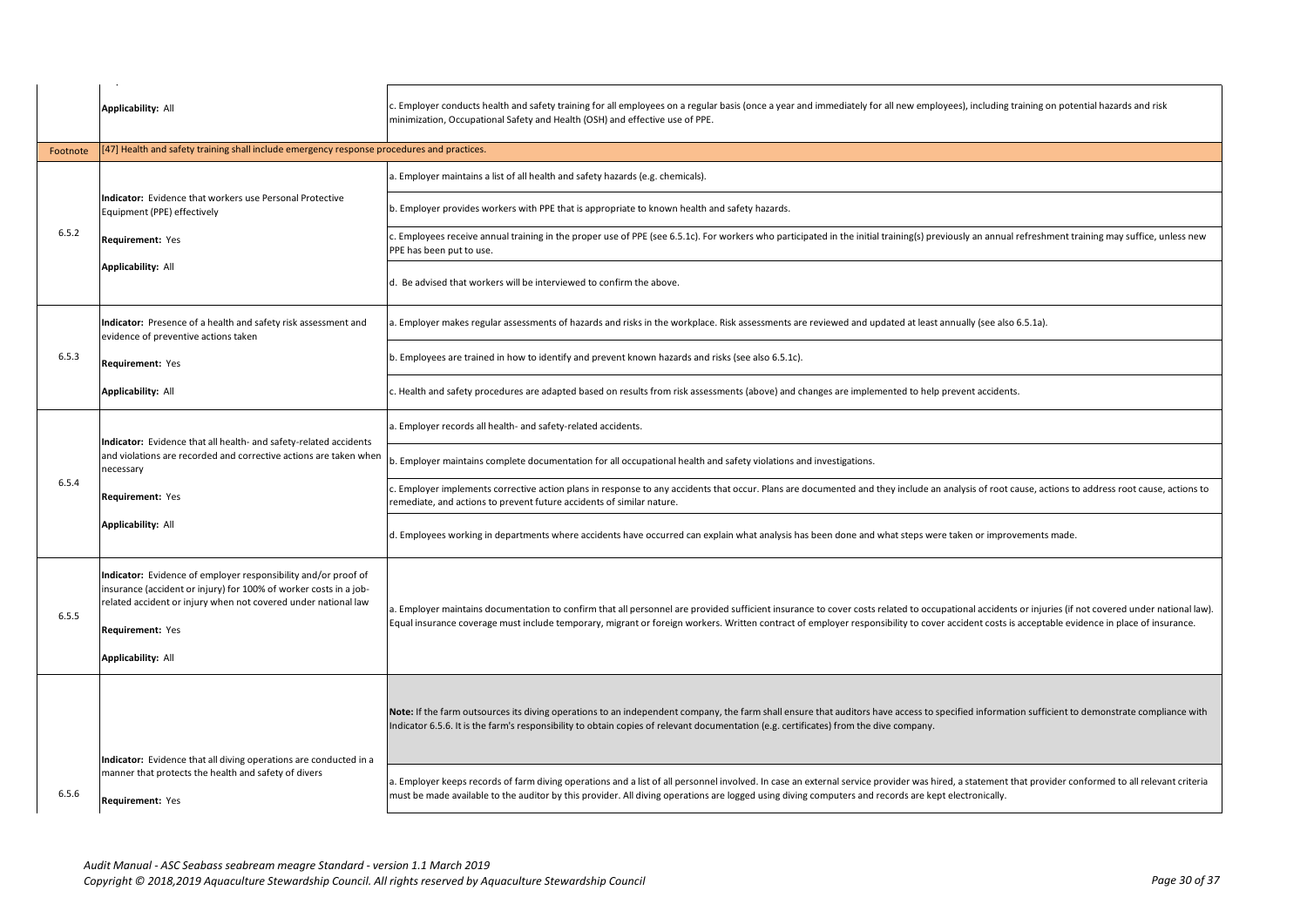|                     | <b>Applicability: All</b>                                                                                                                                                        | b. Employer ensures that a safety diver or a diving buddy is present during all dives.                                                                                                                                                                                                                                                                                                                                                                                                              |
|---------------------|----------------------------------------------------------------------------------------------------------------------------------------------------------------------------------|-----------------------------------------------------------------------------------------------------------------------------------------------------------------------------------------------------------------------------------------------------------------------------------------------------------------------------------------------------------------------------------------------------------------------------------------------------------------------------------------------------|
|                     |                                                                                                                                                                                  | c. Employer maintains evidence of diver certification (e.g. copies of certificates) for each person involved in diving operations. Divers shall be certified through an accredited national or<br>international organization for diver certification. Divers shall undergo periodical medical exams, which will include monitoring of all tissues affected by continuous diving (i.e. bones, cartilages).                                                                                           |
| Criterion 6.6 Wages |                                                                                                                                                                                  | <b>Compliance Criteria (Required Client Actions):</b>                                                                                                                                                                                                                                                                                                                                                                                                                                               |
|                     |                                                                                                                                                                                  | a. Employer keeps documents to show the legal minimum wage in the country of operation. If there is no legal minimum wage in the country, the employer keeps documents to show the industry-<br>standard minimum wage.                                                                                                                                                                                                                                                                              |
| 6.6.1               | <b>Indicator:</b> The percentage of workers whose basic <sup>[48]</sup> wage<br>(before overtime and bonuses) is below the minimum wage <sup>[49]</sup><br>Requirement: 0 (None) | b. Employer's records (e.g. payroll) confirm that worker's wages for a standard work week (≤ 48 hours) always meet or exceed the legal minimum wage. If there is no legal minimum wage, the<br>employer's records must show how the current wage meets or exceeds industry standard. If wages are based on piece-rate or pay-per-production, the employer's records must show how workers<br>can reasonably attain (within regular working hours) wages that meet or exceed the legal minimum wage. |
|                     | Applicability: All                                                                                                                                                               | c. Maintain documentary evidence (e.g. payroll, timesheets, punch cards, production records, and/or utility records) and be advised that workers will be interviewed to confirm the above.                                                                                                                                                                                                                                                                                                          |
| Footnote            | [48] Basic wage: The wages paid for a standard working week (no more than 48 hours).                                                                                             |                                                                                                                                                                                                                                                                                                                                                                                                                                                                                                     |
| Footnote            | 49] If there is no legal minimum wage in a country, basic wages must meet the industry-standard minimum wage.                                                                    |                                                                                                                                                                                                                                                                                                                                                                                                                                                                                                     |
|                     | Indicator: Evidence that the employer is working toward the<br>payment of basic needs wage <sup>[50]</sup>                                                                       | a. Proof of employer engagement with workers and their representative organizations, and the use of cost of living assessments from credible sources to assess basic needs wages. Includes review<br>of any national basic needs wage recommendations from credible sources such as national universities or government.                                                                                                                                                                            |
| 6.6.2               | Requirement: Yes                                                                                                                                                                 | b. Employer has calculated the basic needs wage for farm workers and has compared it to the basic (i.e. current) wage for their farm workers.                                                                                                                                                                                                                                                                                                                                                       |
|                     | Applicability: All                                                                                                                                                               | c. Employer demonstrates how they have taken steps toward paying a basic needs wage to their workers.                                                                                                                                                                                                                                                                                                                                                                                               |
| Footnote            |                                                                                                                                                                                  | [50] Basic needs wage: A wage that covers the basic needs of an individual or family, including housing, food and transport. This concept differs from a minimum wage, which is set by law and may or may not cover the basic                                                                                                                                                                                                                                                                       |
|                     |                                                                                                                                                                                  | a. Wages and benefits are clearly articulated to workers and documented in contracts.                                                                                                                                                                                                                                                                                                                                                                                                               |
|                     | Indicator: Evidence of transparency in wage-setting and<br>rendering <sup>[51]</sup>                                                                                             | b. The method for setting wages is clearly stated and understood by workers.                                                                                                                                                                                                                                                                                                                                                                                                                        |
| 6.6.3               | Requirement: Yes                                                                                                                                                                 | c. Employer renders wages and benefits in a way that is convenient for the worker (e.g. cash, check, or electronic payment methods). Workers do not have to travel to collect benefits nor do they<br>receive promissory notes, coupons or merchandise in lieu of payment.                                                                                                                                                                                                                          |
|                     | <b>Applicability: All</b>                                                                                                                                                        | d. Be advised that workers will be interviewed to confirm the above.                                                                                                                                                                                                                                                                                                                                                                                                                                |
| Footnote            | [51] Payments shall be rendered to workers in a convenient manner.                                                                                                               |                                                                                                                                                                                                                                                                                                                                                                                                                                                                                                     |
|                     | Criterion 6.7 Contracts (labor) including subcontracting                                                                                                                         | <b>Compliance Criteria (Required Client Actions):</b>                                                                                                                                                                                                                                                                                                                                                                                                                                               |
|                     | Indicator: Percentage of workers who have contracts <sup>[52]</sup>                                                                                                              | a. Employer maintains a record of all employment contracts.                                                                                                                                                                                                                                                                                                                                                                                                                                         |
| 6.7.1               | Requirement: 100%                                                                                                                                                                | b. There is no evidence for labor-only contracting relationships or false apprenticeship schemes.                                                                                                                                                                                                                                                                                                                                                                                                   |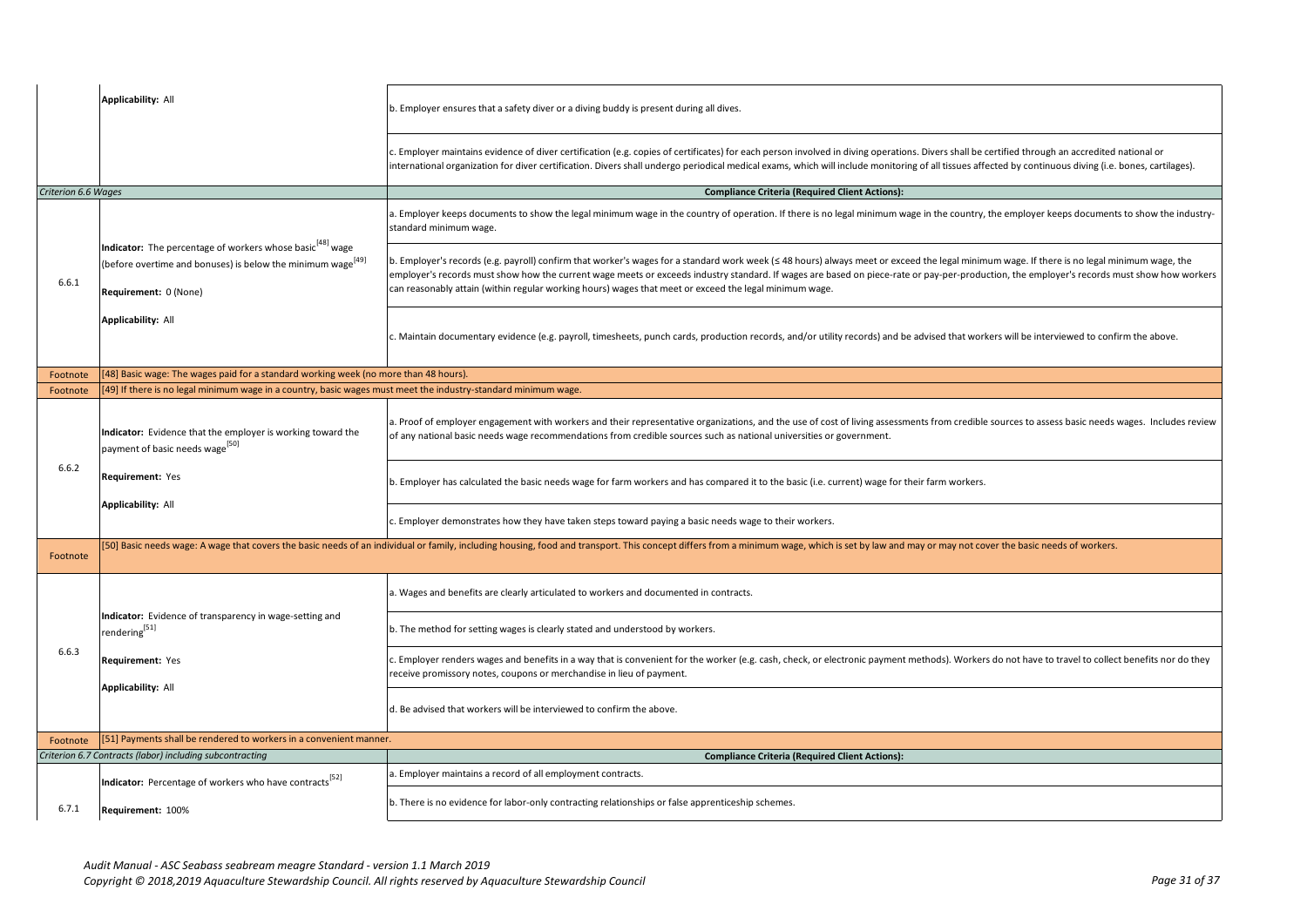|          | Applicability: All                                                                                                    | . Be advised that workers will be interviewed to confirm the above.                                                                                                                                                                                                                                                                                                                                                                                                                                                                                                                                                                                                                    |
|----------|-----------------------------------------------------------------------------------------------------------------------|----------------------------------------------------------------------------------------------------------------------------------------------------------------------------------------------------------------------------------------------------------------------------------------------------------------------------------------------------------------------------------------------------------------------------------------------------------------------------------------------------------------------------------------------------------------------------------------------------------------------------------------------------------------------------------------|
| Footnote |                                                                                                                       | [52] Labor-only contracting relationships or false apprenticeship schemes are not acceptable. This includes revolving/consecutive labor contracts to deny benefit accrual or equitable remuneration. False Apprenticeship Sche<br>apprenticeship terms without stipulating terms of the apprenticeship or wages under contract. It is a "false" apprenticeship if its purpose is to underpay people, avoid legal obligations or employ underage workers. Labor-o<br>of hiring workers without establishing a formal employment relationship for the purpose of avoiding payment of regular wages or the provision of legally required benefits, such as health and safety protections. |
|          | Indicator: Evidence of a policy to ensure social compliance of its<br>suppliers and contractors                       | . Farm has a policy to ensure that all companies contracted to provide supplies or services (e.g. divers, cleaning, maintenance) have socially responsible practices and policies.                                                                                                                                                                                                                                                                                                                                                                                                                                                                                                     |
| 6.7.2    | Requirement: Yes                                                                                                      | b. Producing company has criteria for evaluating its suppliers and contractors. The company keeps a list of approved suppliers and contractors.                                                                                                                                                                                                                                                                                                                                                                                                                                                                                                                                        |
|          | Applicability: All                                                                                                    | c. Producing company keeps records of communications with suppliers and subcontractors that relate to compliance with 6.7.2.                                                                                                                                                                                                                                                                                                                                                                                                                                                                                                                                                           |
|          | Criterion 6.8 Conflict resolution                                                                                     | <b>Compliance Criteria (Required Client Actions):</b>                                                                                                                                                                                                                                                                                                                                                                                                                                                                                                                                                                                                                                  |
|          | Indicator: Evidence of worker access to effective, fair and                                                           | a. Employer has a clear labor conflict resolution policy for the presentation, treatment, and resolution of worker grievances in a confidential manner.                                                                                                                                                                                                                                                                                                                                                                                                                                                                                                                                |
| 6.8.1    | confidential grievance procedures<br>Requirement: Yes                                                                 | b. Workers are familiar with the company's labor conflict policies and procedures. There is evidence that workers have fair access.                                                                                                                                                                                                                                                                                                                                                                                                                                                                                                                                                    |
|          | Applicability: All                                                                                                    | c. Maintain documentary evidence (e.g. complaint or grievance filings, minutes from review meetings) and be advised that workers will be interviewed to confirm the above.                                                                                                                                                                                                                                                                                                                                                                                                                                                                                                             |
|          | Indicator: Percentage of grievances handled that are<br>addressed <sup>[53]</sup> within a 90-day timeframe           | . Employer maintains a record of all grievances, complaints and labor conflicts that are raised.                                                                                                                                                                                                                                                                                                                                                                                                                                                                                                                                                                                       |
| 6.8.2    | Requirement: 100%                                                                                                     | b. Employer keeps a record of follow-up (i.e. corrective actions) and timeframe in which grievances are addressed.                                                                                                                                                                                                                                                                                                                                                                                                                                                                                                                                                                     |
|          | Applicability: All                                                                                                    | c. Maintain documentary evidence and be advised that workers will be interviewed to confirm that grievances are addressed within a 90-day timeframe.                                                                                                                                                                                                                                                                                                                                                                                                                                                                                                                                   |
| Footnote |                                                                                                                       | [53] Addressed: Acknowledged and received, moving through the company's process for grievances, corrective action taken when necessary.                                                                                                                                                                                                                                                                                                                                                                                                                                                                                                                                                |
|          | Criterion 6.9 Disciplinary practices                                                                                  | <b>Compliance Criteria (Required Client Actions):</b>                                                                                                                                                                                                                                                                                                                                                                                                                                                                                                                                                                                                                                  |
|          | Indicator: Incidences of excessive or abusive disciplinary actions                                                    | Employer does not use threatening, humiliating or punishing disciplinary practices that negatively impact a worker's physical and mental health or dignity.                                                                                                                                                                                                                                                                                                                                                                                                                                                                                                                            |
| 6.9.1    | Requirement: None                                                                                                     | b. Allegations of corporeal punishment, mental abuse, physical coercion, or verbal abuse will be investigated by auditors.                                                                                                                                                                                                                                                                                                                                                                                                                                                                                                                                                             |
|          | Applicability: All                                                                                                    | Be advised that workers will be interviewed to confirm there is no evidence for excessive or abusive disciplinary actions.                                                                                                                                                                                                                                                                                                                                                                                                                                                                                                                                                             |
|          | Indicator: Evidence of a functioning disciplinary action policy<br>whose aim is to improve the worker <sup>[54]</sup> | a. Employer has written policy for disciplinary action which explicitly states that its aim is to improve the worker.                                                                                                                                                                                                                                                                                                                                                                                                                                                                                                                                                                  |
| 6.9.2    | Requirement: Yes<br>Applicability: All                                                                                | b. Maintain documentary evidence (e.g. worker evaluation reports) and be advised that workers will be interviewed to confirm that the disciplinary action policy is fair and effective.                                                                                                                                                                                                                                                                                                                                                                                                                                                                                                |
| Footnote | understood, and not used arbitrarily. Fines or basic wage deductions shall not be acceptable disciplinary practices.  | [54] If disciplinary action is required, progressive verbal and written warnings shall be engaged. The aim shall always be to improve the worker; dismissal shall be the last resort. Policies for bonuses, incentives, access                                                                                                                                                                                                                                                                                                                                                                                                                                                         |
|          | Criterion 6.10 Working hours and overtime                                                                             | <b>Compliance Criteria (Required Client Actions):</b>                                                                                                                                                                                                                                                                                                                                                                                                                                                                                                                                                                                                                                  |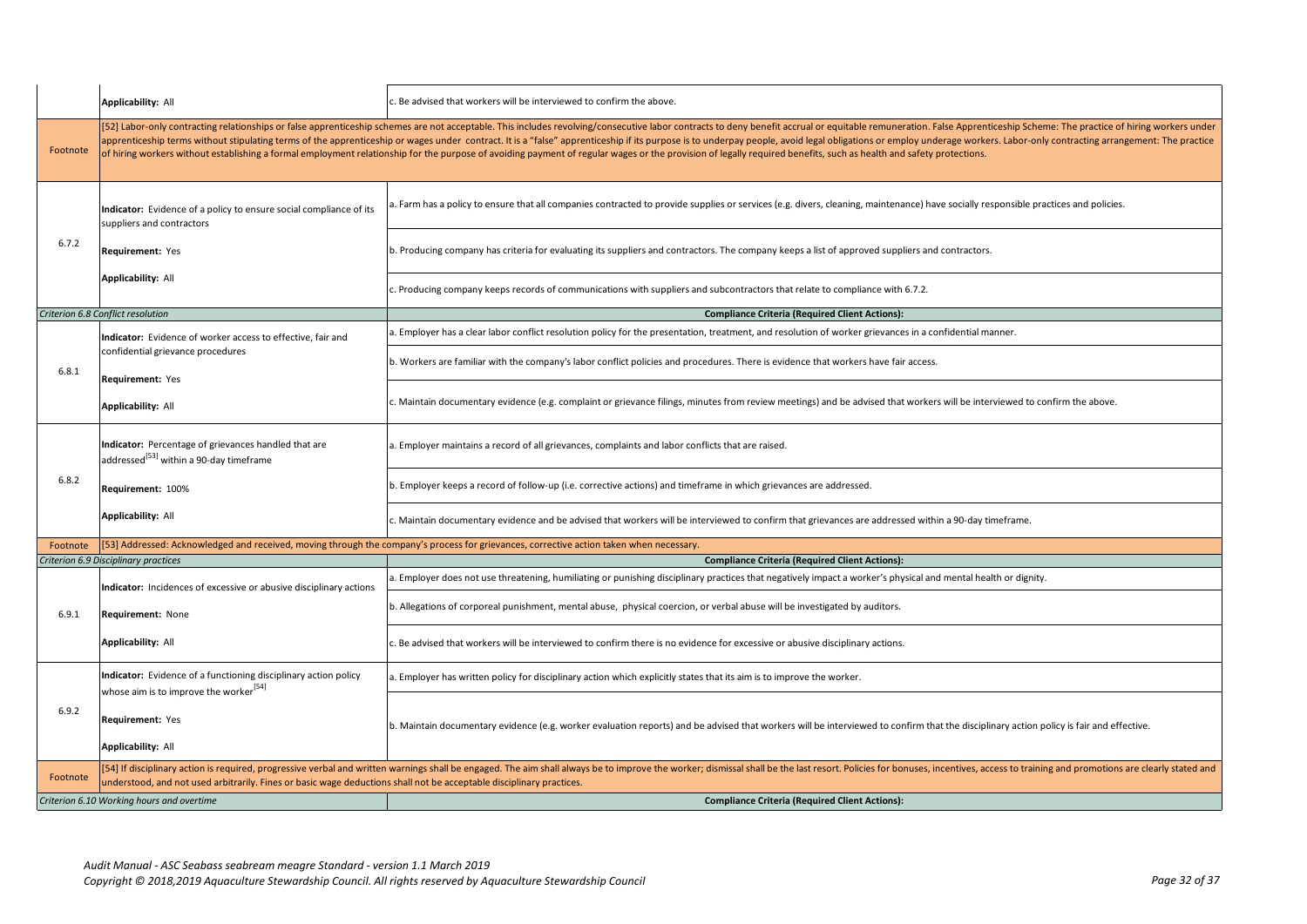|          |                                                                                                                                                                                                                                                                                                                                                        | Note: Working hours, night work and rest periods for workers in agriculture should be in accordance with national laws and regulations or collective agreements (e.g. The Safety and Health in<br>Agriculture Convention, 2001). Additional information can be found on the website of the International Labour Organization (www.ilo.org). |
|----------|--------------------------------------------------------------------------------------------------------------------------------------------------------------------------------------------------------------------------------------------------------------------------------------------------------------------------------------------------------|---------------------------------------------------------------------------------------------------------------------------------------------------------------------------------------------------------------------------------------------------------------------------------------------------------------------------------------------|
| 6.10.1   | Indicator: Incidences, violations or abuse of working hours <sup>[55]</sup> and<br>overtime laws                                                                                                                                                                                                                                                       | . Employer has documentation showing the legal requirements for working hours and overtime in the region where the farm operates. If local legislation allows workers to exceed internationally<br>accepted recommendations (48 regular hours, 12 hours overtime) then requirements of the international standards apply.                   |
|          | Requirement: None                                                                                                                                                                                                                                                                                                                                      | b. Records (e.g. time sheets and payroll) show that farm workers do not exceed the number of working hours allowed under the law.                                                                                                                                                                                                           |
|          | Applicability: All                                                                                                                                                                                                                                                                                                                                     | c. If an employer requires employees to work shifts at the farm (e.g. 10 days on and six days off), the employer compensates workers with an equivalent time off in the calendar month and there is<br>evidence that employees have agreed to this schedule (e.g. in the hiring contract).                                                  |
|          |                                                                                                                                                                                                                                                                                                                                                        | d. Be advised that workers will be interviewed to confirm there is no abuse of working hours and overtime laws.                                                                                                                                                                                                                             |
| Footnote |                                                                                                                                                                                                                                                                                                                                                        | [55] In cases where local legislation on working hours and overtime exceed internationally accepted recommendations (48 regular hours, 12 hours overtime), the international standards will apply.                                                                                                                                          |
|          | Indicator: Overtime is limited, voluntary, <sup>[56]</sup> paid at a premium                                                                                                                                                                                                                                                                           | a. Payment records (e.g. payslips) show that workers are paid a premium rate for overtime hours.                                                                                                                                                                                                                                            |
| 6.10.2   | rates and restricted to exceptional circumstances                                                                                                                                                                                                                                                                                                      | b. Overtime is limited and occurs in exceptional circumstances as evidenced by farm records (e.g. production records, time sheets, and other records of working hours).                                                                                                                                                                     |
|          | Requirement: Yes                                                                                                                                                                                                                                                                                                                                       |                                                                                                                                                                                                                                                                                                                                             |
|          | Applicability: All                                                                                                                                                                                                                                                                                                                                     | c. Be advised that workers will be interviewed to confirm that all overtime is voluntary except where there is a collective bargaining agreement which specifically allows for compulsory overtime.                                                                                                                                         |
| Footnote | [56] Compulsory overtime is permitted if previously agreed to under a collective bargaining agreement.                                                                                                                                                                                                                                                 |                                                                                                                                                                                                                                                                                                                                             |
|          |                                                                                                                                                                                                                                                                                                                                                        |                                                                                                                                                                                                                                                                                                                                             |
|          | Criterion 6.11 Living conditions for employees accommodated on the farm                                                                                                                                                                                                                                                                                | <b>Compliance Criteria (Required Client Actions):</b>                                                                                                                                                                                                                                                                                       |
|          |                                                                                                                                                                                                                                                                                                                                                        | a. Provide evidence that potable/safe drinking water is always available for workers.                                                                                                                                                                                                                                                       |
|          | Indicator: Farm employees accommodated on the farm have<br>access to clean, sanitary, safe and suitable living conditions                                                                                                                                                                                                                              | b. Provide evidence that adequate sanitary facilities are available for workers.                                                                                                                                                                                                                                                            |
| 6.11.1   | Requirement: Yes.                                                                                                                                                                                                                                                                                                                                      | . Provide evidence of safe, secure and quality accommodation sufficient to withstand local conditions in the event of storms or other natural events that could endanger lives.                                                                                                                                                             |
|          | Applicability: All.                                                                                                                                                                                                                                                                                                                                    | d. Provide evidence that accommodation provided is suitable to workers needs (and their family's), appropriate for their gender if accommodated on site also.                                                                                                                                                                               |
| 6.11.2   | Indicator: Existence of separate sanitary and toilet facilities for<br>men and women; with the exception of work sites with fewer than<br>10 employees or where married couples are working and<br>accommodated together<br>Requirement: Yes.<br>Applicability: All farms and accommodation and worksites except<br>as permitted exclusions (6.11.2a). | a. Provide separate and suitable sanitary and toilet facilities are available for men and women, with the possible exception of married couples being accommodated together.                                                                                                                                                                |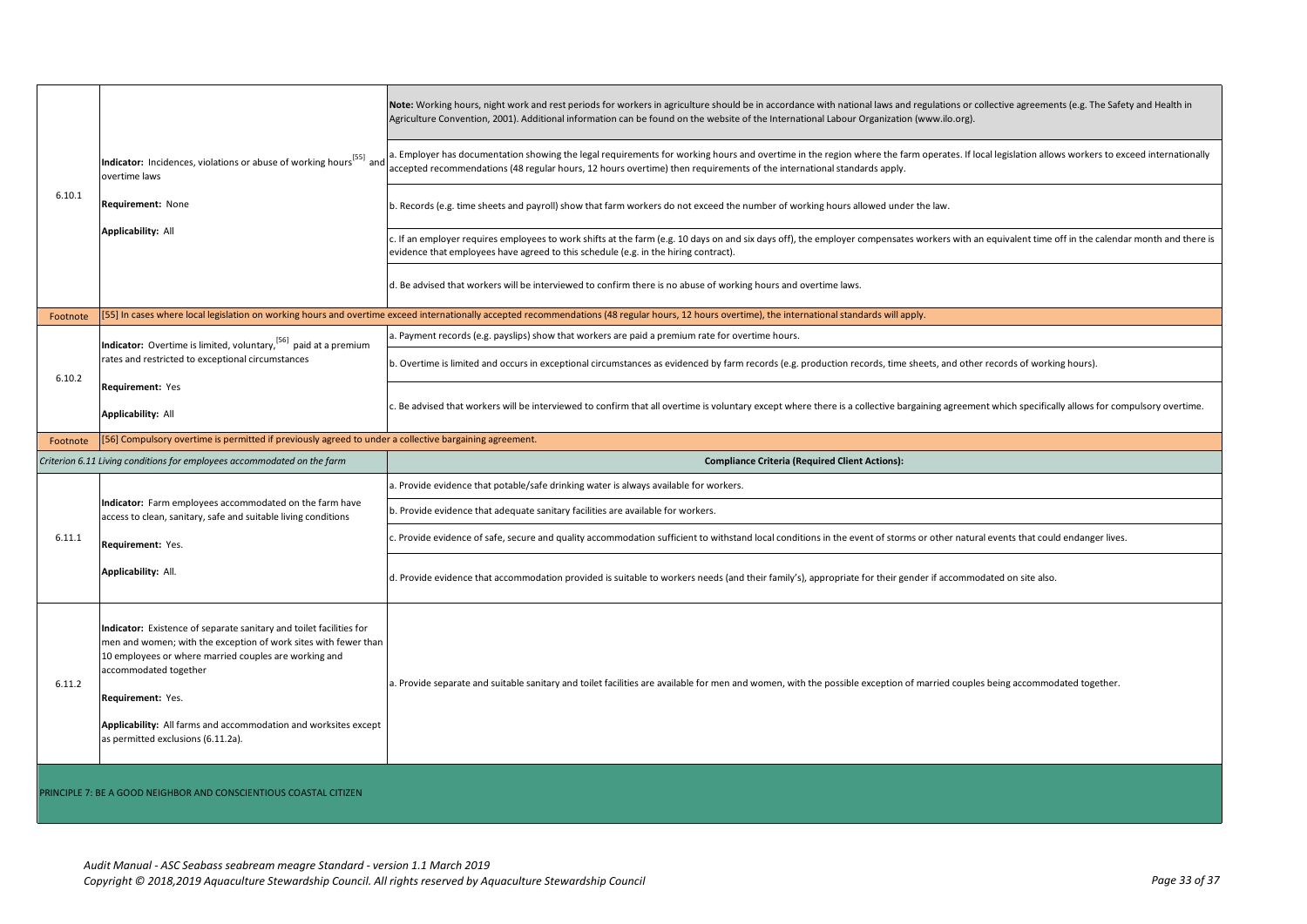| Criterion 7.1 Community engagement and effective conflict resolution |                                                                                                                                                                                                             | <b>Compliance Criteria (Required Client Actions):</b>                                                                                                                                                                                                                                                                                                                                  |  |
|----------------------------------------------------------------------|-------------------------------------------------------------------------------------------------------------------------------------------------------------------------------------------------------------|----------------------------------------------------------------------------------------------------------------------------------------------------------------------------------------------------------------------------------------------------------------------------------------------------------------------------------------------------------------------------------------|--|
|                                                                      |                                                                                                                                                                                                             | a. The farm engages in consultations with the local community at least twice every year (bi-annually). Note: farms with less than 6 employees consultations once every year is sufficient. This may<br>include local authorities and/or elected community representatives.                                                                                                             |  |
|                                                                      | <b>Indicator:</b> Evidence of regular and meaningful <sup>[57]</sup> consultation and<br>engagement with community representatives and organizations                                                        | b. Consultations are meaningful. OPTIONAL: the farm may choose to use participatory Social Impact Assessment (pSIA) or an equivalent method for consultations.                                                                                                                                                                                                                         |  |
| 7.1.1                                                                | Requirement: Yes.                                                                                                                                                                                           | c. Consultations include participation by elected representatives from the local community who were asked to contribute to the agenda.                                                                                                                                                                                                                                                 |  |
|                                                                      | Applicability: All.                                                                                                                                                                                         | d. Maintain records and documentary evidence (e.g. meeting agenda, minutes, report) to demonstrate that consultations comply with the above.                                                                                                                                                                                                                                           |  |
|                                                                      |                                                                                                                                                                                                             | e. Be advised that representatives from the local community and organizations may be interviewed to confirm the above.                                                                                                                                                                                                                                                                 |  |
| Footnote                                                             | may be one option to consider here.                                                                                                                                                                         | [57] Regular and meaningful: meetings shall be held at least bi-annually with elected representatives of affected communities. The agenda for the meetings should in part be set by the community representatives. Participato                                                                                                                                                         |  |
|                                                                      |                                                                                                                                                                                                             | a. Farm policy provides a mechanism for presentation, treatment and resolution of grievances (i.e. complaints) lodged by stakeholders, community members, and organizations.                                                                                                                                                                                                           |  |
|                                                                      | <b>Indicator:</b> Presence and evidence of an effective <sup>[58]</sup> policy and<br>mechanism for the presentation, treatment and resolution of<br>complaints by community stakeholders and organizations | b. The farm follows its policy for handling stakeholder grievances as evidenced by farm documentation (e.g. follow-up communications with stakeholders, reports to stakeholder describing<br>corrective actions).                                                                                                                                                                      |  |
| 7.1.2                                                                | Requirement: Yes.                                                                                                                                                                                           | c. The farm's mechanism for handling grievances is effective based on resolution of stakeholder complaints and community concerns (e.g. follow-up correspondence from stakeholders).                                                                                                                                                                                                   |  |
|                                                                      | Applicability: All.                                                                                                                                                                                         | d. Be advised that representatives from the local community, including complainants where applicable, may be interviewed to confirm the above.                                                                                                                                                                                                                                         |  |
| Footnote                                                             | 58] Effective: in order to demonstrate that the mechanism is effective, evidence of resolutions of complaints can be given.                                                                                 |                                                                                                                                                                                                                                                                                                                                                                                        |  |
|                                                                      | Indicator: For new farms <sup>[59]</sup> , evidence of engagement and<br>consultation with surrounding communities about potential social                                                                   | a. Provide evidence to show whether or not the farm fits the definition of a 'new farm' as used here. If yes, proceed to 7.1.3b. If not, then Indicator 7.1.3 does not apply to the farm.                                                                                                                                                                                              |  |
| 7.1.3                                                                | impacts from the farm.<br>Requirement: Yes.                                                                                                                                                                 | b. Provide results of a participatory Social Impact Assessment (p-SIA) or equivalent methodology as evidence of the farm's engagement and consultation with surrounding communities about<br>potential social impacts from the farm.                                                                                                                                                   |  |
|                                                                      | Applicability: All new farms (see note).                                                                                                                                                                    | c. Evidence provided in 7.1.3b should include minutes from community meetings and a log of communications with stakeholders. Consultations should address economic impacts, natural resource<br>access and use, human health and safety issues, and changes to physical infrastructure and cultural issues, with a particular focus on impacts to indigenous people, where applicable. |  |
| Footnote                                                             |                                                                                                                                                                                                             | [59] A 'new farm' is defined as an aquaculture operation where construction was completed after the publication date of the ASC Seabass, Seabream, and Meagre Standard or a farm that underwent a significant expansion after                                                                                                                                                          |  |
|                                                                      |                                                                                                                                                                                                             | ***********                                                                                                                                                                                                                                                                                                                                                                            |  |
|                                                                      | A farm seeking certification must have documentation from all of its fingerling suppliers to demonstrate compliance with the following requirements.<br>**********                                          |                                                                                                                                                                                                                                                                                                                                                                                        |  |
|                                                                      |                                                                                                                                                                                                             |                                                                                                                                                                                                                                                                                                                                                                                        |  |
|                                                                      | SECTION 8: REQUIREMENTS FOR FINGERLING AND EGG SUPPLIERS                                                                                                                                                    |                                                                                                                                                                                                                                                                                                                                                                                        |  |
|                                                                      |                                                                                                                                                                                                             | <b>Compliance Criteria (Required Client Actions):</b>                                                                                                                                                                                                                                                                                                                                  |  |
|                                                                      |                                                                                                                                                                                                             | a. Obtain copies of supplier's business permit and land title deed.                                                                                                                                                                                                                                                                                                                    |  |
|                                                                      | Indicator: Presence of documents issued by pertinent authorities<br>proving compliance with local and national authorities on land and                                                                      | b. Obtain records from suppliers showing discharge permit requirements as required.                                                                                                                                                                                                                                                                                                    |  |
| 8.1                                                                  | water use, effluent regulations and use of treatments.<br>Requirement: Yes.                                                                                                                                 | c. Obtain records from suppliers showing treatments used on fingerlings and eggs.                                                                                                                                                                                                                                                                                                      |  |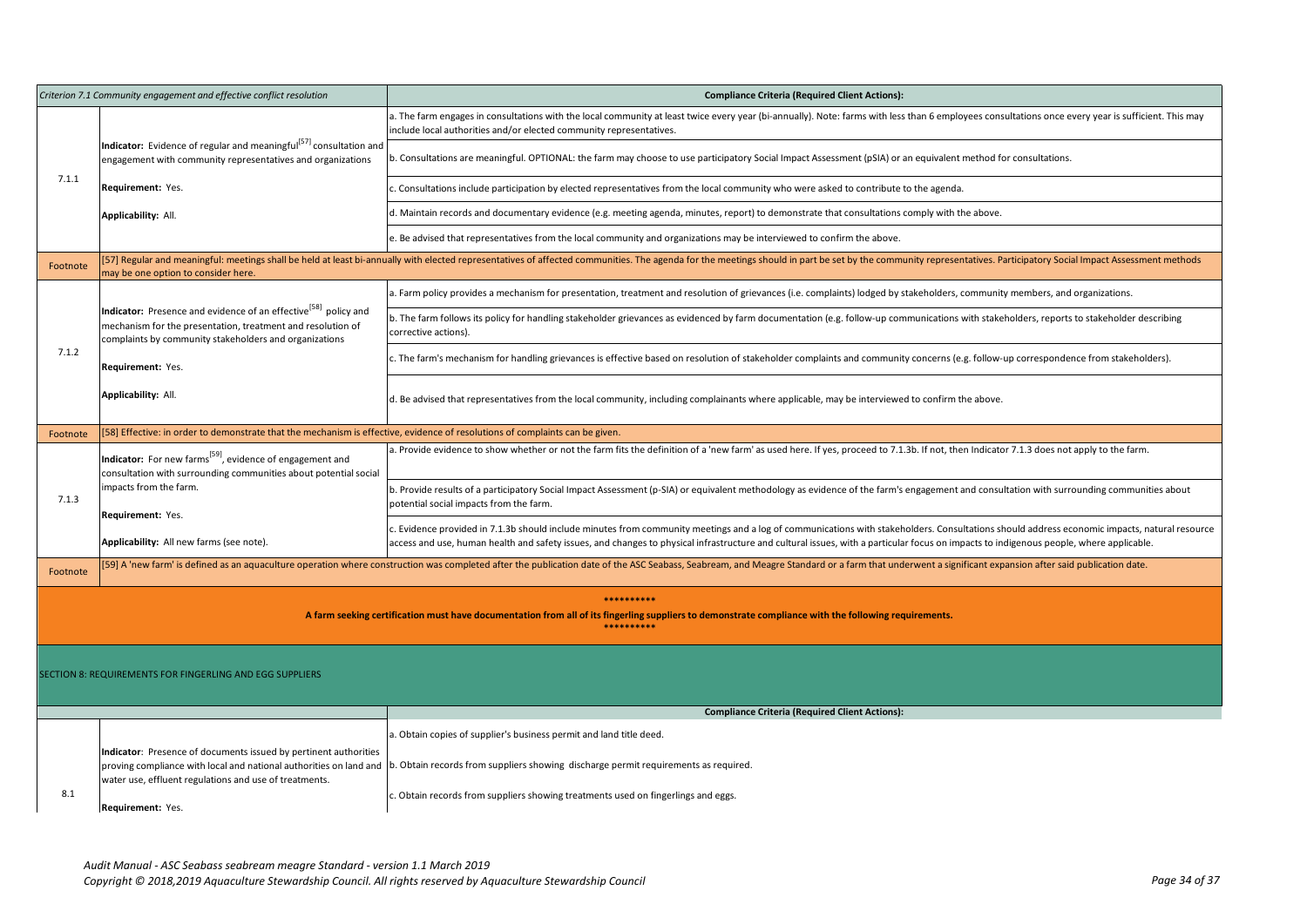|          | Applicability: All.                                                                                                                                                                                    | d. Maintain on-site copies of laws governing water use, land use, effluent regulations and chemical treatments for animals.                                                                                                                                                                                                                                                                                                                                                                                                                                                                                                                                                                                                                                                                                                                                                                                                                                                                                                                                                                                                                                                                                                                                                                                                                                                                                                                                                                                                                                                                                                                                                                                                                                                                                                                                                           |
|----------|--------------------------------------------------------------------------------------------------------------------------------------------------------------------------------------------------------|---------------------------------------------------------------------------------------------------------------------------------------------------------------------------------------------------------------------------------------------------------------------------------------------------------------------------------------------------------------------------------------------------------------------------------------------------------------------------------------------------------------------------------------------------------------------------------------------------------------------------------------------------------------------------------------------------------------------------------------------------------------------------------------------------------------------------------------------------------------------------------------------------------------------------------------------------------------------------------------------------------------------------------------------------------------------------------------------------------------------------------------------------------------------------------------------------------------------------------------------------------------------------------------------------------------------------------------------------------------------------------------------------------------------------------------------------------------------------------------------------------------------------------------------------------------------------------------------------------------------------------------------------------------------------------------------------------------------------------------------------------------------------------------------------------------------------------------------------------------------------------------|
|          | Indicator: New introductions of exotic species from the date of<br>publication of the Flatfish Standard, unless the hatchery/fingerling a.<br>facility is a closed production system <sup>[60]</sup> . | Note: For the purposes of Indicator 8.2, a species is not considered exotic if it can be shown that the species is native to the area of farm operation or the species was established in the area of the<br>farm prior to publication of the ASC Flatfish Standard. Also see Indicator 2.3.1.                                                                                                                                                                                                                                                                                                                                                                                                                                                                                                                                                                                                                                                                                                                                                                                                                                                                                                                                                                                                                                                                                                                                                                                                                                                                                                                                                                                                                                                                                                                                                                                        |
|          |                                                                                                                                                                                                        | Obtain written evidence showing whether or not the fingerling and egg suppliers use closed production systems. If yes, then Indicator 8.2 does not apply.                                                                                                                                                                                                                                                                                                                                                                                                                                                                                                                                                                                                                                                                                                                                                                                                                                                                                                                                                                                                                                                                                                                                                                                                                                                                                                                                                                                                                                                                                                                                                                                                                                                                                                                             |
| 8.2      | Requirement: None.                                                                                                                                                                                     | b. Obtain written evidence showing that the fingerling and egg suppliers do not produce an exotic species. If they do not, then Indicator 8.2 does not apply.                                                                                                                                                                                                                                                                                                                                                                                                                                                                                                                                                                                                                                                                                                                                                                                                                                                                                                                                                                                                                                                                                                                                                                                                                                                                                                                                                                                                                                                                                                                                                                                                                                                                                                                         |
|          | Applicability: All.                                                                                                                                                                                    | c. If the supplier produces an exotic species, obtain written evidence that the species was widely commercially produced in the area before publication of the ASC Flatfish Standard.                                                                                                                                                                                                                                                                                                                                                                                                                                                                                                                                                                                                                                                                                                                                                                                                                                                                                                                                                                                                                                                                                                                                                                                                                                                                                                                                                                                                                                                                                                                                                                                                                                                                                                 |
|          |                                                                                                                                                                                                        | [60] A closed production system is defined as a facility with recirculating water that is separated from the wild aquatic medium by effective physical barriers that are in place and well maintained to ensure no escapes of                                                                                                                                                                                                                                                                                                                                                                                                                                                                                                                                                                                                                                                                                                                                                                                                                                                                                                                                                                                                                                                                                                                                                                                                                                                                                                                                                                                                                                                                                                                                                                                                                                                         |
| Footnote | might survive and subsequently reproduce.                                                                                                                                                              |                                                                                                                                                                                                                                                                                                                                                                                                                                                                                                                                                                                                                                                                                                                                                                                                                                                                                                                                                                                                                                                                                                                                                                                                                                                                                                                                                                                                                                                                                                                                                                                                                                                                                                                                                                                                                                                                                       |
| 8.3      | Indicator: Allowance for siting in National Protected Areas[61].<br>Requirement: None[62][63].<br>Applicability: All                                                                                   | Instruction to Clients for Indicator 8.3 - Exceptions to Requirements that Suppliers (fingerlings) are not Sited in National Protected Areas.<br>For the purposes of implementing Indicator 8.3, the ASC Flatfish Standard defines a protected area as "a clearly defined geographical space, recognized, dedicated and managed through legal or<br>other effective means, to achieve the long-term conservation of nature with associated ecosystem services and cultural values." The following exceptions shall be made for Indicator 8.3:<br>Exception #1: An exception is made for protected areas that are classified by IUCN, or the International Union for Conservation of Nature, as Category V or VI. These are areas preserved primarily<br>for their landscapes, or areas that include sustainable resource management.<br>Exception #2: An exception is also made for farms located in protected areas that are designated as such after the farm already exists in that location. In these situations, the farm must<br>demonstrate that its operation is compatible with the objectives of the newly protected area, and that it is in compliance with any relevant conditions placed on the farm as a result of the<br>designation.<br>Where a supplier is sited in a protected areas that does not have formal national recognition (e.g. within a regionally-designated protected area), the farm producer should provide the CAB with a<br>rationale showing how the supplier's operation is compatible with the objectives of that protected area (as in Exception #2 above).<br>Note: If a supplier of fingerlings or eggs has previously undertaken an independent assessment of biodiversity impact as part of the regulatory permitting process, the farm may use such<br>documents as evidence to demonstrate the supplier's compliance with Indicator 8.3. |
|          |                                                                                                                                                                                                        | a. Obtain from suppliers of fingerlings and eggs a map showing the location of the operation relative to nearby protected areas as defined federally/at the National level.                                                                                                                                                                                                                                                                                                                                                                                                                                                                                                                                                                                                                                                                                                                                                                                                                                                                                                                                                                                                                                                                                                                                                                                                                                                                                                                                                                                                                                                                                                                                                                                                                                                                                                           |
| Footnote | (Editor) (2008), Guidelines for Applying Protected Area Management Categories, Gland, Switzerland: IUCN. X + 86pp.                                                                                     | [61] A protected area is "A clearly defined geographical space, recognised, dedicated and managed, through legal or other effective means, to achieve the long-term conservation of nature with associated ecosystem services                                                                                                                                                                                                                                                                                                                                                                                                                                                                                                                                                                                                                                                                                                                                                                                                                                                                                                                                                                                                                                                                                                                                                                                                                                                                                                                                                                                                                                                                                                                                                                                                                                                         |
| Footnote | Details can be found here: http://www.iucn.org/about/work/programmes/pa/pa_products/wcpa_categories/.                                                                                                  | [62] An exception is made for protected areas that are classified by IUCN, or the International Union for Conservation of Nature, as Category V or VI. These are areas preserved primarily for their landscapes, or areas that                                                                                                                                                                                                                                                                                                                                                                                                                                                                                                                                                                                                                                                                                                                                                                                                                                                                                                                                                                                                                                                                                                                                                                                                                                                                                                                                                                                                                                                                                                                                                                                                                                                        |
| Footnote | area, and that it is in compliance with any relevant conditions placed on the farm as a result of the designation.                                                                                     | [63] An exception is also made for farms located in protected areas that are designated as such after the farm already exists in that location. In these situations, the farm must demonstrate that its operation is compatibl                                                                                                                                                                                                                                                                                                                                                                                                                                                                                                                                                                                                                                                                                                                                                                                                                                                                                                                                                                                                                                                                                                                                                                                                                                                                                                                                                                                                                                                                                                                                                                                                                                                        |
|          | Indicator: Evidence that the egg and fingerling producer must<br>have an equivalent or hetter health status than that of the grow-                                                                     | a. Obtain a written statement from egg and fingerling producers detailing the applicable national and local disease regulations and guidance on disease management which the supplier follows.                                                                                                                                                                                                                                                                                                                                                                                                                                                                                                                                                                                                                                                                                                                                                                                                                                                                                                                                                                                                                                                                                                                                                                                                                                                                                                                                                                                                                                                                                                                                                                                                                                                                                        |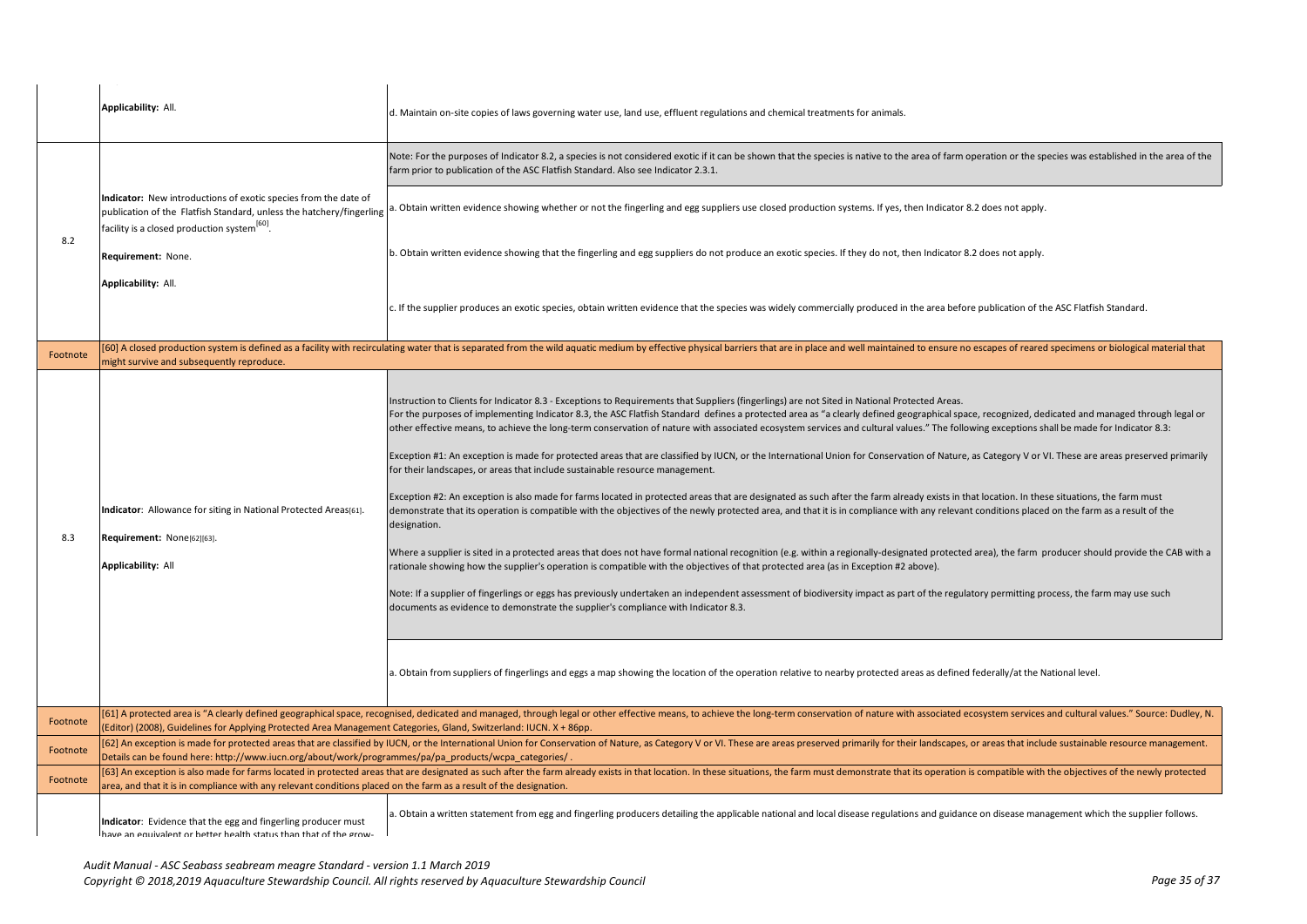| 8.4      | nave an equivalent or better nearth status than that or the grow-<br>out facility, and must follow all national and local (jurisdictional)<br>guidance on disease management.<br>Requirement: Yes.<br>Applicability: All.                                             | b. Prepare a letter informing egg and fingerling producers that they must evaluate eggs and fry using health status metrics developed by the farm's veterinary health professional.<br>c. Maintains records of the farm's evaluations of the condition of eggs and fingerlings upon delivery.         |
|----------|-----------------------------------------------------------------------------------------------------------------------------------------------------------------------------------------------------------------------------------------------------------------------|-------------------------------------------------------------------------------------------------------------------------------------------------------------------------------------------------------------------------------------------------------------------------------------------------------|
|          | Indicator: Evidence of disclosure to the grow-out farm of all<br>chemical and antibiotic treatments on eggs and fry, including the<br>reason for their use and the quantity used.                                                                                     | a. Prepare a letter informing egg and fry suppliers that they must disclose all chemical and antibiotic treatments on eggs and fry, along with stated rationale and the quantity used.                                                                                                                |
| 8.5      | Requirement: Yes.<br>Applicability: All.                                                                                                                                                                                                                              | b.Optional: Farm may conduct voluntary set tests on a subsample of fingerlings for each stocking event, to test for chemical and antibiotic use consistent with the supplier's declaration.                                                                                                           |
| 8.6      | Indicator: Allowance for the use of therapeutic treatments,<br>including antibiotics or other treatments, that are banned under<br>European Union (EU) law or listed as critically important for human<br>medicine by the World Health Organization <sup>[64]</sup> . | a. Inform fingerling suppliers in writing that the farm will not purchase from suppliers using any therapeutants or antibiotics that are banned under EU law or tretaed with anti-microbials defined as<br>crtitically important by the WHO, unless otherise stipulated in the ASC Flatfish standard. |
|          | Requirement: Not permitted.<br>Applicability: All.                                                                                                                                                                                                                    | b. Compare any results from 8.6b to the farm's EU banned list and WHO critically important list to show that fingerling suppliers are in compliance.                                                                                                                                                  |
| Footnote |                                                                                                                                                                                                                                                                       | [64] WHO Critical Microbials for Human Medicine, 5th edition, 2016. http://www.who.int/foodsafety/areas work/antimicrobial-resistance/cia/en/                                                                                                                                                         |
|          | Indicator: Presence of a fish health management plan<br>implemented in agreement with the facility's designated                                                                                                                                                       | a. For every supplier of fingerlings to the farm, obtain a copy of the supplier's Fish Health Management Plan (FHMP).                                                                                                                                                                                 |
| 8.7      | veterinarian or fish health specialist<br>Requirement: Yes.                                                                                                                                                                                                           | b. Ensure that the fingerling supplier's FHMP is reviewed and updated at least annually with signatures by management indicating approval.                                                                                                                                                            |
|          | Applicability: All.                                                                                                                                                                                                                                                   | c. Ensure that the fingerling supplier's designated veterinarian reviews and approves the FHMP annually and after each update of the FHMP, by signature.                                                                                                                                              |
| 8.8      | Indicator: Evidence of company-level policies and procedures that<br>demonstrate the company's commitment to each of the 8 key ILO<br>labor issues described in Principle 6.<br>Requirement: Yes.<br>Applicability: All.                                              | a. Obtain a copy of the supplier's company-level policies and procedures relating to key ILO labor issues.                                                                                                                                                                                            |
|          | Indicator: Evidence of regular communication, engagement and<br>consultation with surrounding communities                                                                                                                                                             | Note: see compliance criteria for Indicator 7.1.1                                                                                                                                                                                                                                                     |